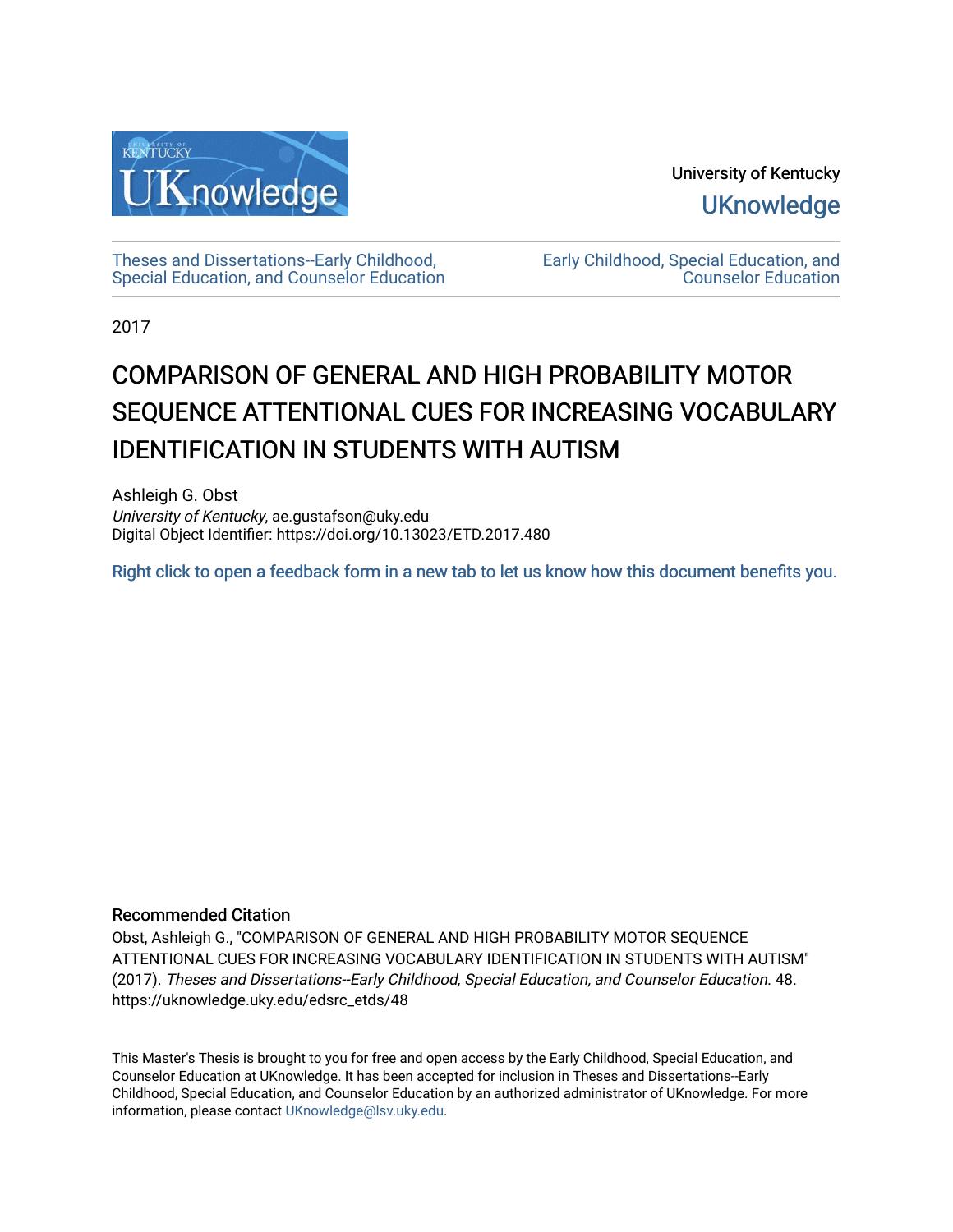## STUDENT AGREEMENT:

I represent that my thesis or dissertation and abstract are my original work. Proper attribution has been given to all outside sources. I understand that I am solely responsible for obtaining any needed copyright permissions. I have obtained needed written permission statement(s) from the owner(s) of each third-party copyrighted matter to be included in my work, allowing electronic distribution (if such use is not permitted by the fair use doctrine) which will be submitted to UKnowledge as Additional File.

I hereby grant to The University of Kentucky and its agents the irrevocable, non-exclusive, and royalty-free license to archive and make accessible my work in whole or in part in all forms of media, now or hereafter known. I agree that the document mentioned above may be made available immediately for worldwide access unless an embargo applies.

I retain all other ownership rights to the copyright of my work. I also retain the right to use in future works (such as articles or books) all or part of my work. I understand that I am free to register the copyright to my work.

## REVIEW, APPROVAL AND ACCEPTANCE

The document mentioned above has been reviewed and accepted by the student's advisor, on behalf of the advisory committee, and by the Director of Graduate Studies (DGS), on behalf of the program; we verify that this is the final, approved version of the student's thesis including all changes required by the advisory committee. The undersigned agree to abide by the statements above.

> Ashleigh G. Obst, Student Dr. Melinda Ault, Major Professor Dr. Melinda Ault, Director of Graduate Studies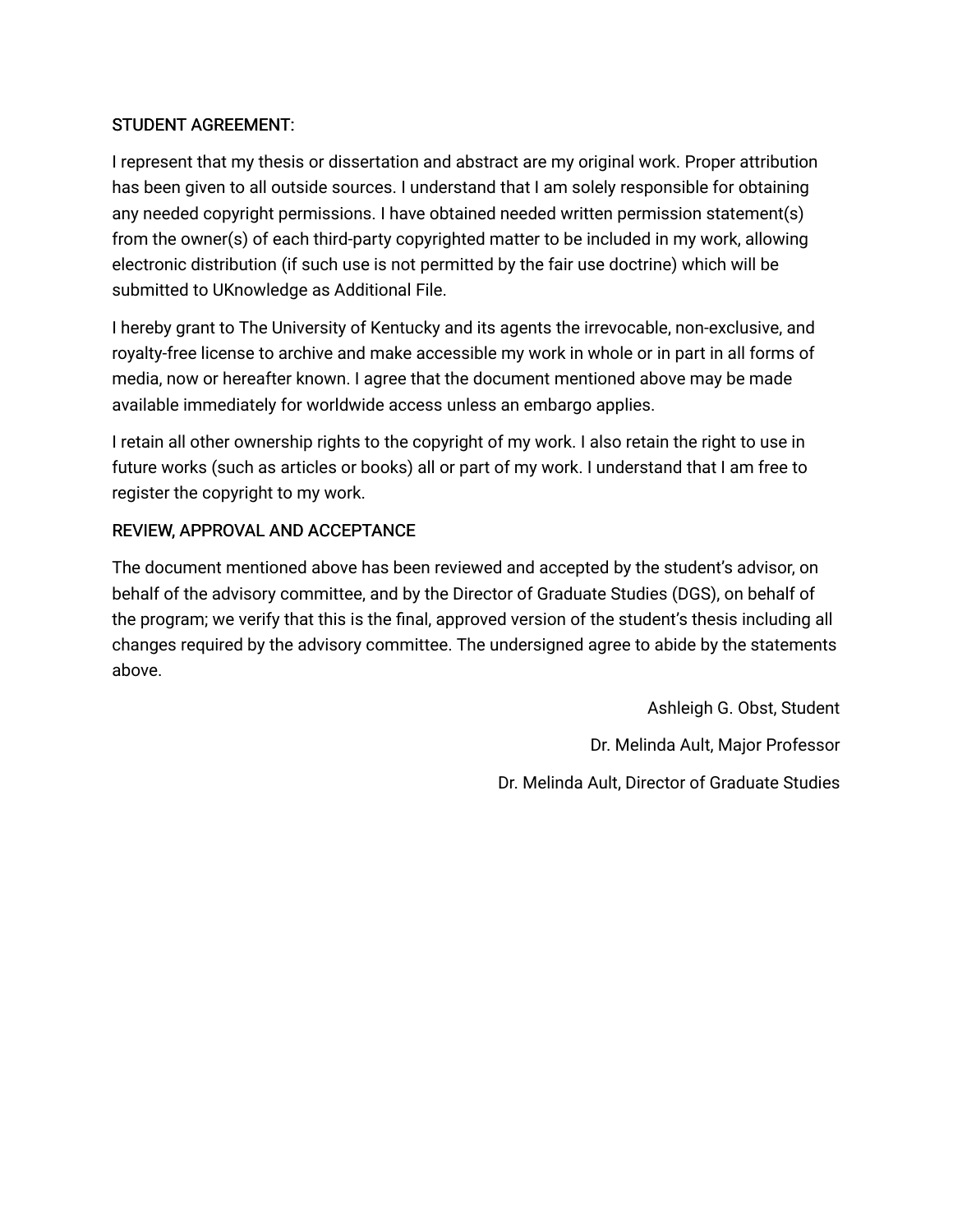# COMPARISON OF GENERAL AND HIGH PROBABILITY MOTOR SEQUENCE ATTENTIONAL CUES FOR INCREASING VOCABULARY IDENTIFICATION IN STUDENTS WITH AUTISM

THESIS

 $\mathcal{L}_\mathcal{L} = \{ \mathcal{L}_\mathcal{L} = \{ \mathcal{L}_\mathcal{L} = \{ \mathcal{L}_\mathcal{L} = \{ \mathcal{L}_\mathcal{L} = \{ \mathcal{L}_\mathcal{L} = \{ \mathcal{L}_\mathcal{L} = \{ \mathcal{L}_\mathcal{L} = \{ \mathcal{L}_\mathcal{L} = \{ \mathcal{L}_\mathcal{L} = \{ \mathcal{L}_\mathcal{L} = \{ \mathcal{L}_\mathcal{L} = \{ \mathcal{L}_\mathcal{L} = \{ \mathcal{L}_\mathcal{L} = \{ \mathcal{L}_\mathcal{$ 

 $\mathcal{L}_\mathcal{L} = \{ \mathcal{L}_\mathcal{L} = \{ \mathcal{L}_\mathcal{L} = \{ \mathcal{L}_\mathcal{L} = \{ \mathcal{L}_\mathcal{L} = \{ \mathcal{L}_\mathcal{L} = \{ \mathcal{L}_\mathcal{L} = \{ \mathcal{L}_\mathcal{L} = \{ \mathcal{L}_\mathcal{L} = \{ \mathcal{L}_\mathcal{L} = \{ \mathcal{L}_\mathcal{L} = \{ \mathcal{L}_\mathcal{L} = \{ \mathcal{L}_\mathcal{L} = \{ \mathcal{L}_\mathcal{L} = \{ \mathcal{L}_\mathcal{$ 

A thesis submitted in partial fulfillment of the requirements for the degree of Master of Science in Education in the College of Education at the University of Kentucky

By

Ashleigh G. Obst

Knoxville, Tennessee

Director: Dr. Melinda Ault, Director of Graduate Studies

Lexington, Kentucky

2017

Copyright: Ashleigh G. Obst 2017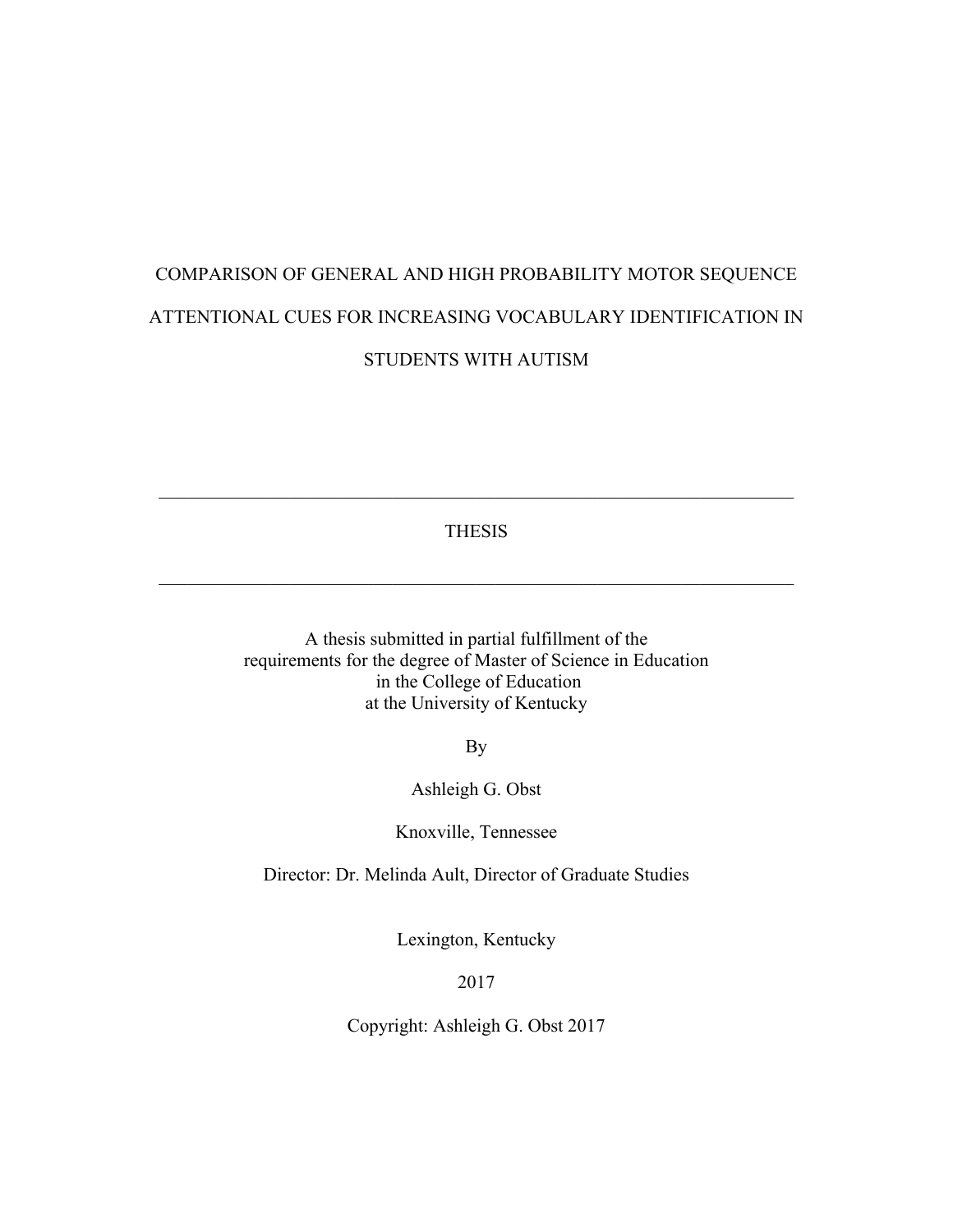#### ABSTRACT OF THESIS

## COMPARISON OF GENERAL AND HIGH PROBABILITY MOTOR SEQUENCE ATTENTIONAL CUES FOR INCREASING VOCABULARY IDENTIFICATION IN STUDENTS WITH AUTISM

The present study assessed if embedding high probability responding (high-p) into an attentional cue, versus a general attentional cue (GA), would result in students with moderate and severe disabilities displaying differential responding for grade level science vocabulary word identification. Using an adapted alternating treatments design, three students with autism spectrum disorder received an intervention involving a GA cue and one with a high-p to determine which is more efficient. Hypothesized results are that the attentional cue with a high-probability motor sequence would be more effective for teaching vocabulary word identification.

KEYWORDS*:* behavior momentum, high probability responding, attentional cues, high-p, autism spectrum disorder

Ashleigh G. Obst

November 17, 2017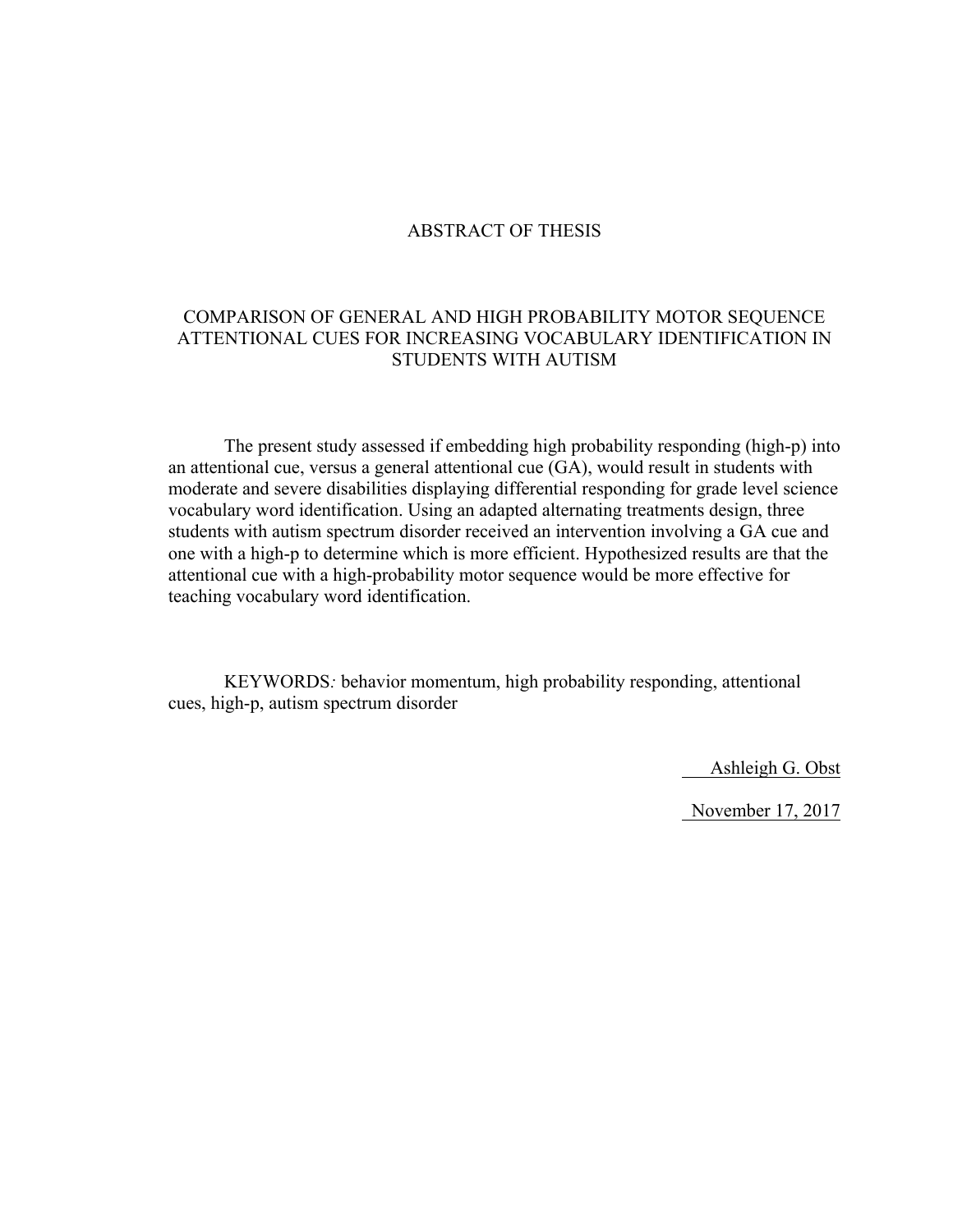# COMPARISON OF GENERAL AND HIGH PROBABILITY MOTOR SEQUENCE ATTENTIONAL CUES FOR INCREASING VOCABULARY IDENTIFICATION IN STUDENTS WITH AUTISM

By

Ashleigh G. Obst

 Dr. Melinda Ault Co-Director of Thesis

 Dr. Melinda Ault Director of Graduate Studies

November 17, 2017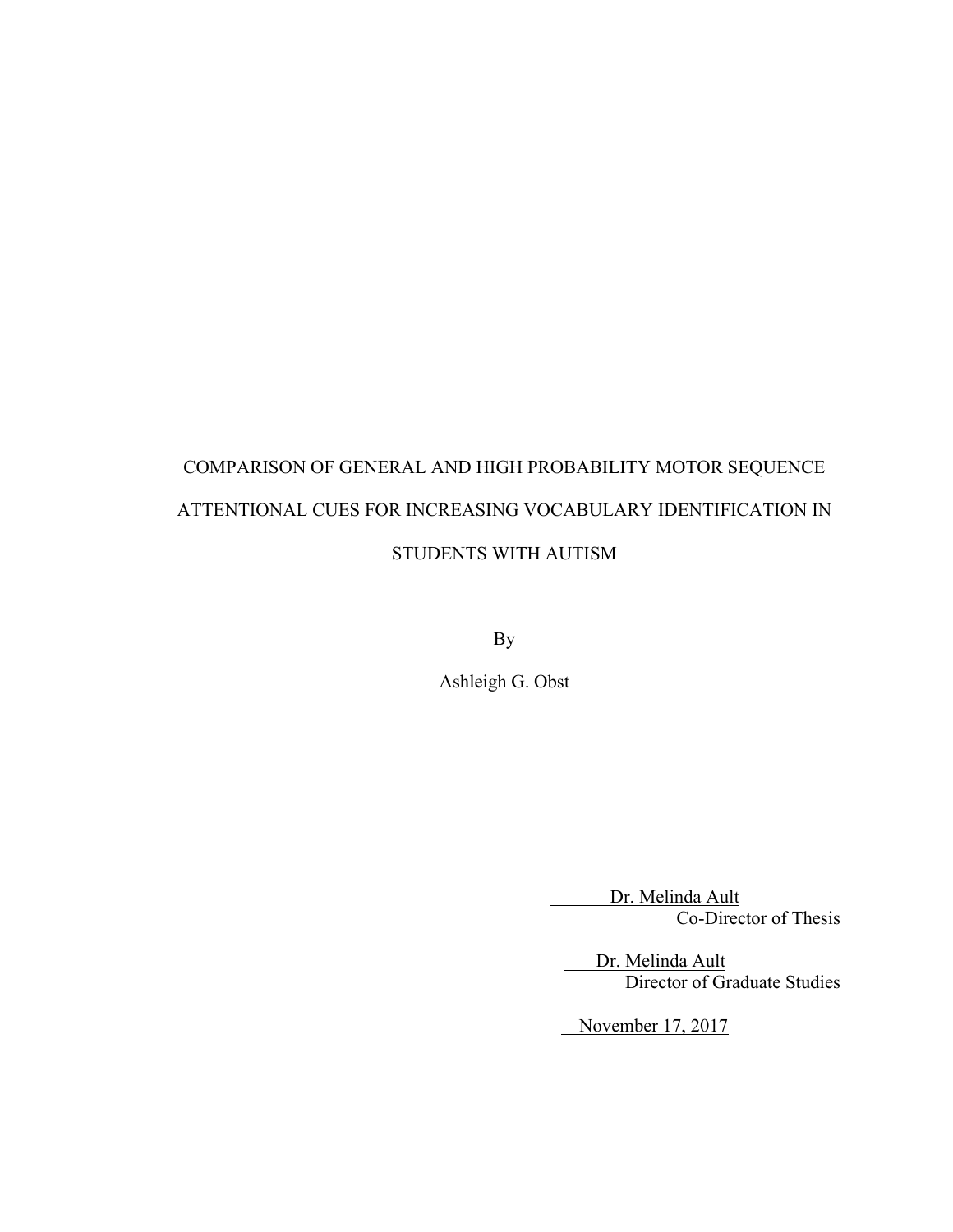|  | Table of Contents |
|--|-------------------|
|  |                   |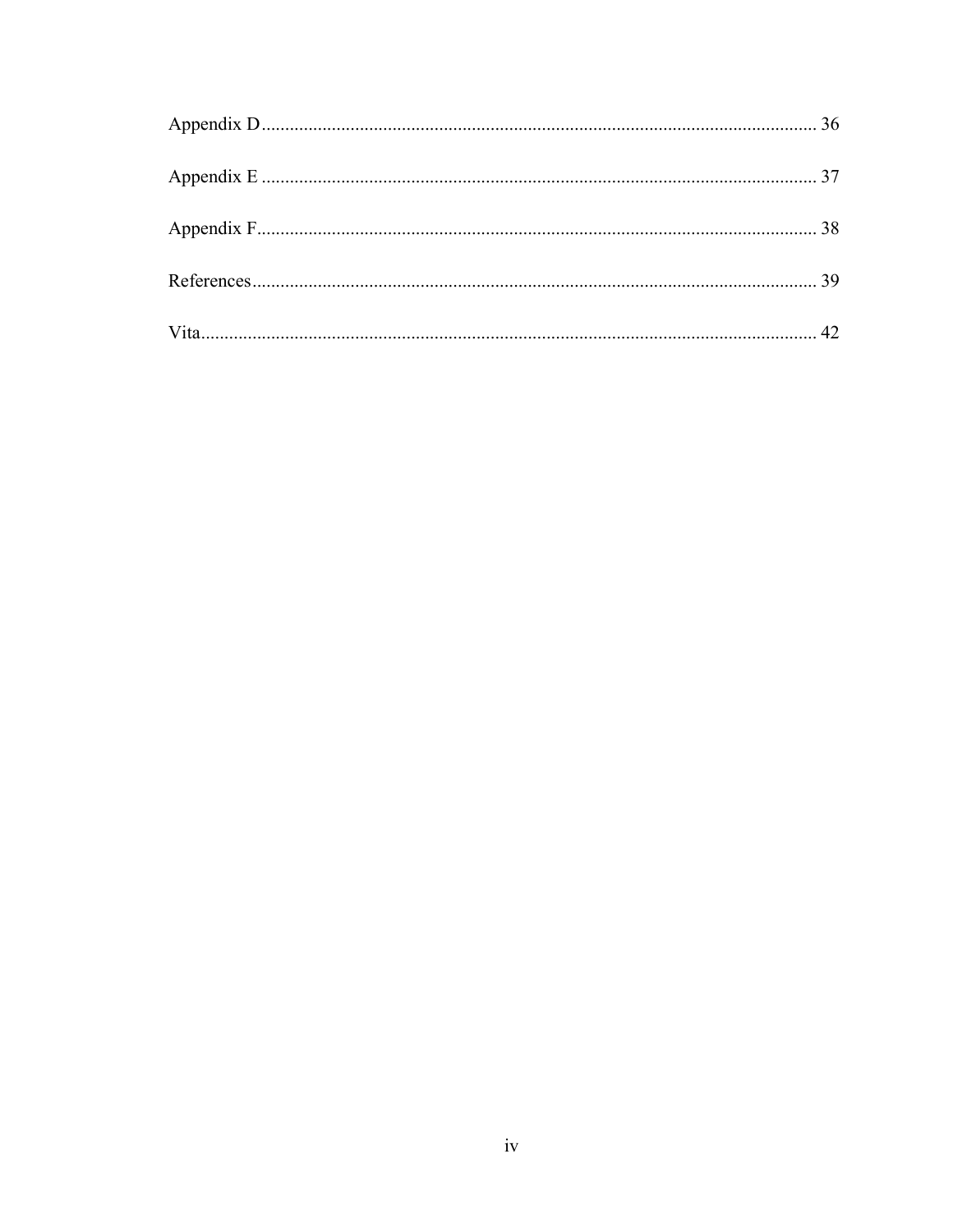# List of Tables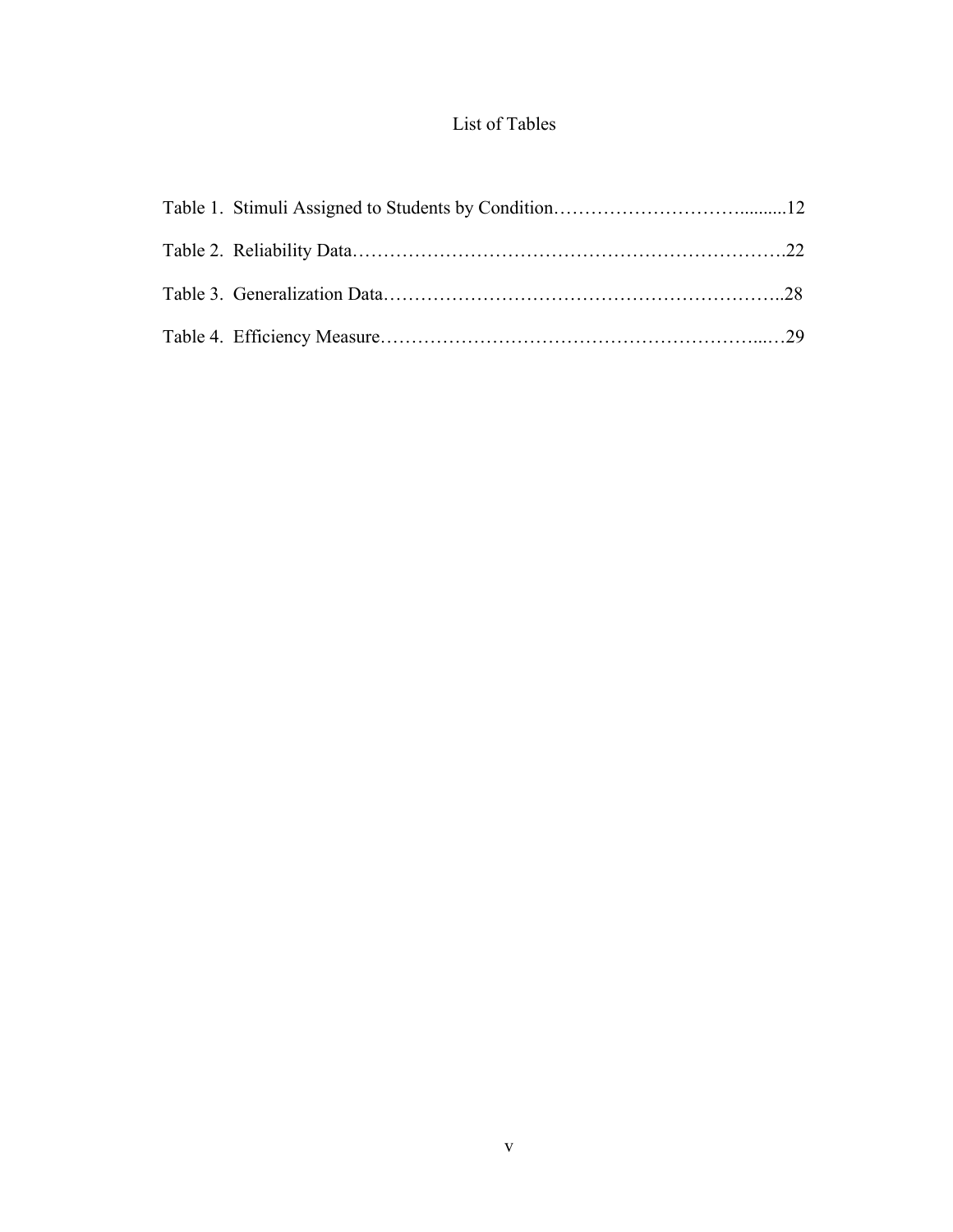#### **Section 1: Introduction**

Since the creation of the No Child Left Behind Act in 2002, now referred to as the Every Student Succeeds Act (2015), states are required to develop accountability-testing standards for all students including those with autism spectrum disorders (ASD) and moderate and severe disabilities (MSD). States have developed alternate assessments for the 1% of the school population with the most severe disabilities that test these students' academic progress on alternate achievement standards aligned to the core content academic standards.

In recent years, there has been a shift in curriculum for students with MSD, increasing the amount of grade level academic content to which students with MSD are exposed. While historically students with MSD have received primarily a functional education, curriculum has evolved to also include an academic standards-based education for these students (Courtade, Jimenez, Spooner, & Browder, 2011). Courtade et al. (2011) stated the reasons a standards-based curriculum is appropriate for students with MSD include (a) the right to full educational opportunity; (b) the relevance of a standard-based curriculum to today's culture; (c) the unknown potential of students with MSD; (d) the fact that functional skills are essential, but not a prerequisite to academic skills; and (e) the mindset of improved student growth. By teaching academic content to students with MSD, educational equality is promoted and educators hold all students to high academic standards.

While states require educators teach academic standards to students with MSD, more research is needed to find evidence-based practices (EBPs) for teaching this content across academic content areas. Systematic instruction using constant time delay, task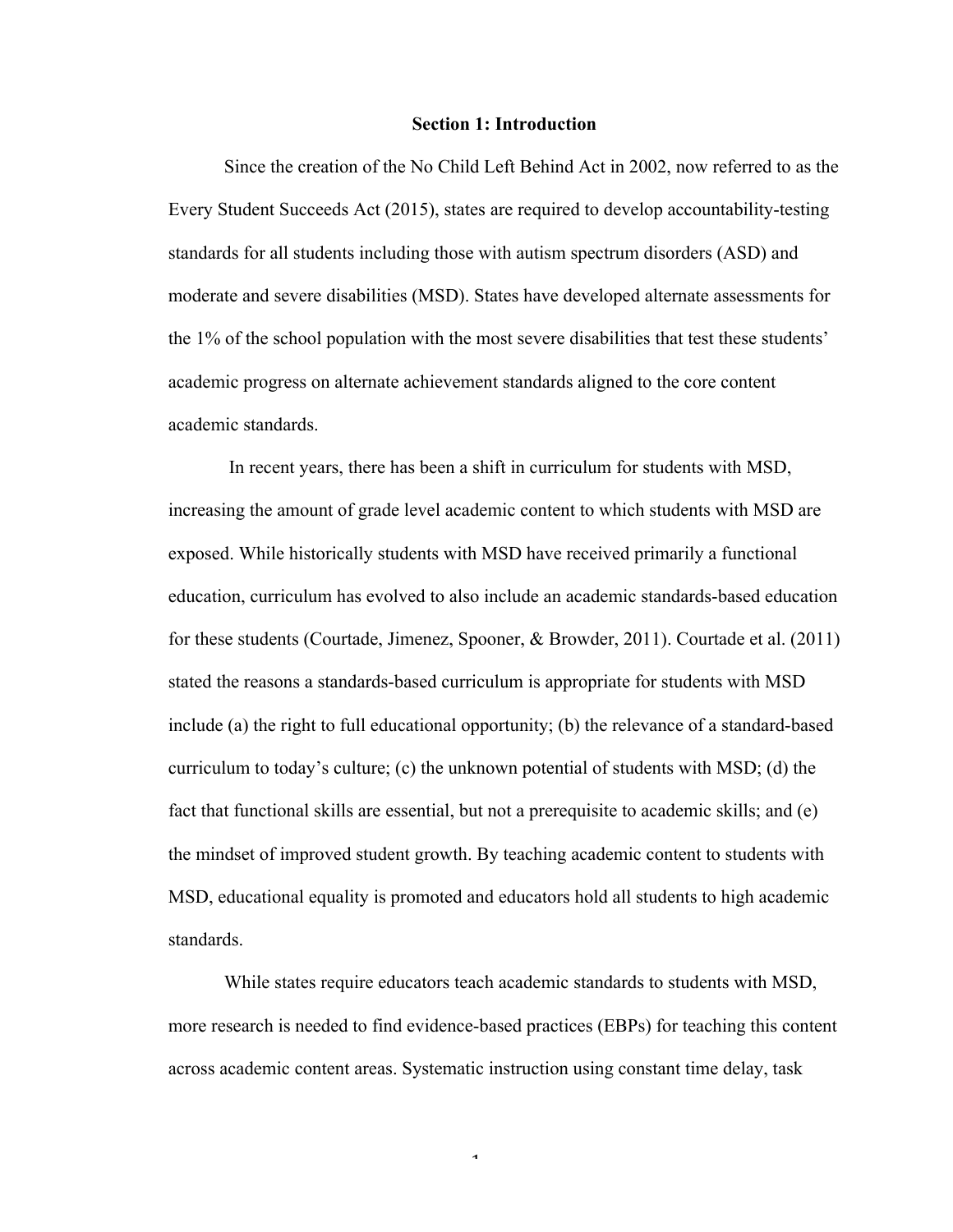analysis, and system of least prompts, has been shown by research to be effective in teaching students with MSD new academic skills (Spooner, Knight, Browder, Jimenez, & DiBiase, 2011). Researchers also have taught students with MSD vocabulary related to both social studies and science. In one study, Schenning, Knight and Spooner (2013), used the model-lead-test strategy, as well as an error correction procedure to teach students with ASD to use a graphic organizer to answer and problem solve social studies content questions. The researchers indicated that it was essential to teach vocabulary as a prerequisite skill both with and without visual supports prior to teaching the content. In another study teaching science, Browder et al. (2010) used systematic instruction and error correction to teach vocabulary effectively to students with MSD. Students in this study improved their score on a science vocabulary test by 16.1% by reviewing the vocabulary words at the end of each lesson. In 2009, there were 13 states that assessed science content as part of the state alternate assessment testing based on alternate achievement standards (AA-AAS, Altman et al., 2010). The number of states requiring science as part of their AA-AAS will continue to expand, thus increasing the importance of this content area.

In addition to effective teaching strategies, attentional cues are an important component to help ensure students with ASD are attending to the material presented. In a 2008 study by Ledford et al., researchers paired a general attentional cue ("Look") and a specific attentional cue ("Tell me the letters") with CTD to teach students with ASD sight word reading. The study found that even in a small group setting, CTD paired with the attentional cues help students with ASD learn not only the targeted sight words, but also high levels of observational and incidental information. Two of the participants in the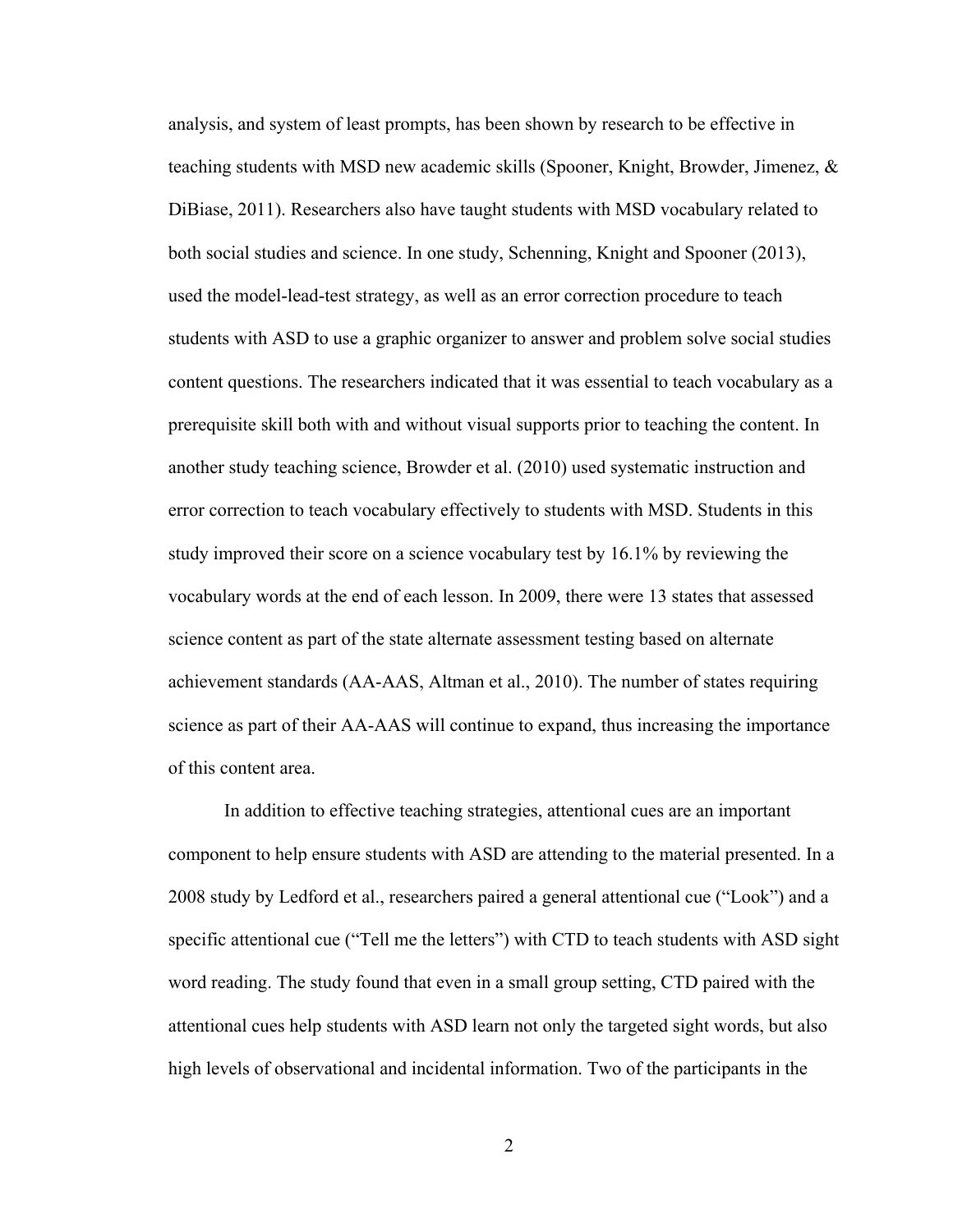study had difficulties with attention noted was a weakness relevant to the study, and was something that impacted their learning. These students went from 0% correct responding for target information to 100% and 83% correct responding. Additionally they also increased from 0% correct responding for observational information to 100% and 67% correct responding after intervention.

Researchers have also investigated the effectiveness of using a general (e.g., eye contact) or specific (e.g., selected relevant aspect of target skill) attentional cue to gain students' attention prior to delivering a task direction. In a study by Schoen and Ogden (1995), these two types of attentional cues were compared. While both types of attentional cues were effective in gaining the attention of students' attention and increasing their observational learning, the specific attentional cue condition took an average of 65 less sessions to reach criterion. Students responded promptly to the word recognition task under both cuing procedures, averaging a 55% increase in level change between probe and intervention condition under the general attentional cue (GA) and 57% increase under the specific attentional cue. All students also acquired non-target words taught to their peers as a result of observational learning and attentional cueing. While data support the effectiveness of using attentional cues to gain student attention, there is little research to investigate if embedding behavior momentum strategies into an attentional cue would have a similar effect.

Not only is gaining the attention of students an important element of instruction, it is equally as important to ensure students are motivated to learn and are compliant to investigator demands. Behavior momentum and high-p strategies have been shown to help increase compliance in students with disabilities. High probability (high-p)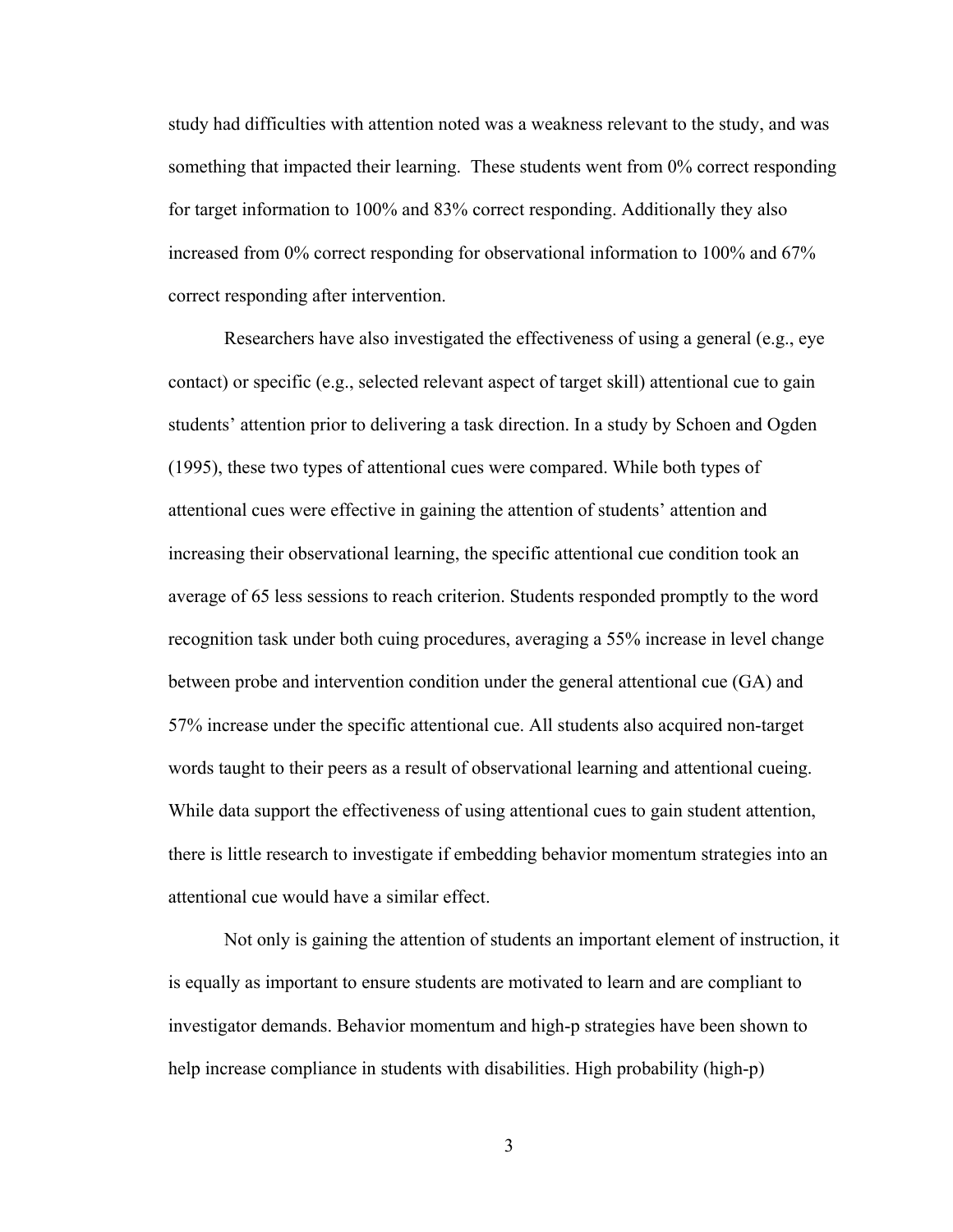command sequences involve requesting an individual to perform multiple tasks that they have previously mastered, before asking them to complete a low-p task or more difficult task. (Mace et al. 1988) In a 2008 study, Belfiore, Basile, and Lee used behavior momentum in the form of a high-p command sequence to increase compliance of classroom tasks, such as hand-washing and cleaning up materials, by an elementary student with Down syndrome. Prior to implementing the high-p sequence, the student was only completing 13% of requested tasks; however, after the intervention he completed 80% of the requested tasks.

The use of behavior momentum has been successful in increasing academic tasks and behavioral compliance for students with low incidence disabilities, emotional and behavioral difficulties, and cognitive disabilities (Cowan, Abel, & Candel, 2017). Lee, Stansberry, Kubrina and Wannarka (2005), explored the use of behavior momentum strategies during math academic tasks. The study found that by having participants complete math problems they had previously mastered, participants performed novel math problems with higher acquisition rates than without the high-p problems. Additionally, Vostal and Lee (2011) found that using behavior momentum strategies was effective in increasing continuous reading for students with emotional behavior disorders. In the study, a passage that was two levels below the participants' grade level was read immediately prior to reading one on grade level. Results found that not only were participants more likely to continue reading a passage, but their fluency and recall also was improved.

The purpose of this study was to investigate if embedding high-p into an attentional cue (high-p condition), versus a GA (general cue condition), would result in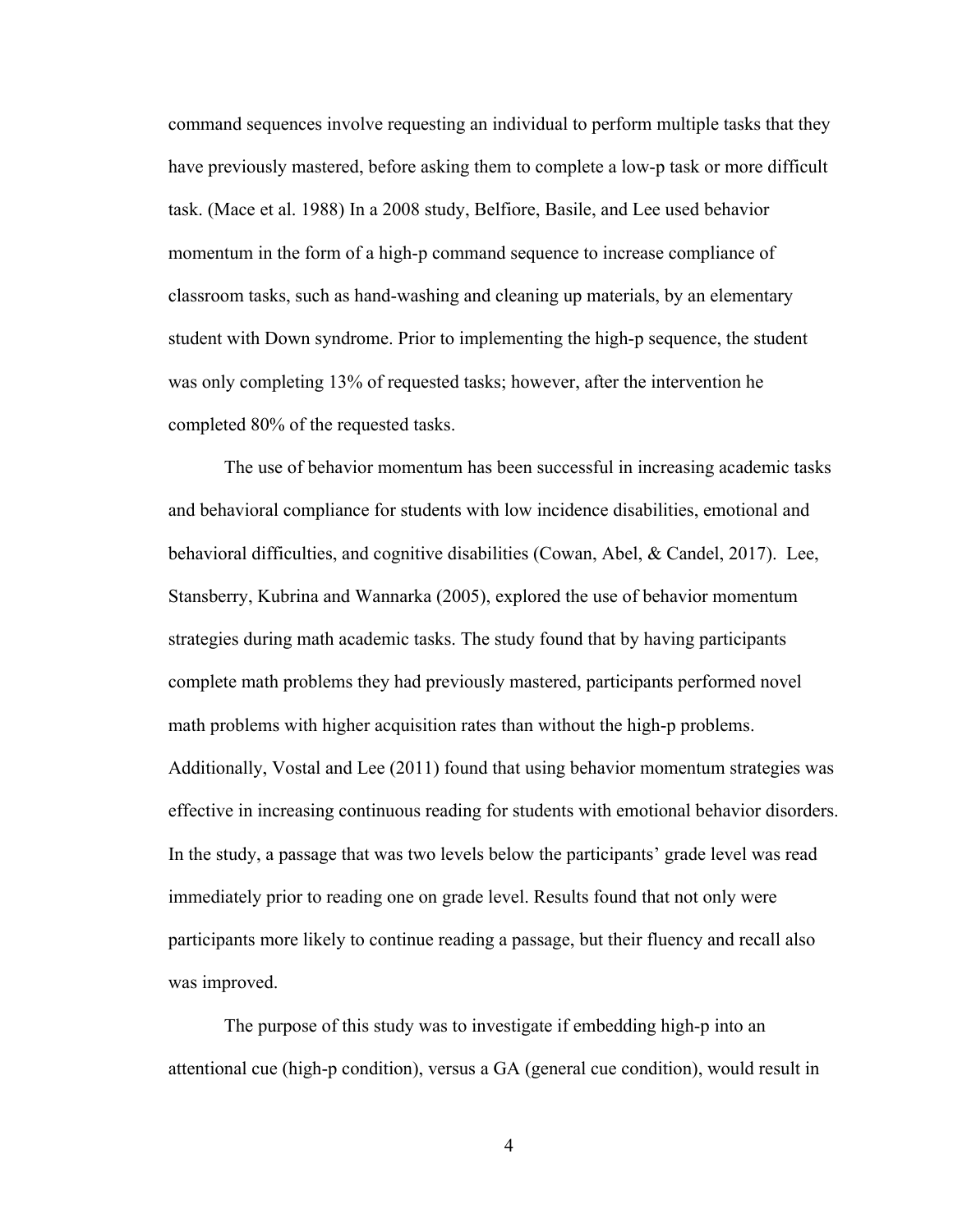differential learning for grade level science vocabulary word identification in students with ASD. The following research question was addressed in the study: What are the differential effects of a GA cue only condition and a high-probability motor sequence attentional cue condition on science vocabulary acquisition of elementary students with ASD?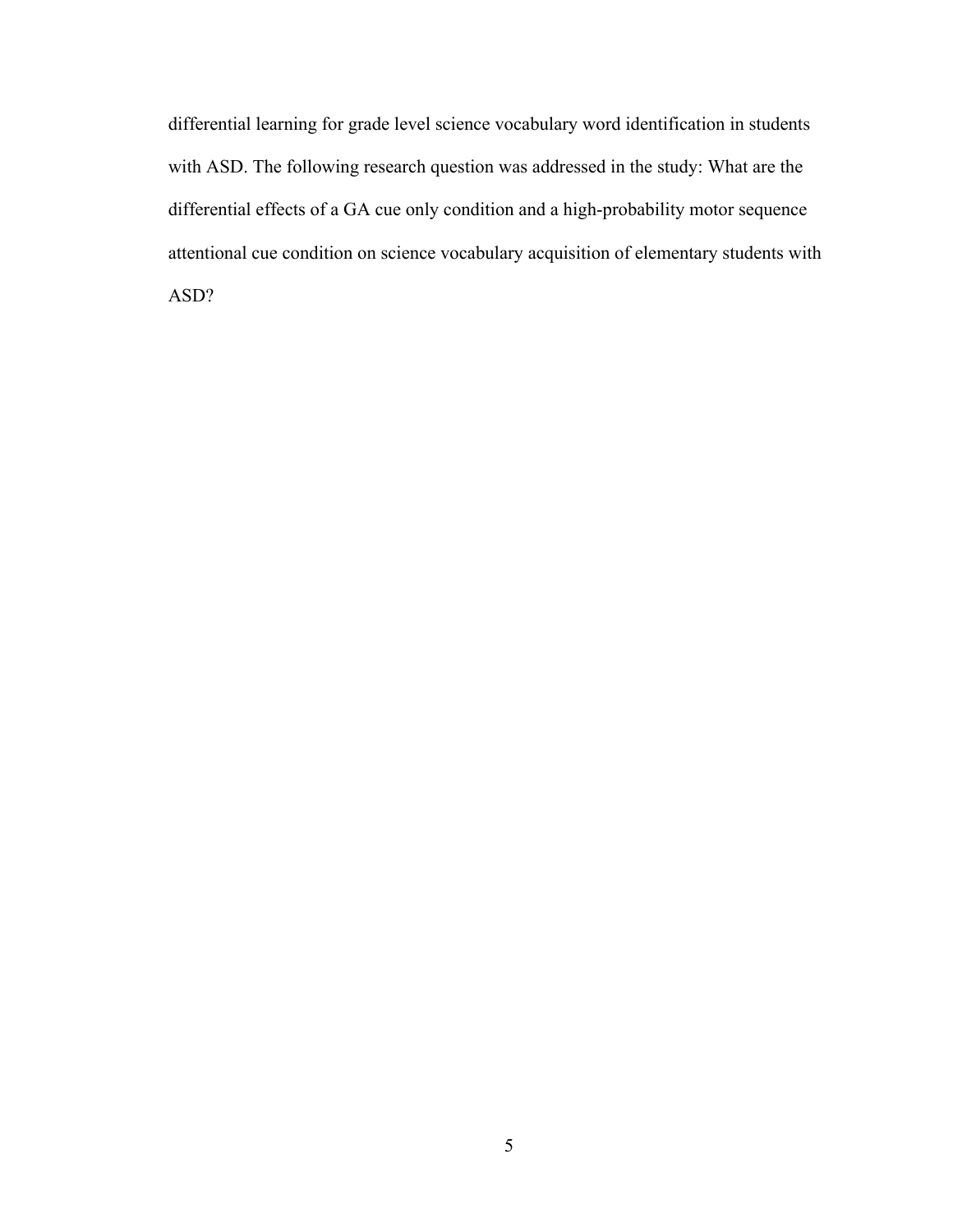## **Section 2: Research Question**

The following research question was be addressed in the study: What are the differential effects of a GA cue only condition and a high-probability motor sequence attentional cue condition on science vocabulary acquisition of elementary students with ASD?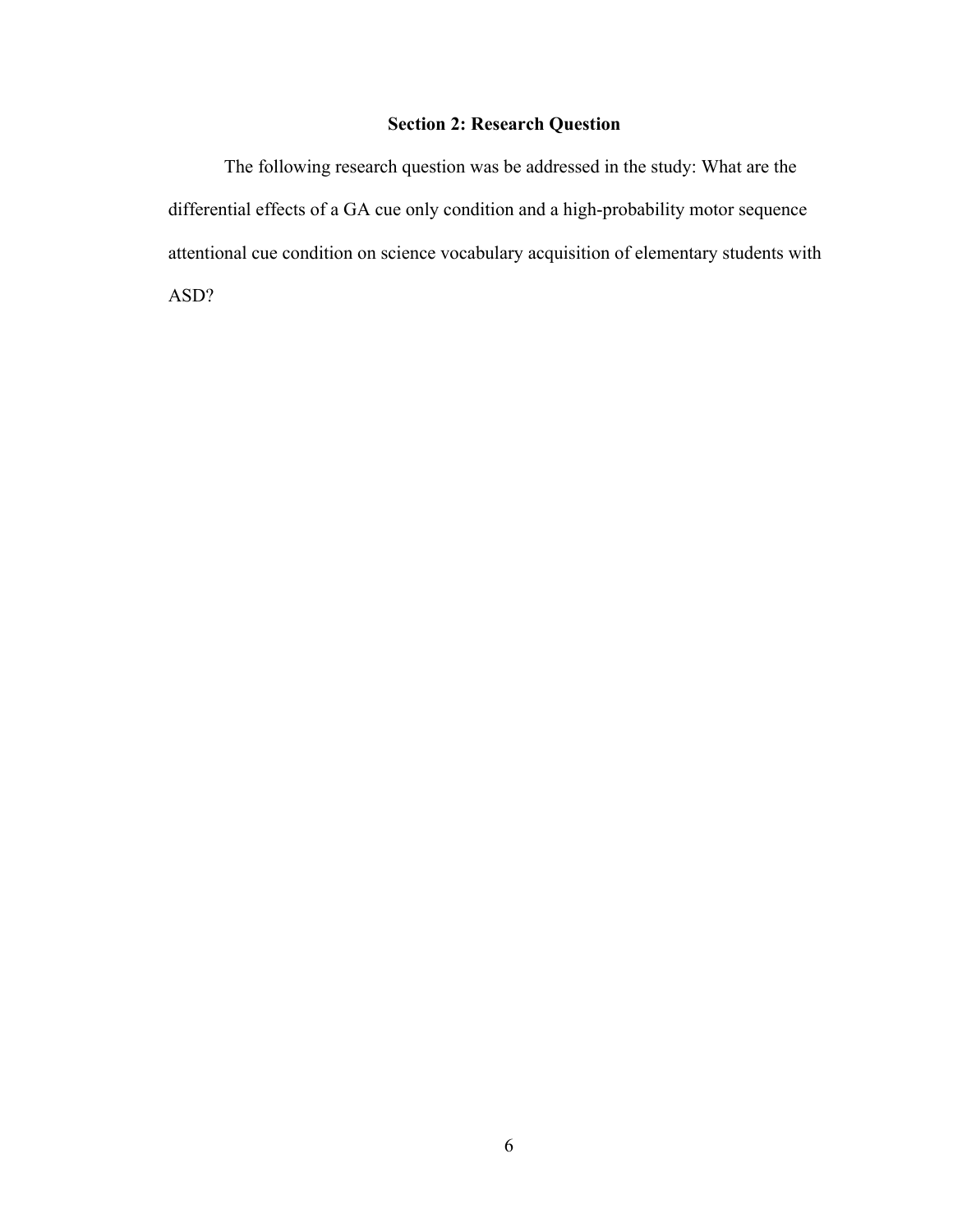#### **Section 3: Methods**

#### **Participants and Setting**

**Inclusion criteria**. Inclusion criteria for the participants included students who (a) are between the ages of 7 and 12 years old, (b) are in third through fifth grades, (c) are identified as having a intellectual disability with an IQ and adaptive scores below 70, (d) have a diagnosis of ASD, (e) have sight word identification listed as a weakness on his or her IEP and a corresponding IEP goal, (f) have a functional form of communication and ability to respond to questions verbally, (g) have vision and hearing within functional limits, (h) have a response time of 5 s or less seconds when presented with a known item, (i) have an average of 90% or better attendance over the course of a school year, (j) have the ability to match like items,  $(k)$  have parental/guardian consent to participate in the study, and (l) have given participant assent. Each participant's ability to perform the identified prerequisite skills were assessed by investigator observation and record review.

**Students**. Four participants from a self-contained special education classroom were recruited to participate in the study. Participants' grade levels ranged from third to fifth. These participants attended a public elementary school.

Lola was a 9-year-old female with ASD who was in the fourth grade. She received special education services in a self-contained classroom for 75% of her school day. During her most recent evaluation at age 7, Lola was given the Stanford-Binet Intelligence Scales, Fifth Edition (Roid, 2003) and had a total battery score of 46. She scored highest in Quantitative Reasoning and lowest in Working Memory. A Vineland Adaptive Behavior Scales-II (ABS-II, Sparrow, Cicchetti, & Balla, 2005) also was completed. Lola had a total battery score of 69 with her highest area being Motor Skills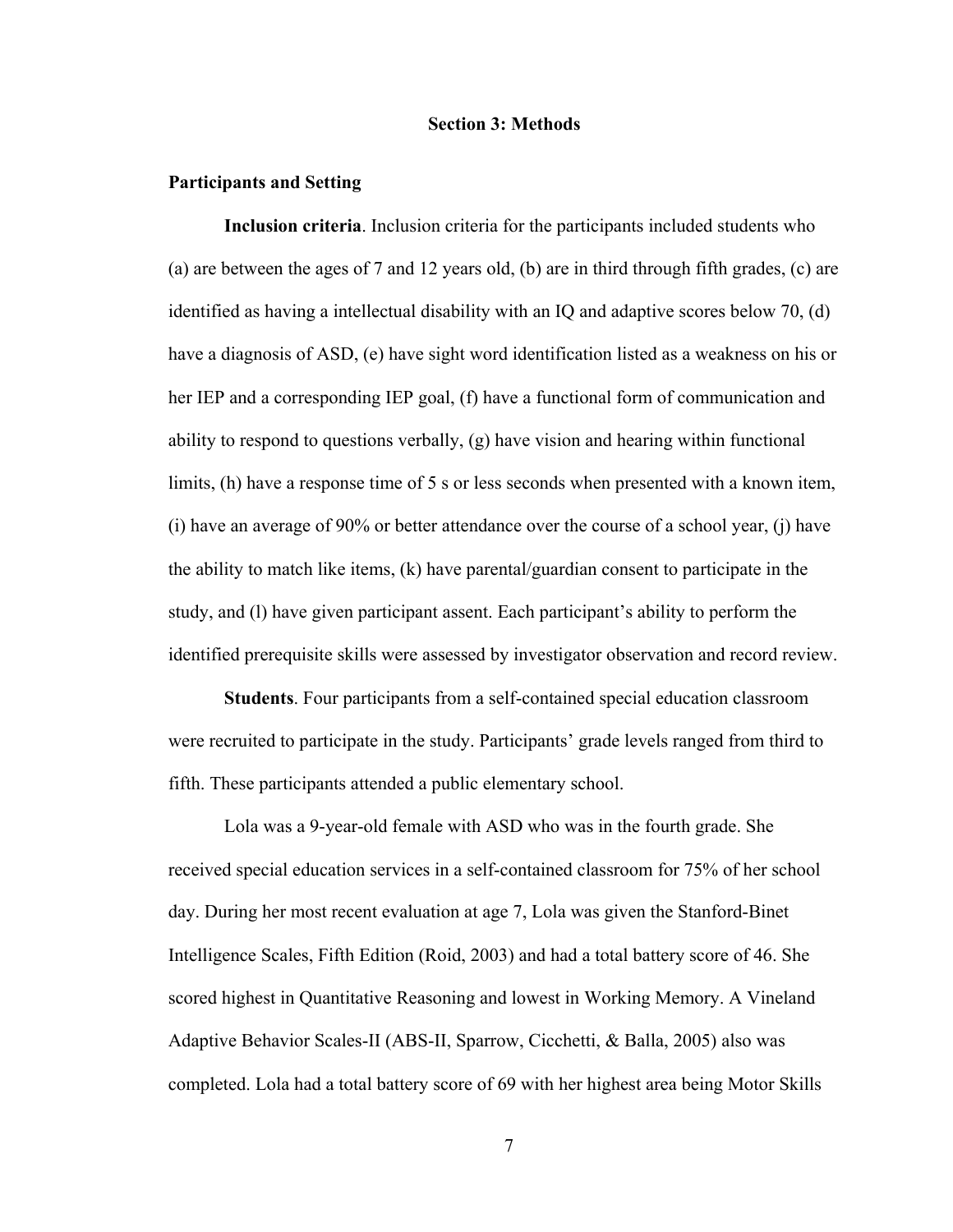and the lowest being Communication. Based off these assessments, she qualified for participation in alternate assessment. Lola could read some high frequency sight words from index cards, but struggled to read them when they are in a sentence. She was able to identify 10 survival signs. Lola could write her first name independently and with minimal prompting, the alphabet, numbers up to 9, and some three letter words (cat/dog). She correctly answered "what" questions about a story or activity and is beginning to also answer "who". She could trace short words, numbers, letters, and short sentences. She could draw basic shapes and pictures. Lola could identify all colors, basic shapes, numbers up to 20, and count to 20 before she starts skipping numbers. She could sort objects by two attributes (size/shape, color/size). Lola was able to count manipulatives set out in front of her, but struggles to count out a requested number of items independently. She received related services from the occupational therapist and speech language pathologist. The teacher noted that Lola demonstrated limited problem behaviors and was able to work on a moderate schedule of reinforcement. Her reinforcement system throughout the day was delivering an edible on a VR3 schedule and an earned break after completing all of her assigned work during a scheduled time.

Silas was an 8-year-old male with ASD who is in the third grade. He received special education services in a self-contained classroom for 70% of his school day. During his most recent evaluation in at age 6, he was given the Battelle Developmental Inventory, 2nd Edition (BDI-2, Newborg, 2004) and received a total battery score of 61 with his highest scores in Adaptive/Personal-Social and his lowest in Communication/Cognitive. He also was evaluated using an Adaptive Behavior Assessment System-II and received a total battery score of 69. Silas scored highest in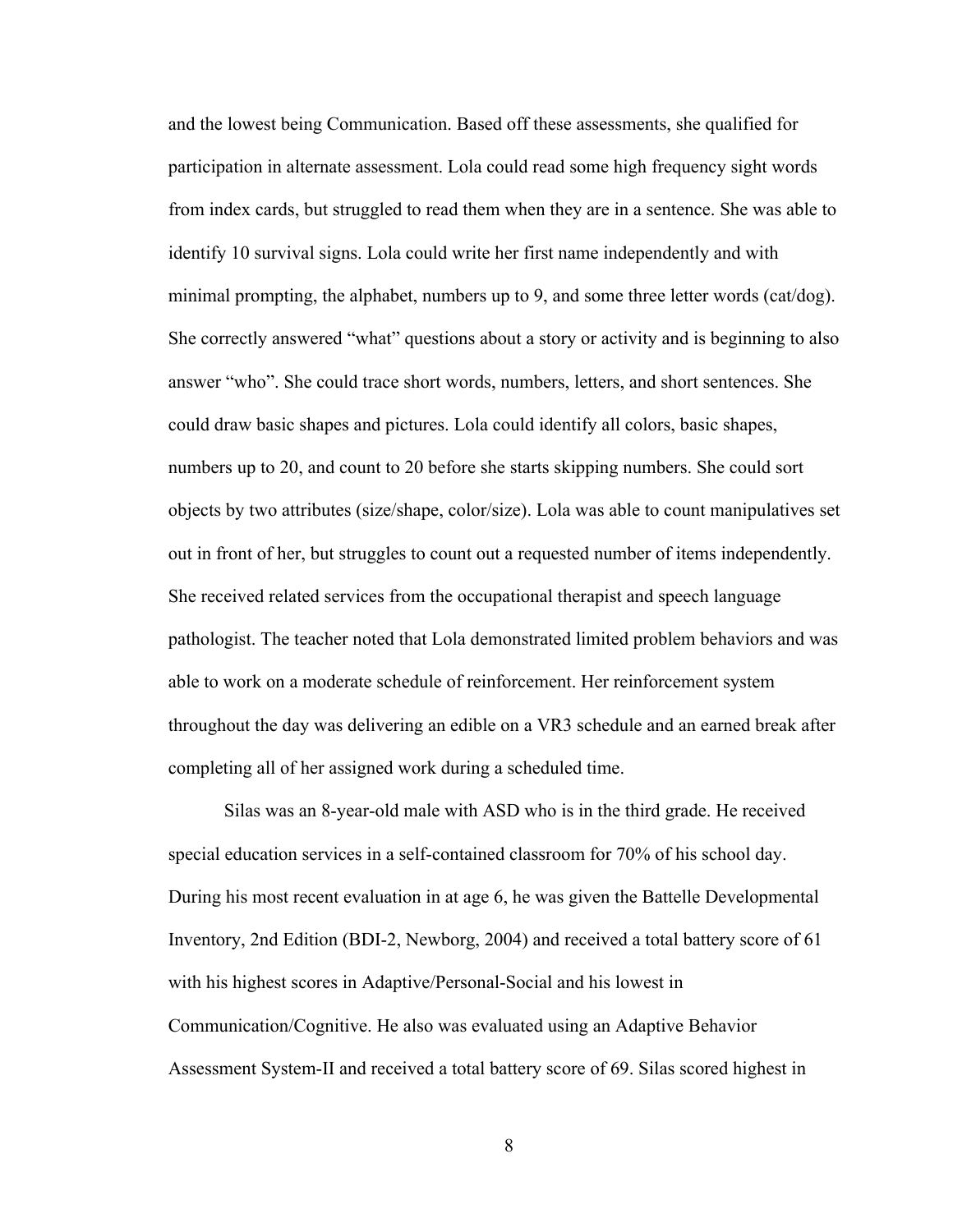Conceptual/Social and lowest in Practical Domain. Based off these assessments, he qualifies for participation in alternate assessment. Silas was currently able to identify 80% of the words on the Kindergarten sight words list correctly. He was able to identify all letters of the alphabet, both upper and lowercase, and identify letters based off the sound they make. Silas could identify pictures of common items and answer basic questions about a story with the help of visual supports. He was able to complete matching tasks independently. Silas also was able to identify basic colors and shapes. He received related services from the occupational therapist and speech language pathologist. Based on observations and teacher interviews, Silas demonstrates deficits in his attention span. Teachers and therapists both noted that his progress in academic work was affected by his lack of ability to focus on a task for an extended period of time. Silas required high levels of frequent reinforcement throughout the day in the form of books, tickles, and verbal praise.

Louise was an 11-year-old, female with ASD who was in fifth grade. She received special education services in a self-contained classroom for 75% of her school day. During her most recent evaluation at age 8, she was given the Stanford-Binet Intelligence Scale,  $5<sup>th</sup>$  edition and received a total battery score of 48, with her highest score being in Quantitative Reasoning and her lowest in Fluid Reasoning. An ABAS-II also was completed and Louise received a total battery score of 66. Based off these assessments, she qualified for participation in alternate assessment. Louise was able to read the majority of second and third grade level sight words. She knew sounds of each letter and was able to sound out most words shown to her. When Louise wrote a word she would sound it out and wrote the sounds she heard, generally her spelling is correct.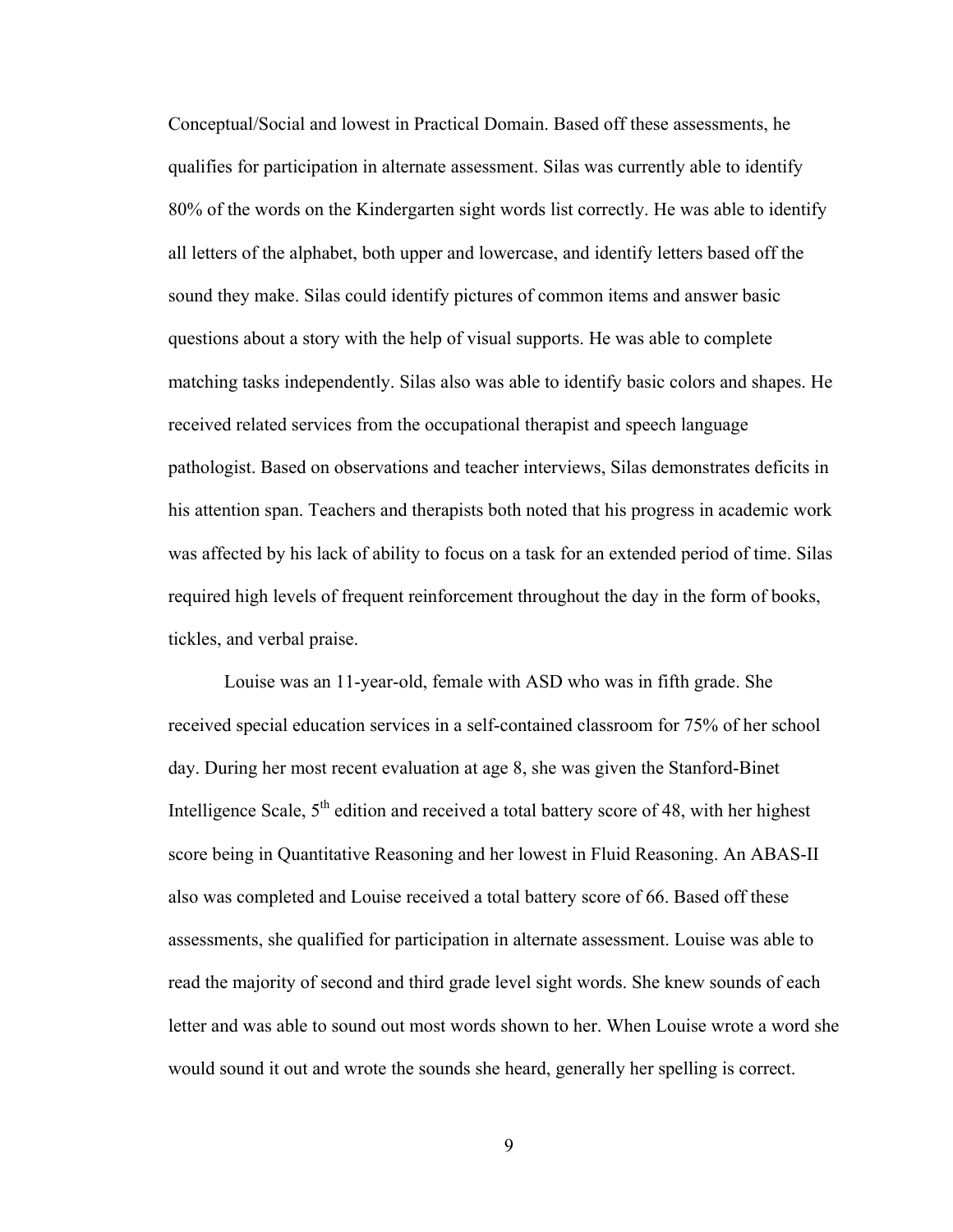Reading was a preferred activity for her and she enjoys earning time with books or to complete reading type activities (e.g. Starfall). When writing, Louise used proper capitalizations and punctuation, but needed prompting to capitalize words when she types. Louise received related services from an occupational therapist and speech language pathologist. The teacher noted that Louise demonstrates limited problem behaviors and is able to work on a thin schedule of reinforcement. Her reinforcement system was delivering an edible on a VR3 schedule and an earned break after completing all of her assigned work during a scheduled time.

Grace was an 11-year old, female with ASD who was in fifth grade. She received special education services in a self-contained classroom for 75% of her school day. During her most recent evaluation at age 10, she was given the Stanford-Binet Intelligence Scale,  $5<sup>th</sup>$  edition and received a total battery score of 69. An ABAS-II also was completed and Grace received a total battery score of 42. A Language Severity Scale given in 2014 indicated a profound mixed receptive and expressive language impairment that adversely affected her ability to interact with others, answer questions, follow directions, communicate information orally, and participate in educational activities across all academic areas. Based off these assessments, Grace qualified for participation in alternate assessment. Grace was able to recognize all pre-primer Dolch words and could read most three-letter words. She was able to identify all letters and letter sounds. Grace received related services from an occupational therapist and speech language pathologist. Based off a functional behavior assessment conducted in 2017, Grace also demonstrated problem behavior in the form of non-compliance and attention seeking through elopement. She had a behavior intervention plan in place to address these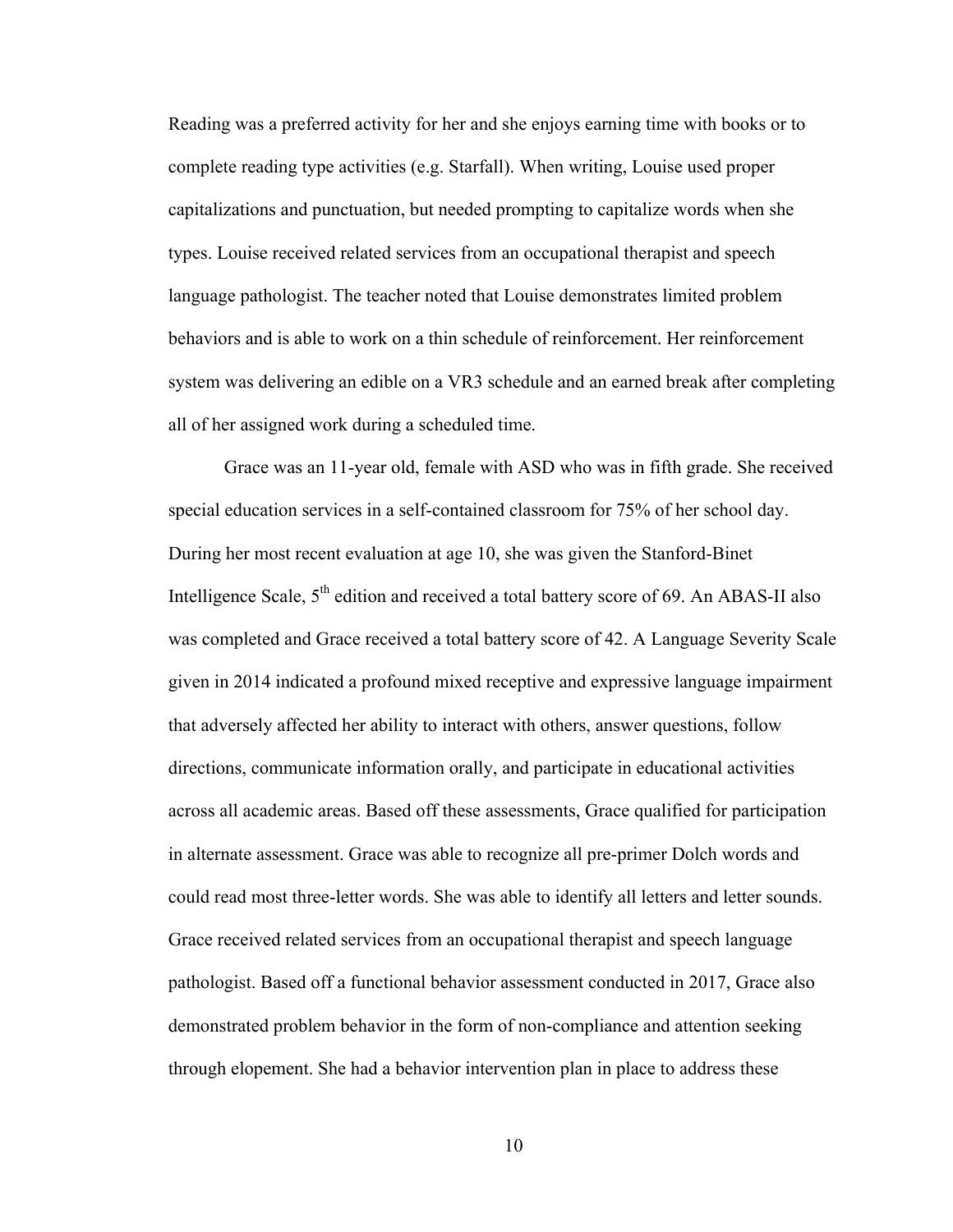behaviors. Grace's reinforcement system was primarily a token economy system in which she could earn highly reinforcing item such as iPad or computer.

**Others.** The investigator, who had 5 years of experience teaching students with MSD, was also the participants' special education teacher. She has a bachelors of science in education and is working towards completing her master's in Teacher Leadership in Special Education MSD with an additional ASD certificate. The investigator conducted all sessions of the study and collected data for each phase. The study was conducted during the investigator's third year working with her students. She had experience teaching at both elementary and middle school level in two different states. A teaching assistant that worked in the classroom was trained on data collection and the instructional procedures in order to collect inter-observer agreement (IOA) and procedural reliability data. The teaching assistant has worked in the classroom for 2 years.

**Setting and instructional arrangement.** This study took place in an urban elementary school in the southeastern region of the United States. The demographics of the school were the following: 80% White, 7% Hispanic, 5% African American, 5% Two or more races, 3% Asian/Pacific Islander, and 1% American Indian. The school was 47% female, 53% male, and had 27% students participating in a free or reduced lunch program. All sessions for the study occurred in a self-contained classroom for students with MSD. Sessions were completed in a one-to-one instructional arrangement. The participant and investigator sat side-by-side at a kidney table in the front of the room during all sessions of the study. There also were other teaching assistants in the classroom working with students at separate tables while the investigator conducted the study. There were a total of nine students in Kindergarten through fifth grade, who also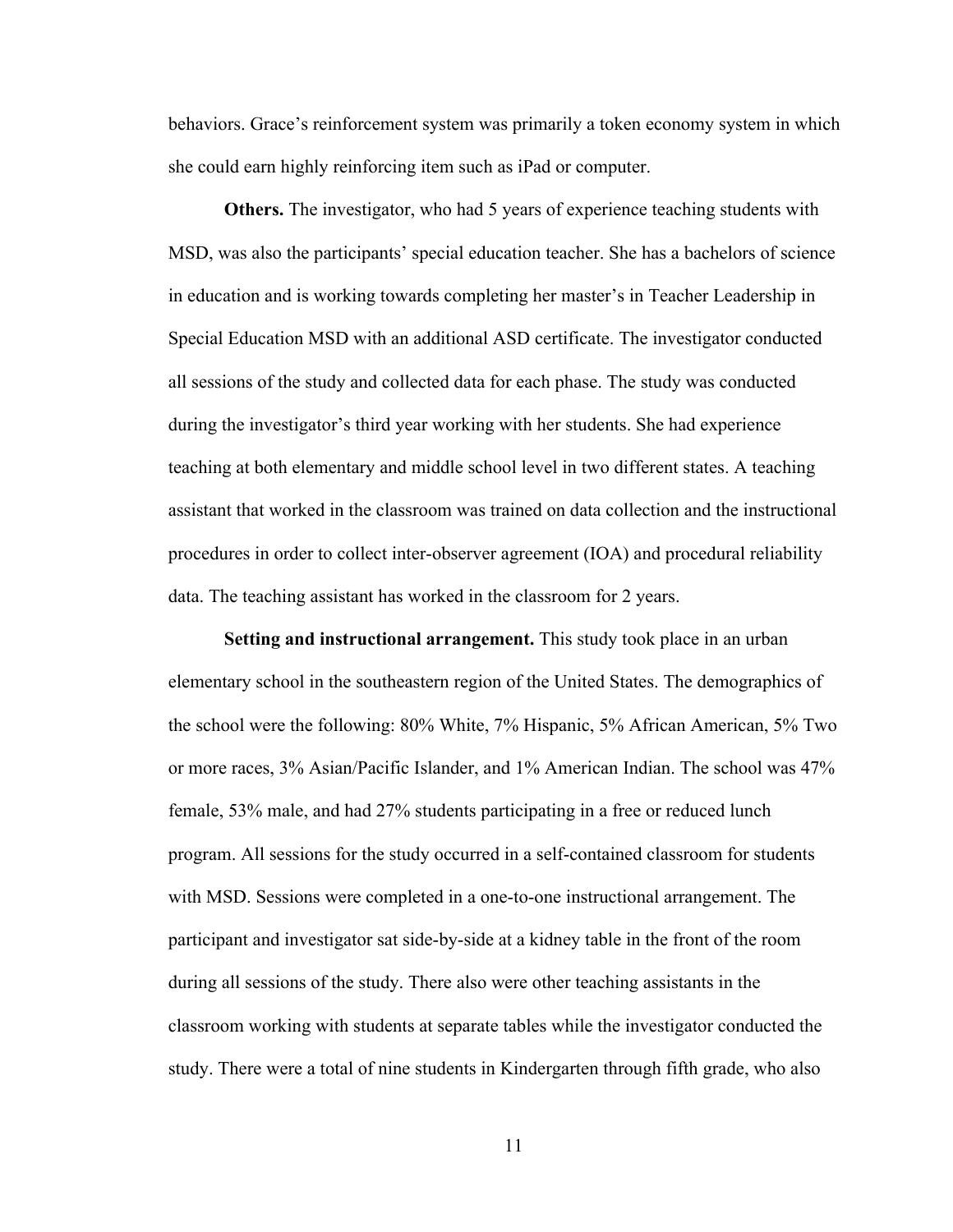received daily services in this classroom. The room measured 10.67 m x 7.82 m. See Appendix A for a diagram of the instructional setting.

### **Materials**

Throughout the entire study, index cards of different words were used to perform discrete trial sessions with the participants. The science vocabulary words were typed onto individual 5.08 by 8.89 cm cards in black Times New Roman with font size 36. Words were selected from each participant's grade level science vocabulary words (i.e., 4<sup>th</sup> grade participants learned 4<sup>th</sup> grade content science vocabulary).

|           | Lola                                              | <b>Silas</b>                                            | Louise                                                     | Grace                                                      |
|-----------|---------------------------------------------------|---------------------------------------------------------|------------------------------------------------------------|------------------------------------------------------------|
| <b>GA</b> | Repel, parent,<br>strength,<br>glucose<br>compare | Climate, volume,<br>oxygen, protein,<br>solution        | Atmosphere, species,<br>observation,<br>velocity, membrane | Reproduction, predator,<br>current, attraction, human      |
| High-P    | Matter,<br>species,<br>climate,<br>protein, force | Erosion, particles<br>offspring,<br>membrane,<br>system | Reproduction,<br>predator, current,<br>attraction, human   | Atmosphere, species,<br>observation, velocity,<br>membrane |
| Control   | Fossil, energy,<br>trait, system,<br>control      | Temperature,<br>degrees, animal,<br>speed, organ        | Pollen, consumer,<br>ecosystem, instinct,<br>solution      | Pollen, consumer,<br>ecosystem, instinct,<br>solution      |

Table 1 *Stimuli Assigned to Students by Condition*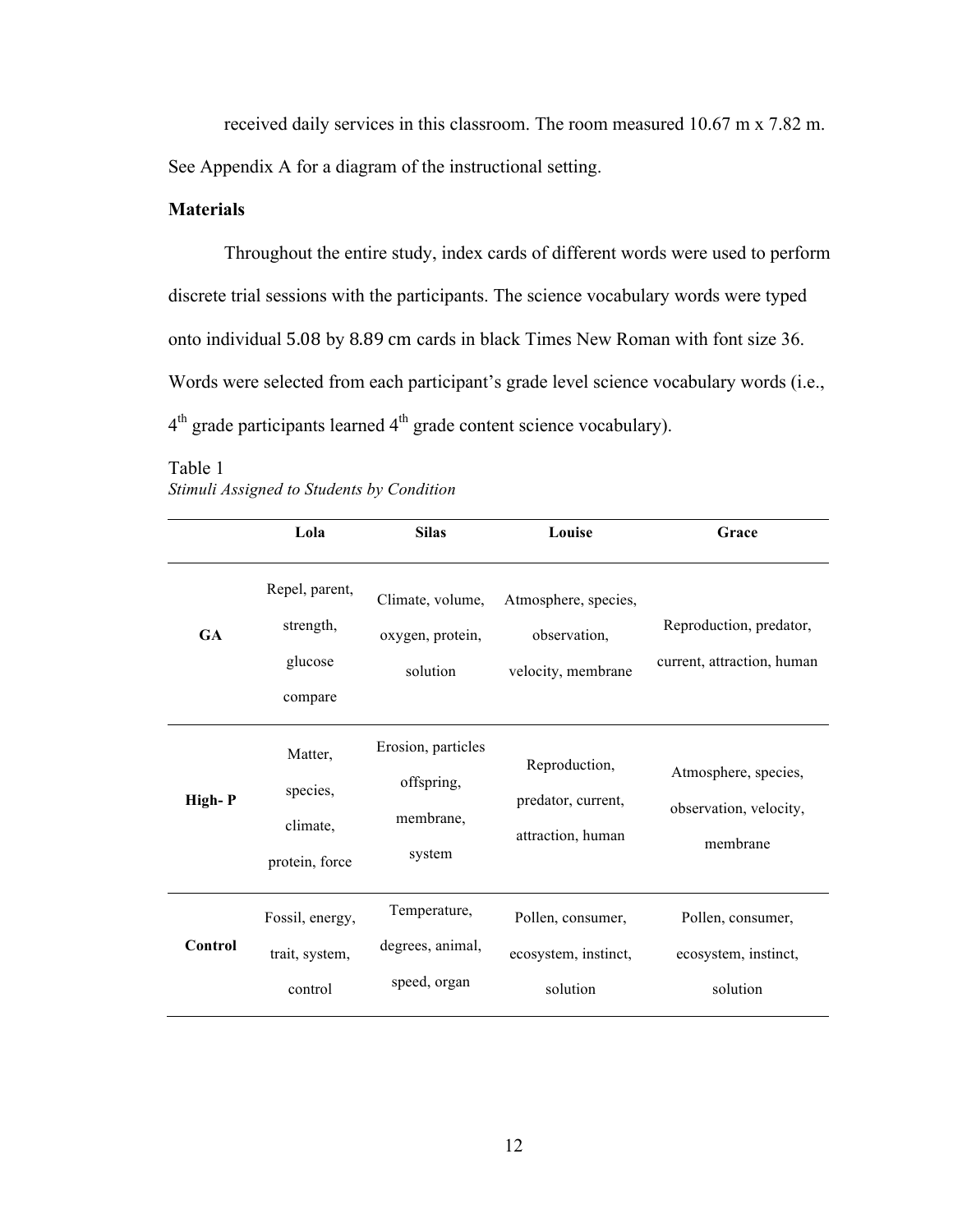To ensure equal difficulty of content in each condition, the length of the words selected were within 2 letters of each other and had no more than two syllable difference. Two words beginning with the same letter were not assigned to the same condition. Additionally, two general education teachers assessed the words assigned to each condition to determine if they considered the words taught in one condition to be as equally difficult to learn as the words taught in the other condition. By using these criteria to assign the stimuli, it ensured equal difficulty across treatments. Additionally, words assigned to participant s in the same grade level were counterbalanced in different conditions. During sessions, the investigator used data sheets to record participant responses and a stopwatch to record the duration of each session.

#### **Dependent Variable**

The dependent variable of this study was the percentage of correctly identified science vocabulary words by each participant. A correctly identified vocabulary word was defined as the participant verbally responding with the correct word within 4 s of presentation of the stimulus and the task direction. A no response was defined as the participant not giving any verbal response after 4 s of the task direction. Additionally, efficiency measures were calculated for each condition. Efficiency measures included number of trials to criterion, duration of session, and number of errors to criterion. The frequency and duration of any problem behaviors was noted in the comment section of the data set to be considered when calculating the duration of each session. The instructional objective for the study was: When presented with a collection of flash cards containing science vocabulary words, the participant will correctly state each word, within 4 s of the task direction, for  $10/10$  trials for two consecutive sessions.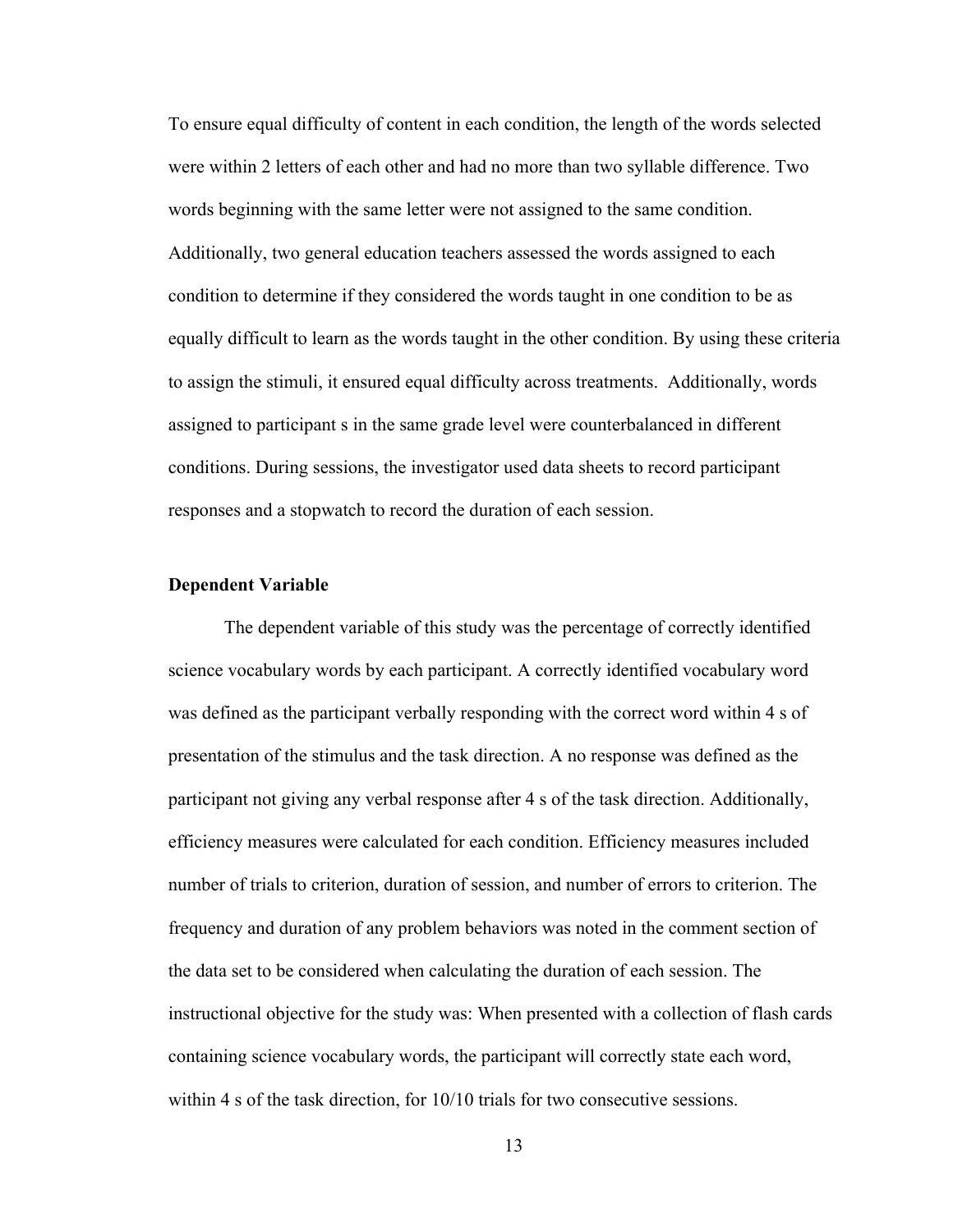#### **Experimental Design**

An adapted alternating treatments design was used during this study (Gast  $\&$ Ledford, 2014). Each condition was applied to a different set of stimuli that were of equal response difficulty but also were functionally independent. Experimental control was demonstrated by a consistent level or trend difference occurred between the two intervention conditions and when no change occurred in the control set of stimuli in the comparison phase. The control set of words helped detect potential threats to internal validity including maturation or history effects.

#### **General Procedures**

An adapted alternating treatments design was used to compare the efficiency of three different conditions with varying attentional cues: high-p condition, GA condition, and control condition. Participants underwent three sessions each day, and each session consisted of 10 trials. To begin the study, participants underwent a probe condition to establish baseline performance on their ability to verbally identify 15 science vocabulary words selected from a screening. After a minimum of five baseline sessions and when data were stable, a comparison phase was initiated. During this phase, participants were exposed to three different sets of science vocabulary words. The first set of words was taught in a GA condition to gain the participants' attention. The second set was taught in an attentional cue with a high-p motor sequence condition. The third set of words was presented in a control condition. An error correction procedure was used to teach participants vocabulary word identification in both the GA and high-p conditions, while no intervention was applied to the control set of words. The session for each condition took place at three different times during the school day. One session for all three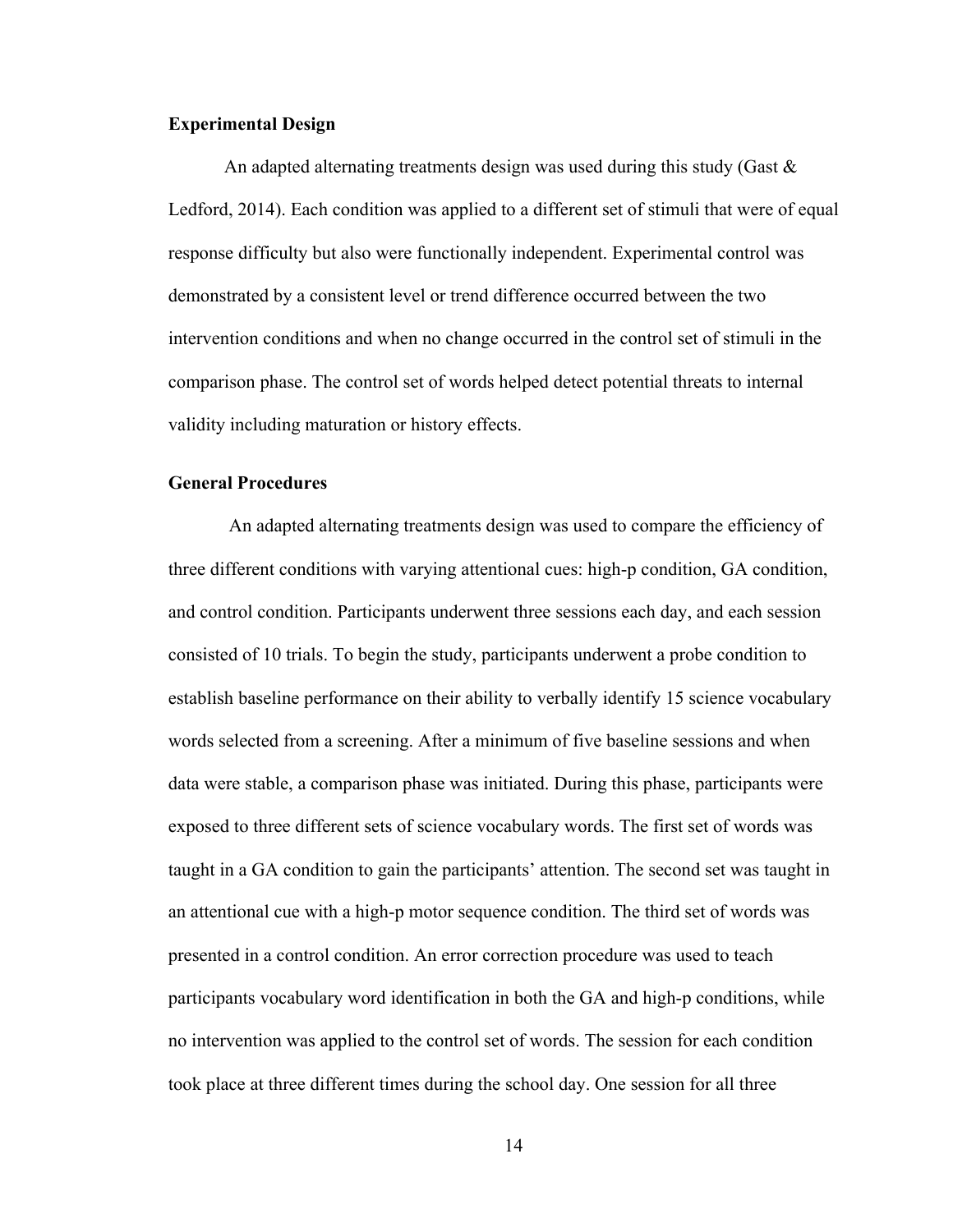conditions took place during each data collection day. The session time for each condition was also counterbalanced across different times of day, with at least an hour between sessions, to help prevent multi-treatment interference. The order of the conditions was selected using a computerized randomizer, with the same condition occurring at the same time of day, no more than twice in a row. After participants reached criterion (two consecutive sessions at 100%) in the GA and high-p condition, maintenance probes will be periodically conducted. Additionally, after participants reached criterion in both GA and high-p, the control set of words was taught using the most efficient attentional cue. If data did not show one to be more efficient than another for a particular participant, the participant was given the choice as to which attentional cue they wanted to be used.

#### **Procedures**

**Screening.** Prior to baseline, the investigator conducted a screening session with each participant to determine which science vocabulary words they did and did not know. Each participant was shown 20 grade level science vocabulary words from the Tennessee alternate assessment vocabulary list (i.e., TCAP-Alt). Each participant underwent three screening session consisting of 20 trials. Any word the participant got correct in at least two of the three sessions was excluded from the study. During each trial the investigator held up an index card with a typed word on it and give the task direction of "What word?" A correct response was recorded if the participant verbally stated the correct word on the card within 4 s of the task direction. An incorrect response was recorded if the participant verbally responded with any response other than the word on the card. A no response was recorded if the participant did not say any word within 4 s of being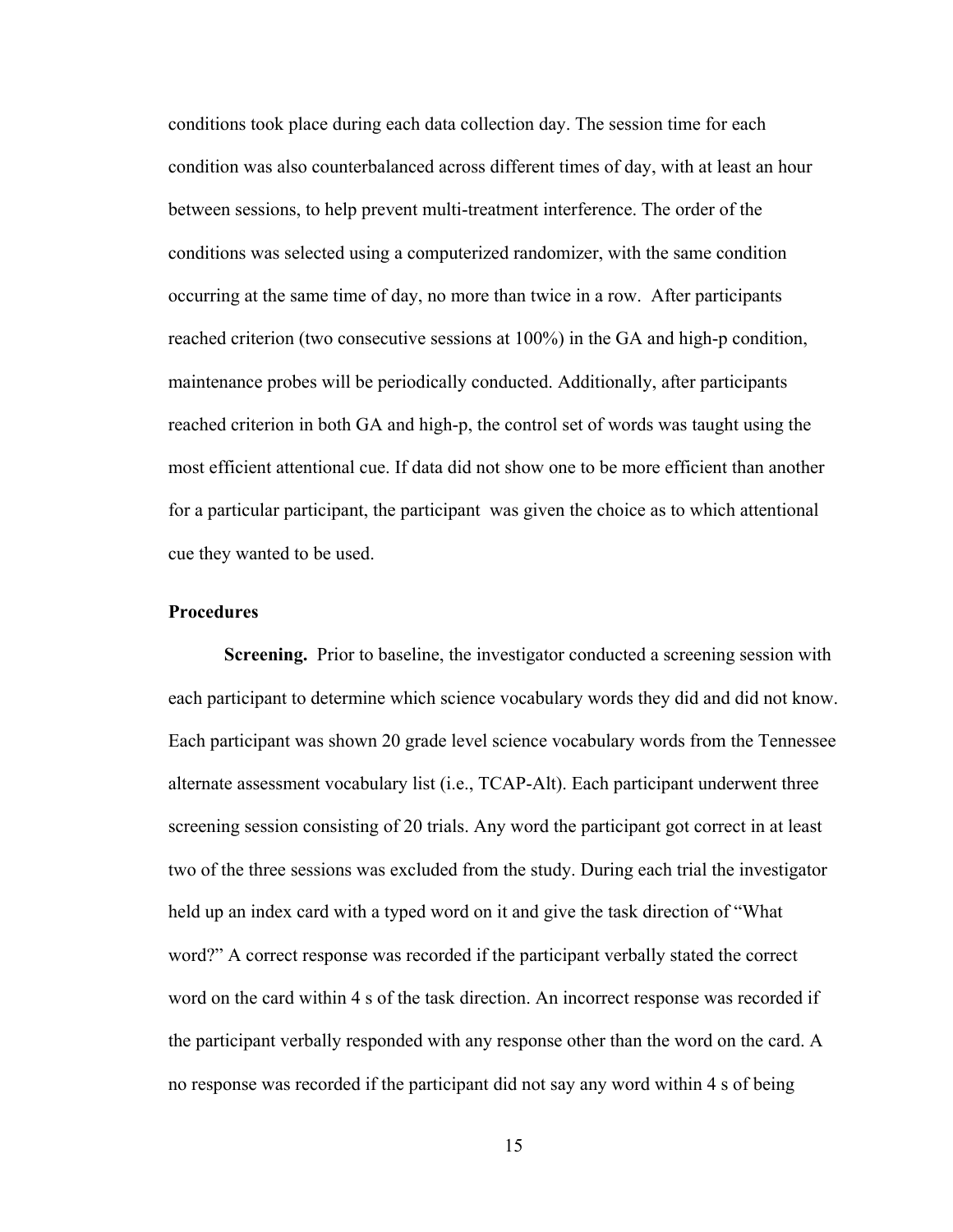given the task direction. Reinforcement was given for each correct response in the form of verbal praise. Incorrect responses were not corrected and verbal praise (e.g., "Good job working") was given to participants intermittently after approximately every other trial (VR-2). See Appendix B for the data sheet that was used during screening. Words were selected to be stimuli in the program based on incorrect responses during screening. A total of 15 words were selected and assigned to the three different conditions.

A screening also was done to find brief motor tasks that each participant had a high probability of completing for the high-p condition of the study. Each participant was asked to perform 10 different tasks that took relatively the same amount of time to complete (e.g., touch your nose, touch your head, stand up, sit down). If a participant was unable to perform a task, or did not perform it correctly within 2 s of the direction being delivered, it was excluded from the high-p condition of the study. Each participant was able to complete all the movement tasks that were part of the screening. See Appendix C for the data sheet used during the motor sequence screening.

**Baseline**. Baseline sessions were conducted prior to beginning the comparison phase of the study. Sessions occurred in the special education classroom during instructional times throughout the day. During baseline, 15 words were selected for each participant (five words for each condition) based off the screening data and inclusion criteria. Baseline sessions were conducted with each participant individually. The investigator told the participant it was time to work, waited for eye contact with the participant, gave the task direction, "What word?" and held up one card at a time. If the participant verbally responded with the correct word within 4 s of the task direction, the investigator recorded a "+" and delivered non-descriptive verbal praise (i.e., "Good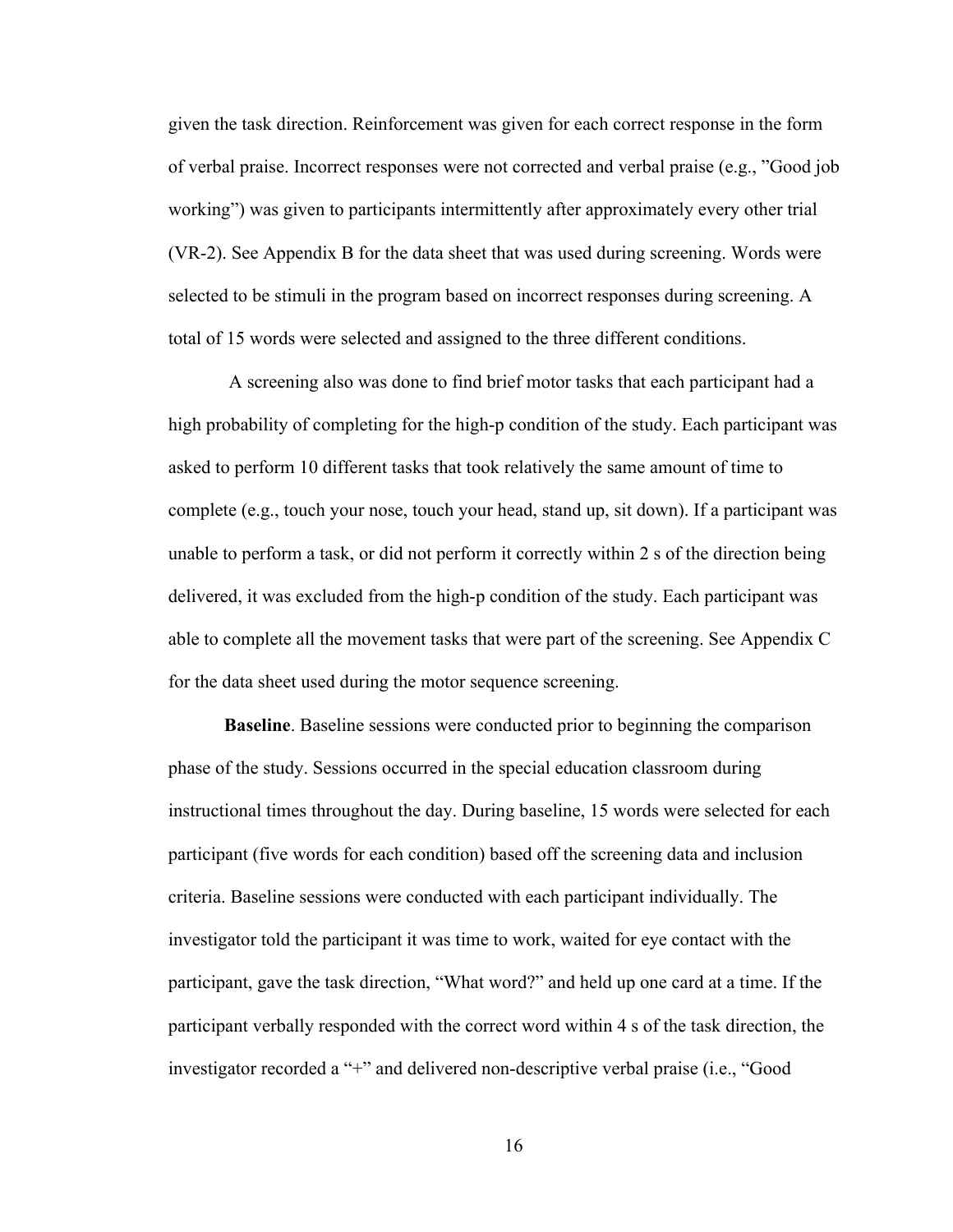job!"). If the participant verbally responded with the wrong answer within 4 s of the task direction, the investigator recorded a "-" and praise the participant for working. If the participant did not respond with an answer within 4 s, the investigator recorded a "NR" and did not deliver any feedback. Verbal praise was provided to participants for attending to the task on a variable ratio of 3 (VR3) schedule. After the participant completed 15 trials (each word once), the session ended and the investigator praised the participant for working and delivered a tangible reinforcer based off the participant's behavior management plan. Each participant underwent a minimum of five baseline sessions that continued until baseline data were stable. See Appendix D for a sample data sheet.

#### **Instructional Procedures**

The comparison phase of the study consisted of three different conditions (e.g. GA cue, high-p motor sequence attention cue, and control). One session for each condition took place during each data collection day, with at least 1 hour between sessions. The times of the trials for each condition were rotated each day. During GA and high-p sessions, the investigator used an error correction procedure to teach the words. The investigator presented the stimulus and provided 4 s for the participant to respond. For correct responses the investigator delivered descriptive verbal praise (e.g., "Good job, this word is energy"). For incorrect responses, the investigator said the correct answer and had the participant repeat back the answer. For no responses, the investigator delivered the same consequence as an incorrect response. In order to help the participants distinguish between conditions, different colored data sheets were used for each condition. The GA condition used yellow data sheets, the high-p condition used pink data sheets, and the control condition used green data sheets.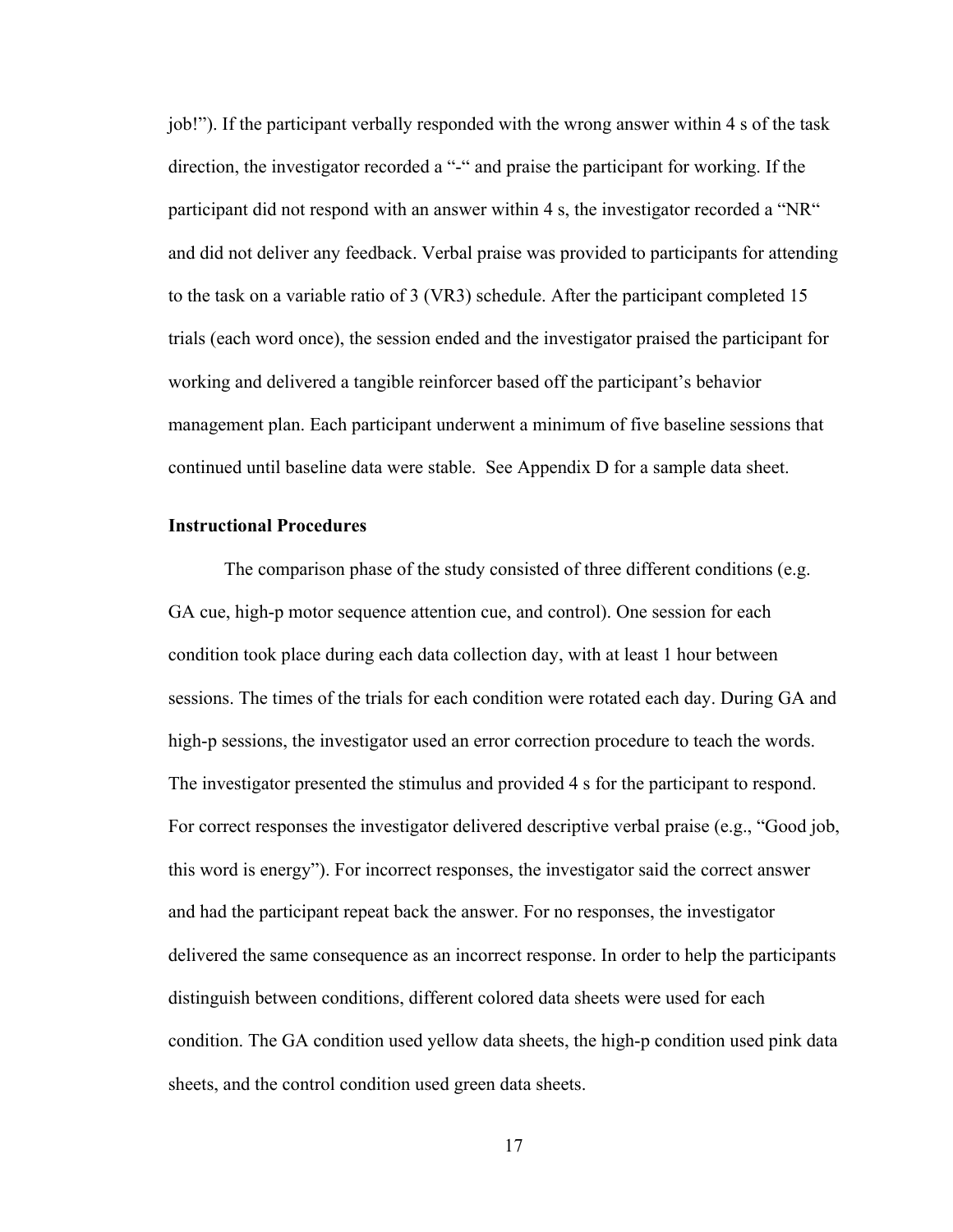**General attentional cue.** In the GA condition, participants were individually brought to the front table and told that it is time to work on science. Once the participant was seated, the investigator gave the attentional cue of "PARTICIPANT, look at me when you're ready." Once the participant was looking, the investigator held up the word card and asked, "What word?" If the participant did not look within 4 s of the attentional cue the investigator repeated the direction up to three times until the participant looked at them. If the participant did not look at the investigator after the third direction, a no response was recorded for that trial. A sample data sheet for all comparison conditions is included in Appendix E. Each session consisted of 10 trials (2 trials per word). At the conclusion of the session, the investigator verbally praised the participant, and delivered a tangible reinforcer based off the participant's behavior management plan. Criterion for this condition was two consecutive sessions with 100% (10/10 trials correct) accuracy. Participants continued with sessions until they reached criterion.

**High-probability motor sequence attentional cue.** Sessions for the high-p condition were similar to the GA condition; however, the attentional cue consisted of three motor movements that the participant had mastered based off screening data. These movements were randomly chosen from the list generated during in the screening phase of the study. Once the participant was seated at the front table, the investigator delivered the attentional cue with three movements, "PARTICIPANT, touch your \_\_\_\_\_\_, touch your \_\_\_\_\_\_, and touch your \_." These directions were given at a brisk pace (i.e., less than 1 s between each command) and the next direction was given as soon as the participant had completed the previous request. The only condition to the order of selecting the movements from the screening was that if the participant was told to "stand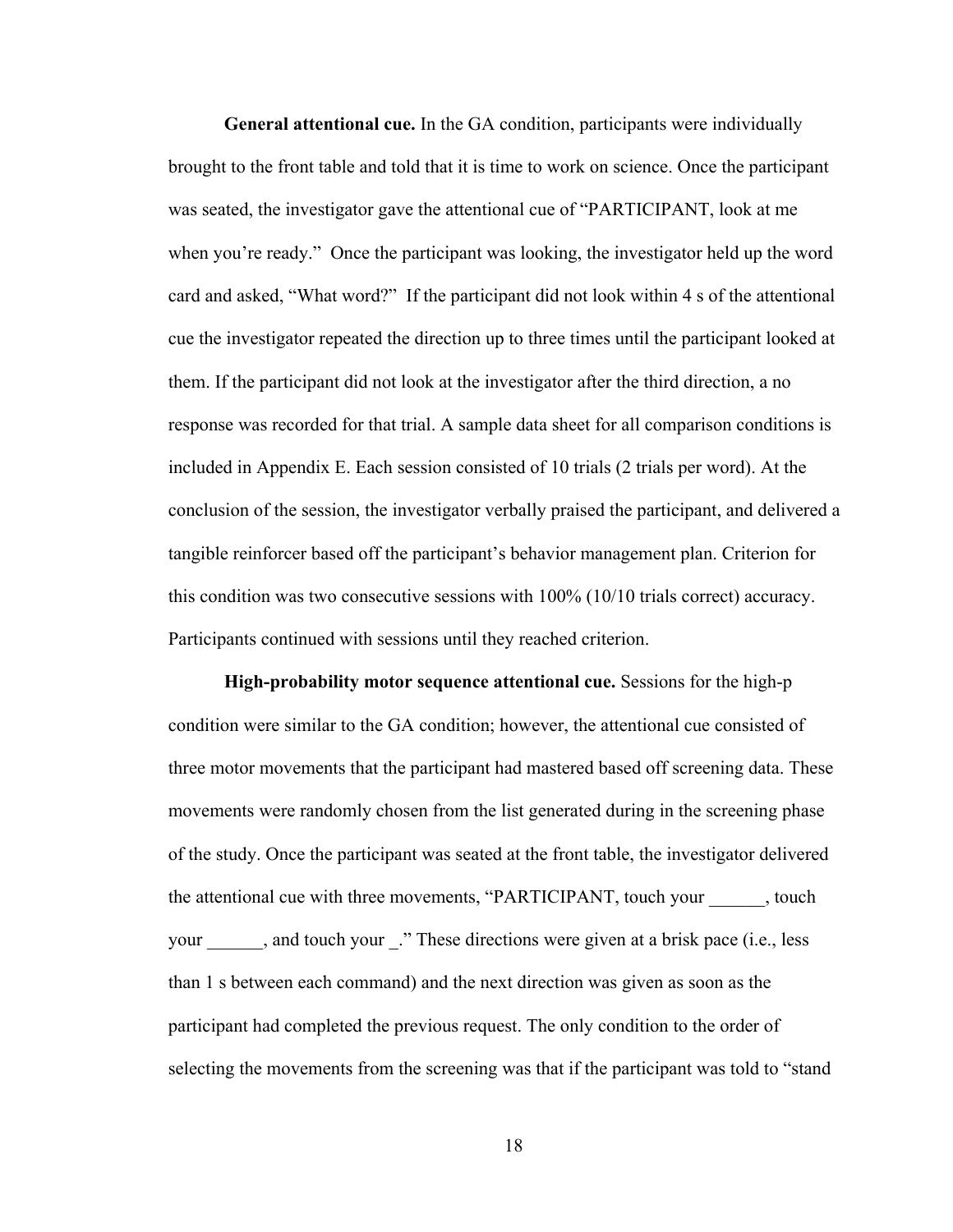up" then "sit down" was always delivered in the same sequence. If the participant did not complete a part of the motor sequence chain, the investigator modeled the movement and had the participant repeat it. Once the participant completed all three tasks, the investigator immediately held up one of the word cards and asked, "What word?" Like in the GA condition, an error correction procedure was used and the definition of responses and the delivered consequences was also defined the same as in the GA condition. Each session consisted of 10 trials (2 trials per word). At the conclusion of the session, the investigator verbally praised the participant, and delivered a reinforcer for participating. Criterion for this condition was two consecutive sessions with 100% (10/10 trials) accuracy. Participants continued with sessions until they reached criterion.

**Control.** Each participant also completed a control condition. No intervention was applied to the control condition. Procedures for the control condition were identical to those used in baseline sessions. The only difference was the words used during this condition. Each session consisted of 10 trials (2 trials per word). Participants continued sessions in the control condition until they reached criteria for both the GA and high-p word sets. After participants reached criterion for both GA and high-p cue, they were taught the control set of words using the most efficient attentional condition. If one attentional cue was not more efficient than other, the participant was able to choose which they preferred.

**Maintenance procedures.** After a participant reached criterion in a condition, maintenance sessions were conducted once a week until the end of the study. These sessions were identical to baseline probes. Participants were shown the words from the mastered condition 1 time for a total of 5 trials each session. If a participant met criterion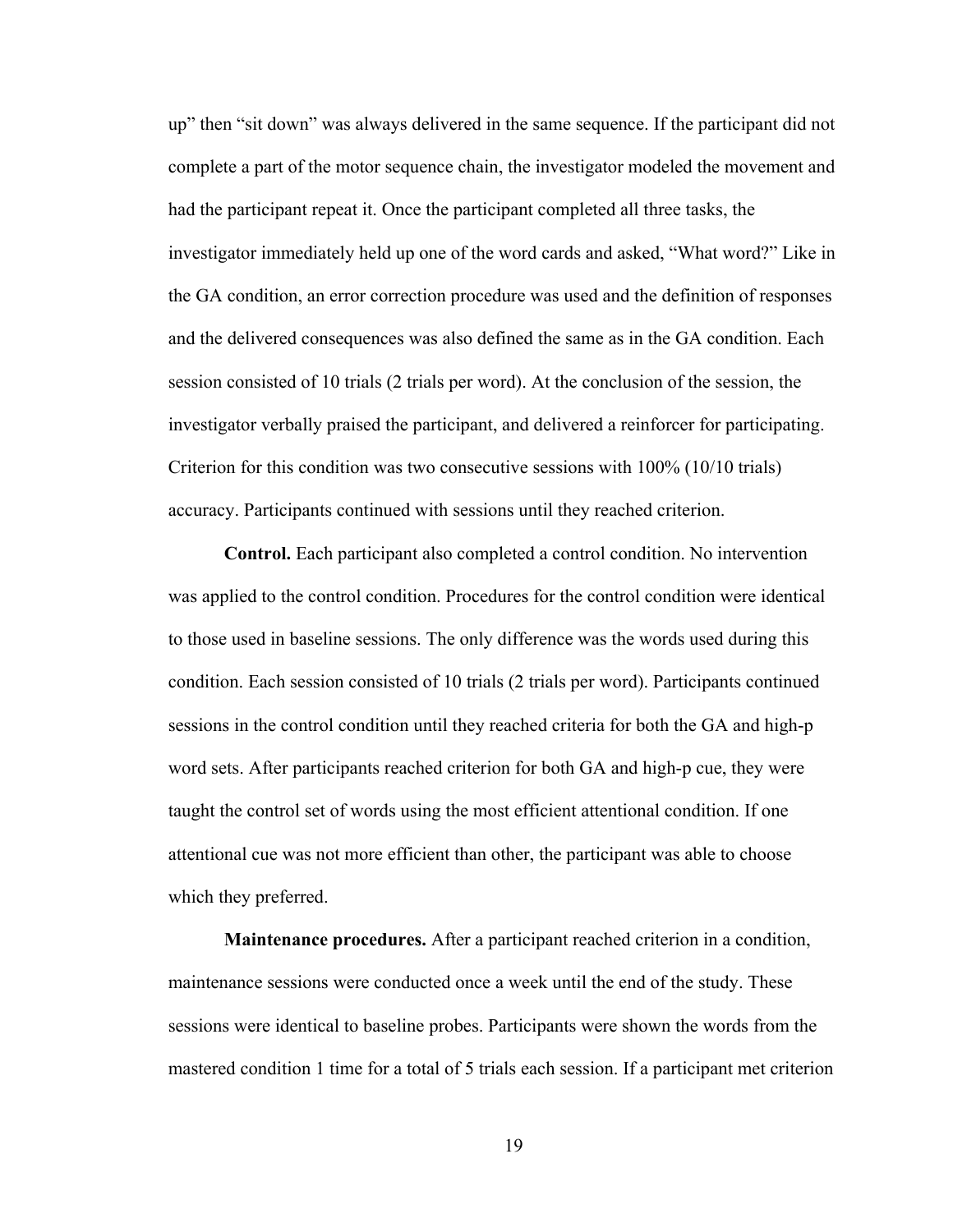in one condition but not another, the condition that met criterion received maintenance trials once a week while the other condition continued to receive instructional trials until criterion was met.

**Generalization procedures.** Two generalization pre and post-tests were conducted prior to beginning the comparison condition and after criterion was reached in a condition. Sessions were identical to baseline, except a teaching assistant instead of the investigator conducted the sessions. Additionally, the investigator assessed each participant's ability to read the vocabulary words within a sentence. The investigator read a sentence to the participant and paused at the stimulus to see if the participant could read it in the context of that sentence.

### **Reliability**

A teaching assistant that worked in the classroom was taught how to collect IOA and procedural fidelity prior to the study. The investigator first verbally explained the data sheets and procedures to the teaching assistant and then role played sessions until the teaching assistant was collecting reliability data with 100% accuracy. The trained observer collected reliability data in at least 20% of the sessions in each condition. Acceptable reliability data was set at 80% for both IOA and procedural fidelity. IOA data were figured using point-by-point agreement between the investigator's data and the trained observer's IOA data sheets. IOA was calculated using the following equation: number of agreements  $\frac{number\ of\ digreements}{number\ of\ diagram} \times 100$  (Gast & Ledford, 2014). A task analysis was used to collect data on the investigator's procedural fidelity. The trained observer marked whether or not the investigator performed that steps listed in the task analysis. Procedural reliability was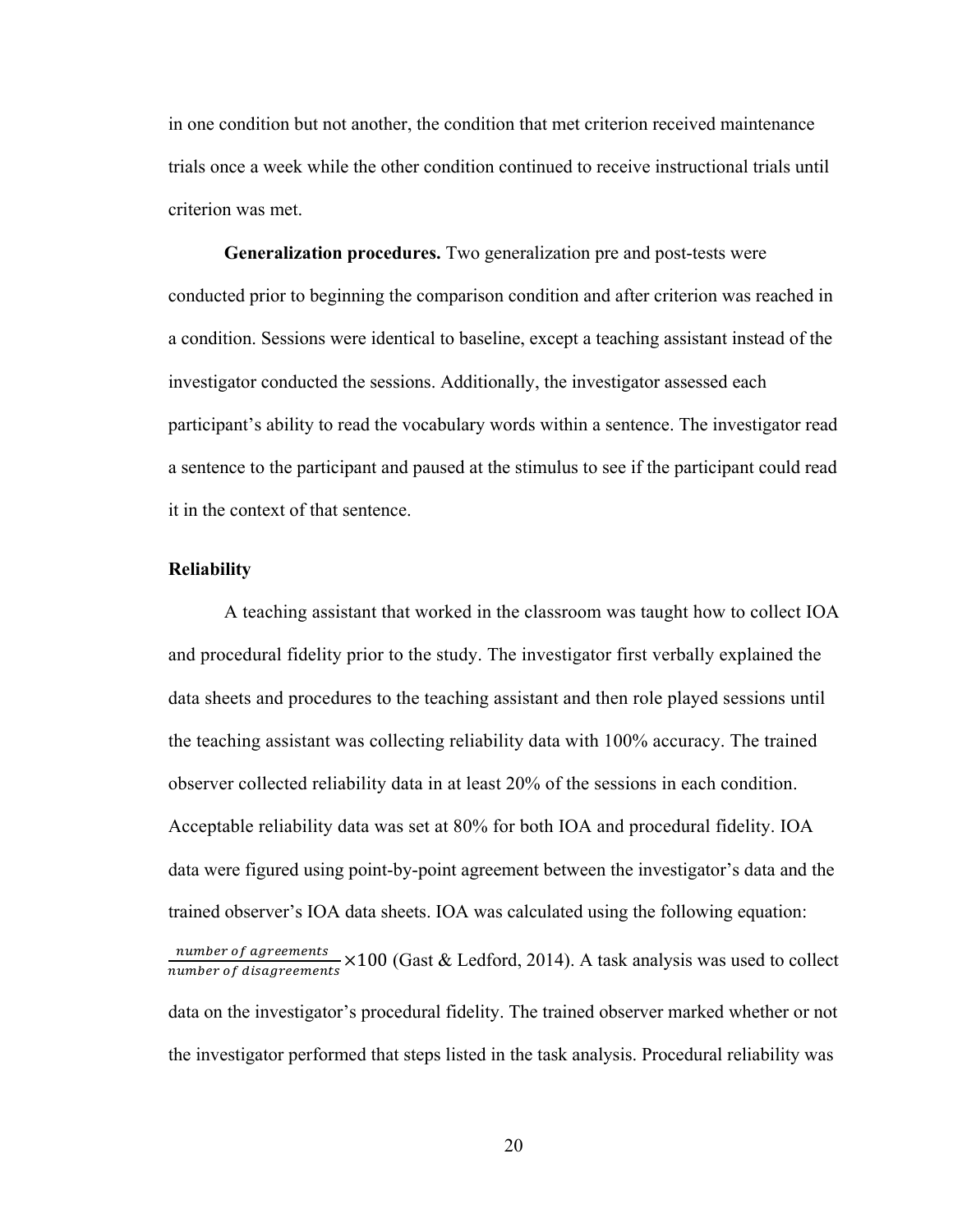calculated using the following equation:  $\frac{observed\,complete\,steps}{planned\,number\,of\,steps} \times 100$  (Gast & Ledford, 2014). The data sheet used for both IOA and procedural reliability (Appendix F) was provided to the trained observer prior to the start of observed session. Procedural fidelity during baseline consisted of a check on the following investigator behaviors: gained attention of participant, showed the stimulus, gave the task direction "What word?", waited 4 s for a response, and recorded the participant's response. Procedural fidelity during GA consisted of a check on the following investigator behaviors: provided general attentional cue, showed the stimulus, gave the task direction "What word?", waited 4 s for participant response, provided correct the consequence and recorded the participant's response. Procedural fidelity during high-p conditions consisted of a check on the following investigator behaviors: provided 3 high-p motor tasks, showed the stimulus, gave the task direction "What word?", waited 4 s for participant response, provided correct the consequence and recorded the participant's response.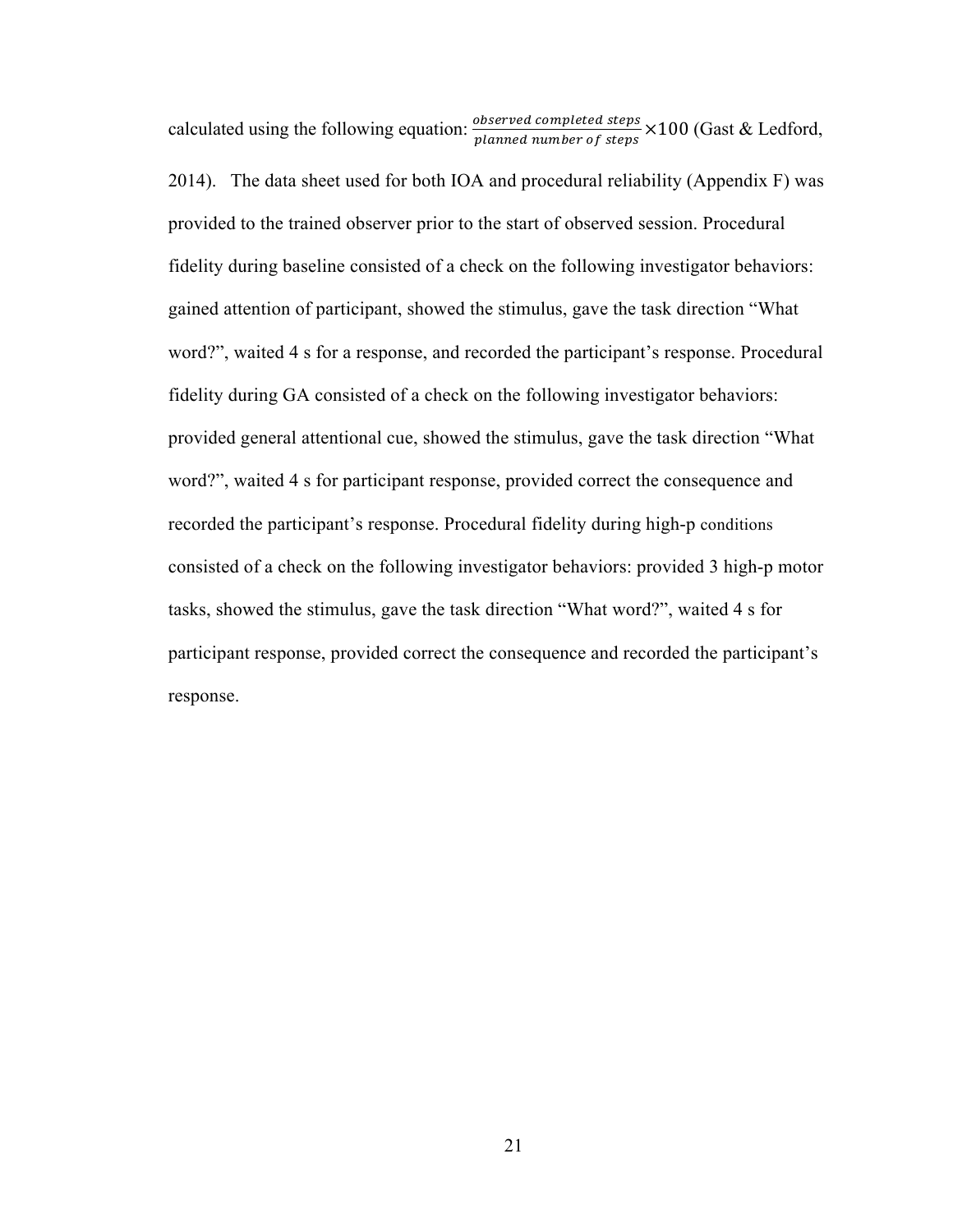#### **Section 4: Results**

#### **Reliability**

Reliability data were collected in 20% of sessions for every condition. IOA and procedural fidelity was 100% for baseline. For the GA condition, IOA was 95% and procedural fidelity ranged from 98%-100%. For the High-P condition, IOA was 100% and procedural fidelity ranged from 95%-100%. For the control condition, IOA was 98% and procedural fidelity ranged from 95%-100%. Reliability data were also collected once during the maintenance phase. IOA was 95% and procedural fidelity ranged from 90%- 100% for this phase. The mean reliability data for each teacher behavior is shown in Table 2.

Table 2

|                 | Gain<br>attention<br>appropriately | Show<br><b>Stimulus</b> | "What<br>word?" | Waits<br>appropriate<br>delay | Student<br>response<br>(IOA) | Provides<br>correct<br>consequences |
|-----------------|------------------------------------|-------------------------|-----------------|-------------------------------|------------------------------|-------------------------------------|
| <b>Baseline</b> | $100\%$                            | $100\%$                 | 100%            | 100%                          | $100\%$                      | 100%                                |
| GA              | 98%                                | 100%                    | 98%             | 100%                          | 95%                          | 98%                                 |
| High-P          | 98%                                | $100\%$                 | 100%            | 95%                           | $100\%$                      | 100%                                |
| Control         | 100%                               | 100%                    | 98%             | 98%                           | 98%                          | 95%                                 |
| Maintenance     | 95%                                | 100%                    | 90%             | 95%                           | 95%                          | 90%                                 |

## **Effectiveness Data**

Student responding data for Lola, Silas, Louise and Grace are shown in Figure 1. During baseline, Lola's data were stable and zero-celerating. She correctly identified the science vocabulary words with a mean of 0 out of 15. At the end of intervention, her responding increased to 100% in the GA condition, 100% in the high-p condition and 0% in the control condition. She reached criterion in the GA condition before she reached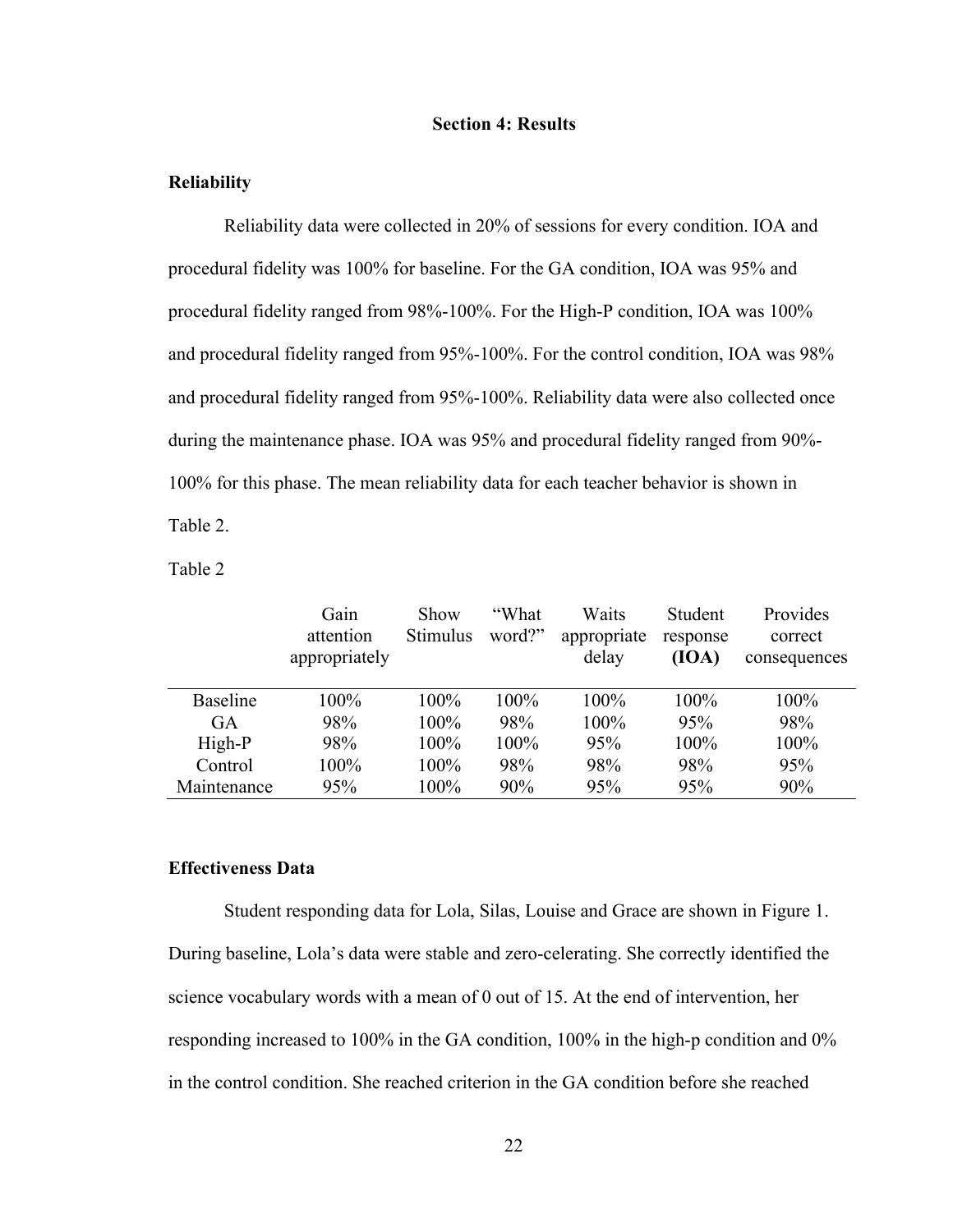criterion in the high-p condition. Lola's immediacy of effect was at a slower rate compared to the other participants in the study. She required 7 sessions in the comparison phase before she showed progress in both the GA and high-p conditions. Her data was also more variable than other participants. Prior to session 13 and after session 25, Lola had high rates of overlapping data across the GA and high-p conditions. After session 13, she displayed an accelerating trend in the GA condition while high-p remained zerocelerating until session 15. Data in the control condition remained zero-celerating in for all sessions. Lola met criterion for both the GA and high-p condition. After meeting criterion, a "best-alone" condition was also completed in which GA was used to teach Lola the control set of words. He went from 0% correct responding to 80% correct responding in the time frame of the study. Sessions for all conditions lasted between 1 and 3 minutes.

During baseline, Silas' data were stable and zero-celerating. He correctly identified the science vocabulary words with a mean of 0 out of 15. At the end of intervention, his responding increased to 100% in the GA condition, 100% (mean of 10/10) in the high-p condition and 0% (mean of 0/10) in the control condition. During maintenance probes, his responding was 100%. Prior to instruction, Silas was noted as having significant difficulties with attention and focus. Silas showed an increase in trend in the high-p condition first, and also first reached criterion in the high-p condition. He also showed a steady accelerating trend in the GA condition. There was very little overlapping between the data in the GA and high-p condition. Data in the control remained zero-celerating throughout all sessions. Silas met criterion for both the GA and high-p conditions. After meeting criterion, a "best-alone" condition was also completed in which high-p was used to teach Silas the control set of words. He went from 0% correct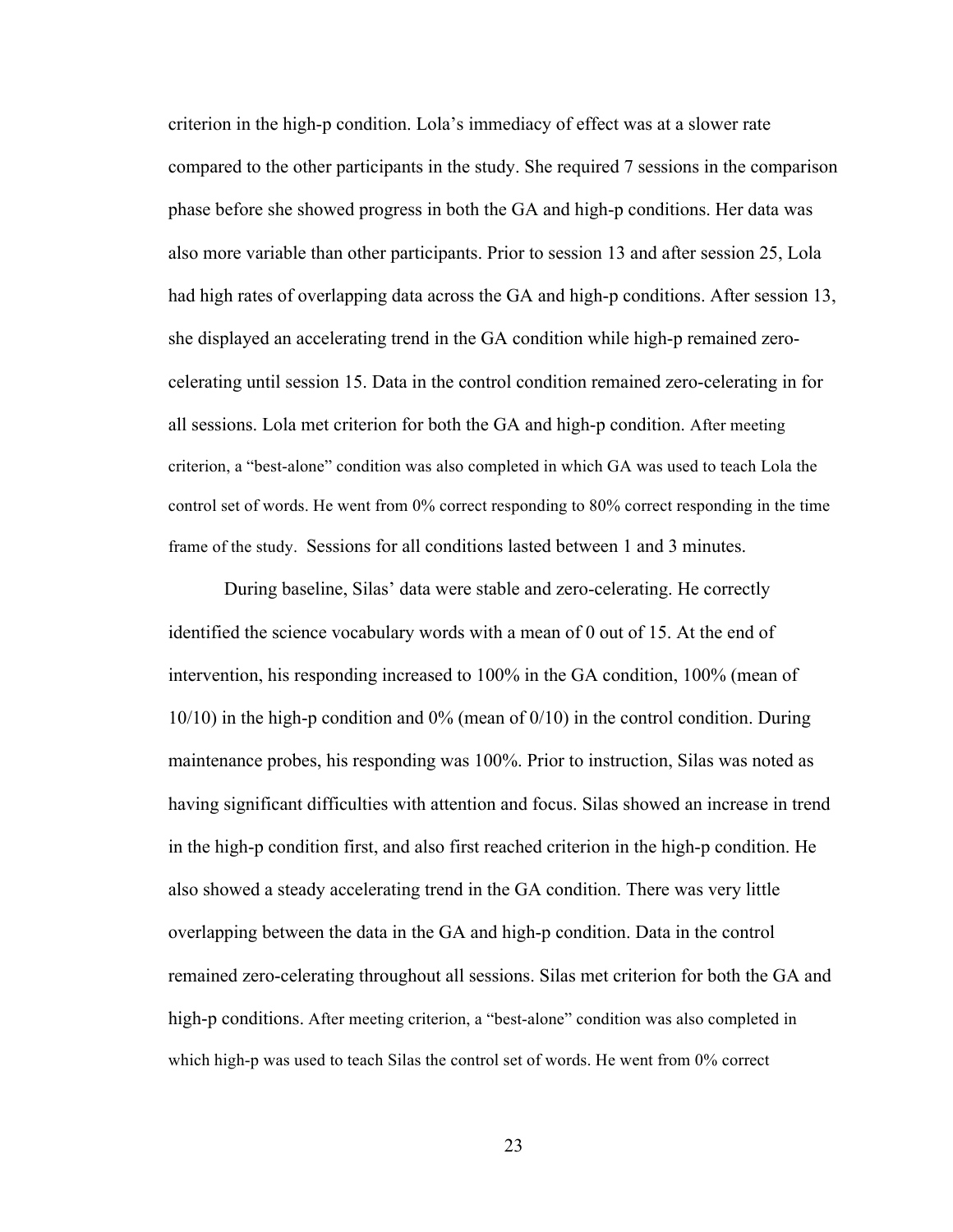responding to 100% correct responding. Sessions for all conditions lasted between 1 and 3 minutes.

During baseline, Louise's data were stable and zero-celerating. During that time, She correctly identified the science vocabulary words with a mean of 0 out of 15. At the end of intervention, her responding increased to 100% (mean of 10/10) in the GA condition, 100% (mean of 10/10) in the high-p condition and 0% (mean of 0/10) in the control condition. During maintenance probes, her responding was 100% for both GA and high-p (mean of 10/10). Louise showed an increasing trend in the GA condition first, but reached criterion for both GA and high-p in the same number of sessions. She also had higher rates of correct responding in the GA condition until the last two sessions and there was minimal overlapping data between conditions. Data in the control condition remained zero-celerating throughout all sessions. Louise met criterion for both the GA and high-p conditions. After meeting criterion, a "best-alone" condition was also completed in which Louise choice GA to be used to teach her the control set of words. She went from 0% correct responding to 100% correct responding. Sessions for all conditions lasted between 1 and 3 minutes.

During baseline, Grace's data were stable and zero-celerating. She correctly identified the science vocabulary words with a mean of 0 out of 15. At the end of intervention, her responding increased to 100% (mean of 10/10) in the GA condition, 100% (mean of 10/10) in the high-p condition and 0% (mean of 0/10) in the control condition. During maintenance probes, her responding was 100% for both GA and high-p (mean of 10/10). Prior to instruction, Grace was noted as demonstrating frequent problem behaviors and non-compliance. Grace showed an increasing trend in the high-p condition first and also first reached criterion in the high-p condition. Data in all conditions had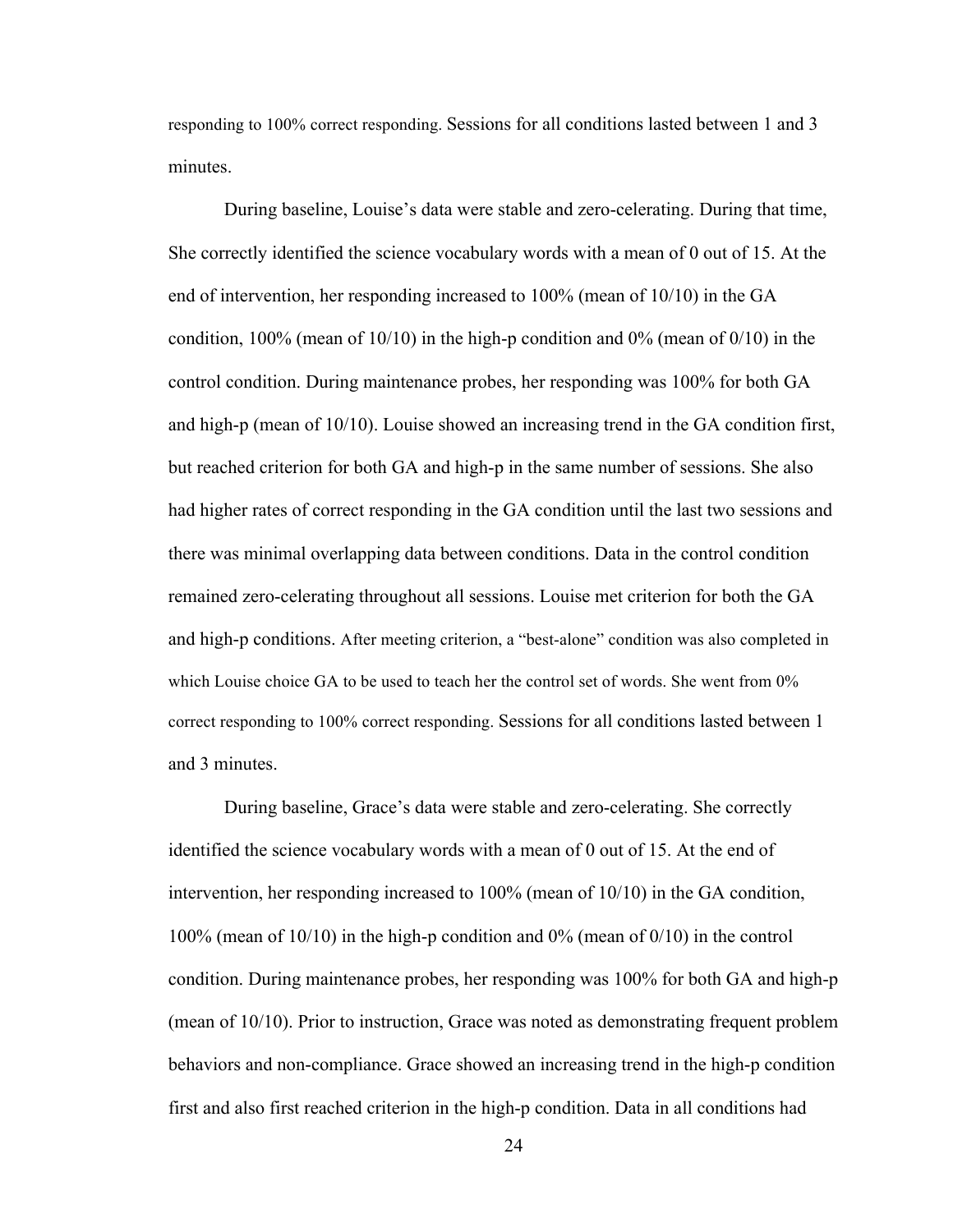high rates of overlapping until session 10. After session 10, Grace's percentage of correct responding was higher in the high-p condition than others, and continued to display and accelerating trend until criterion was reached in session 16. Data in the control condition remained zero-celerating throughout all sessions. Grace met criterion for both the GA and high-p conditions. After meeting criterion, a "best-alone" condition was also completed in which high-p was used to teach Grace the control set of words. She went from 0% correct



responding to 100% correct responding. Sessions for all conditions lasted between 1 and 3 minutes.

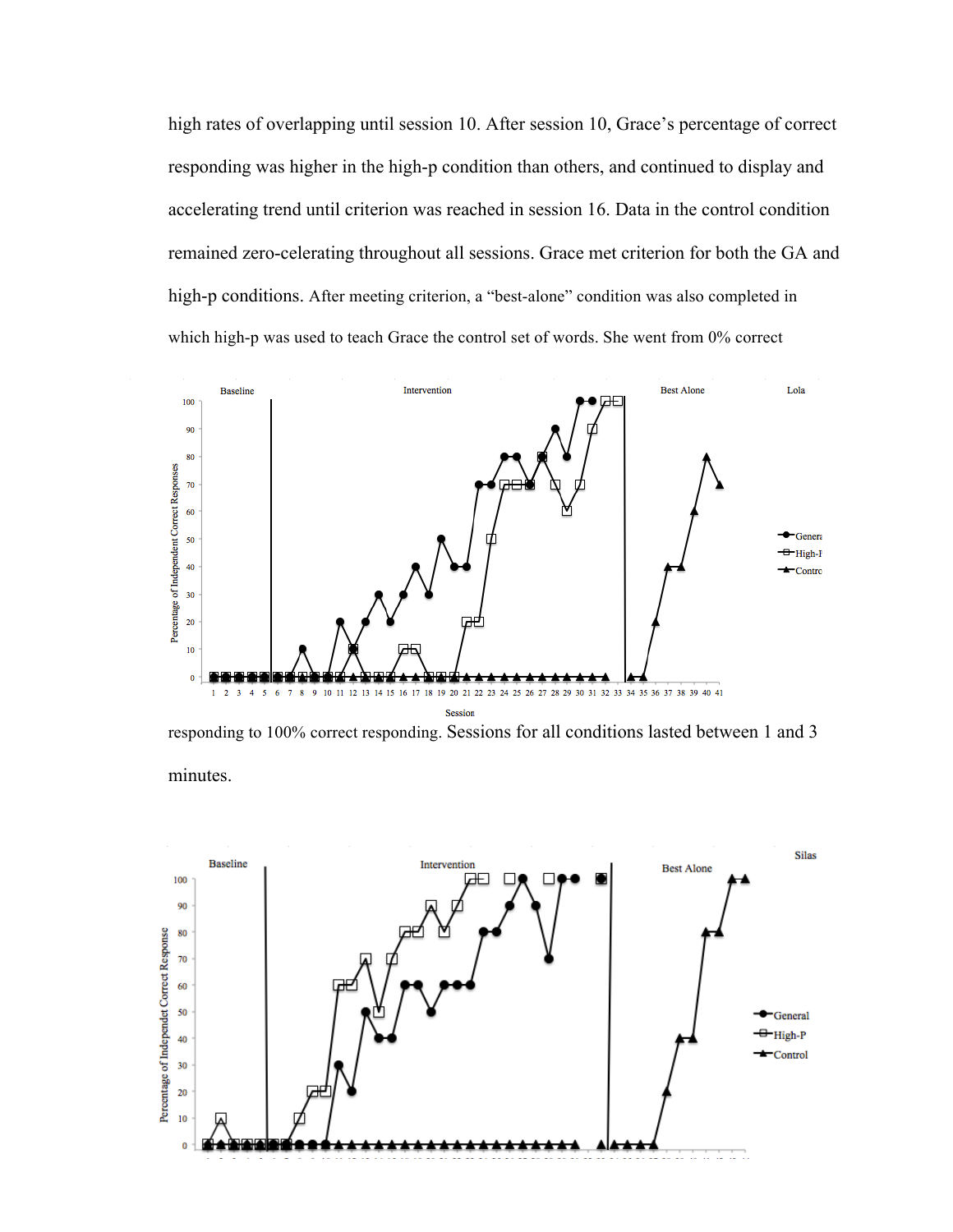

Figure 1. Graph of Results. Graphs are in participant order of Lola, Silas, Louise and Grace. Percentage of independent correct responses. Circles represent the GA condition, open squares represent the high-p condition and triangles represent the control condition.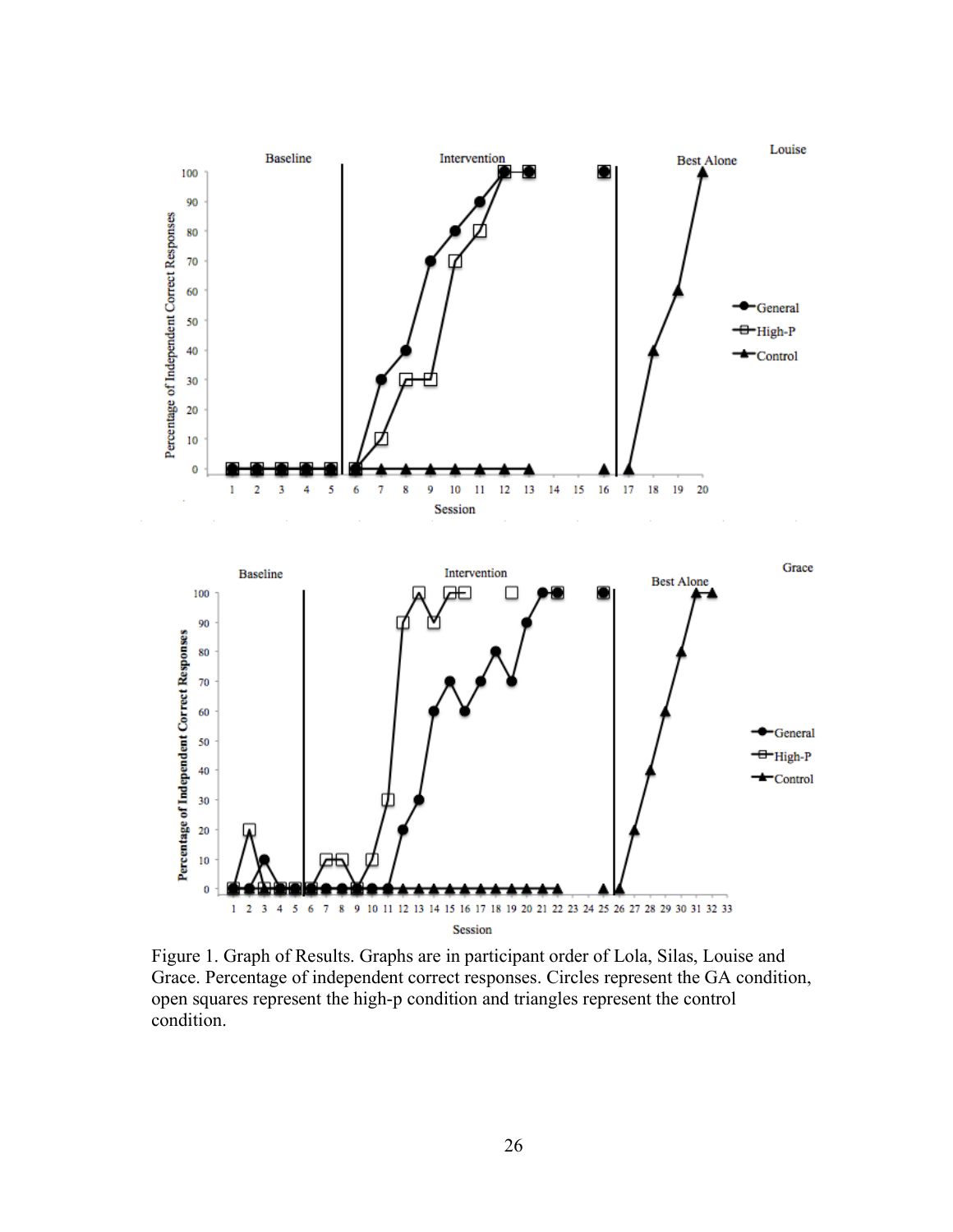#### **Generalization Data**

Prior to instruction, each participant received two pre-tests to assess their ability to read the science vocabulary words embedded in a sentence. Students were given 10 sentences with the vocabulary words embedded into them (e.g. Magnets have an attraction to metal). The investigator read the sentences to Lola and Silas and paused when she came to the targeted vocabulary word and waited 4 s for the participant to respond. If the participant did not respond within the 4 s or responded with the correct word an incorrect response was recorded. A correct response was recorded if the participant responded with the correct word within 4 s. Louise and Grace were given the opportunity to read the entire sentence. The investigator would tell help read the sentence if they were unsure of a word, but did not read the targeted vocabulary word. All participants responded with 0% accuracy during both pre-tests. Upon reaching criterion in both conditions, two post-tests were given to the participants with the same procedures as the pre-tests. Additionally, students underwent two sessions with a teaching assistant with procedures identical to baseline. Lola's correct responding increased from 0% in the pre-tests to 70% in the post-test and had 70% and 80% correct responding in the generalization session with the teaching assistant. Silas' correct responding increased from 0% in the pre-tests to 90% in the post and had 80% correct responding in both sessions with the teaching assistant. Louise's correct responding increased from 0% in the pre-tests to 100% in the post and had 100% correct responding in both sessions with the teaching assistant. Grace's correct responding increased from 0% in the pre-tests to 90% in the post and had 100% correct responding in both sessions with the teaching assistant.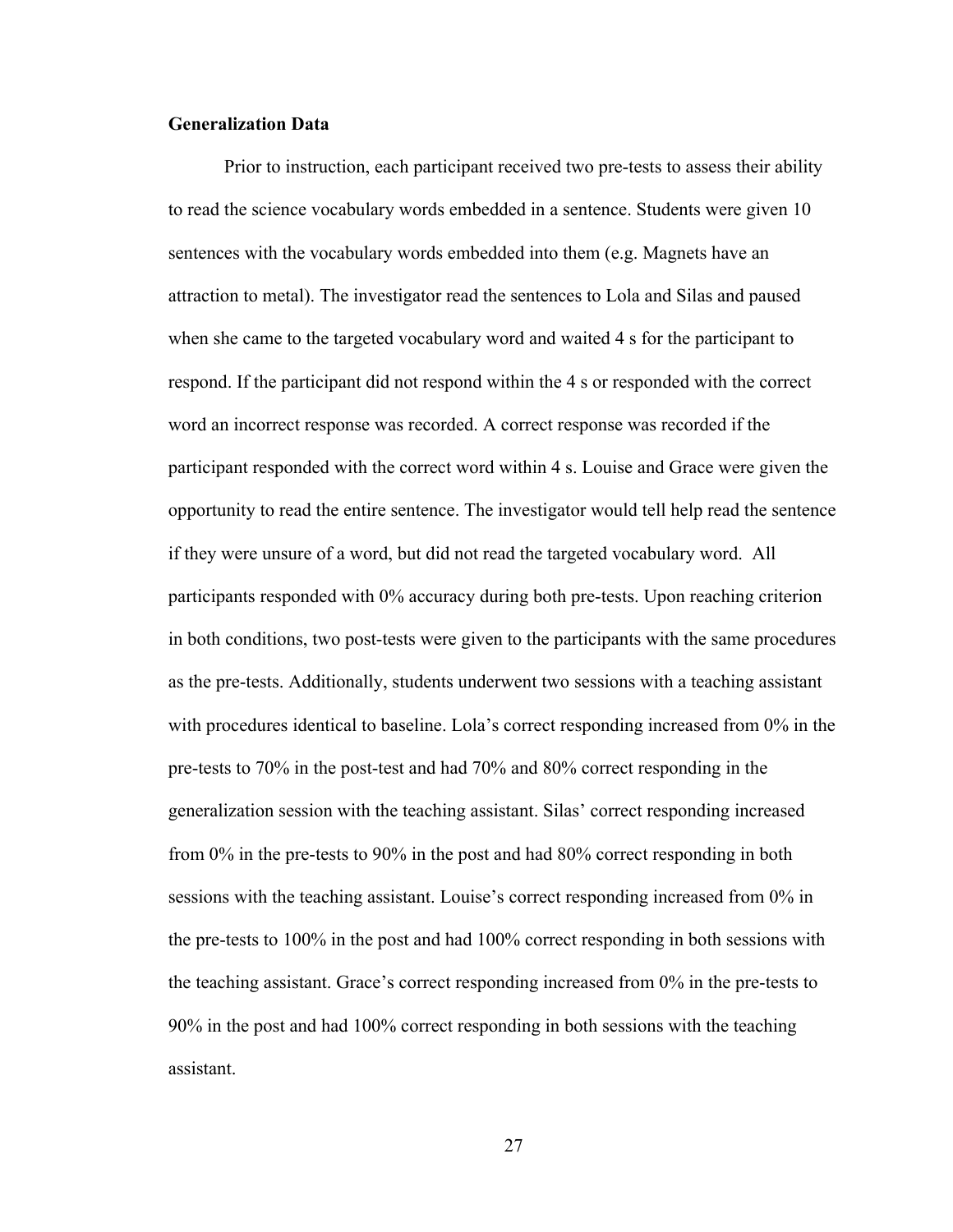| DΙ<br>₫ |  |
|---------|--|
|         |  |

|              |          | <b>Generalization Data</b> | Generalization | Generalization |
|--------------|----------|----------------------------|----------------|----------------|
| Participant  | Pre-test | Post-Test                  | Session 1      | Session 2      |
| Lola         | $0\%$    | 70%                        | 70%            | 80%            |
| <b>Silas</b> | $0\%$    | 90%                        | 80%            | 80%            |
| Louise       | $0\%$    | 100%                       | 100%           | 100%           |
| Grace        | $0\%$    | 90%                        | 100%           | 100%           |

#### **Efficiency Data**

The efficiency of the two different attentional cues was assessed throughout this study. The number of sessions to criterion, the number of errors made prior to reaching criterion and the average duration of each session are shown in Table 3. Silas and Grace met criterion first in the high-p condition. Louise reached criterion for GA and high-p in the same number of sessions, and Lola reached criterion for the GA criterion before highp. For number of sessions to criterion, the high-p condition was more efficient for two participants (Silas and Grace), and the GA was more efficient for one participant (Lola). For percentage of errors to criterion, the high-p criterion was more efficient for one participant (Grace), and the GA condition was more efficient for three participants (Lola, Silas, and Louise). For minutes to criterion, the GA condition was more efficient for three participants (Lola, Silas and Louise), and the high-p condition was more efficient for one participant (Grace). The average session duration for all participants was less in the GA condition.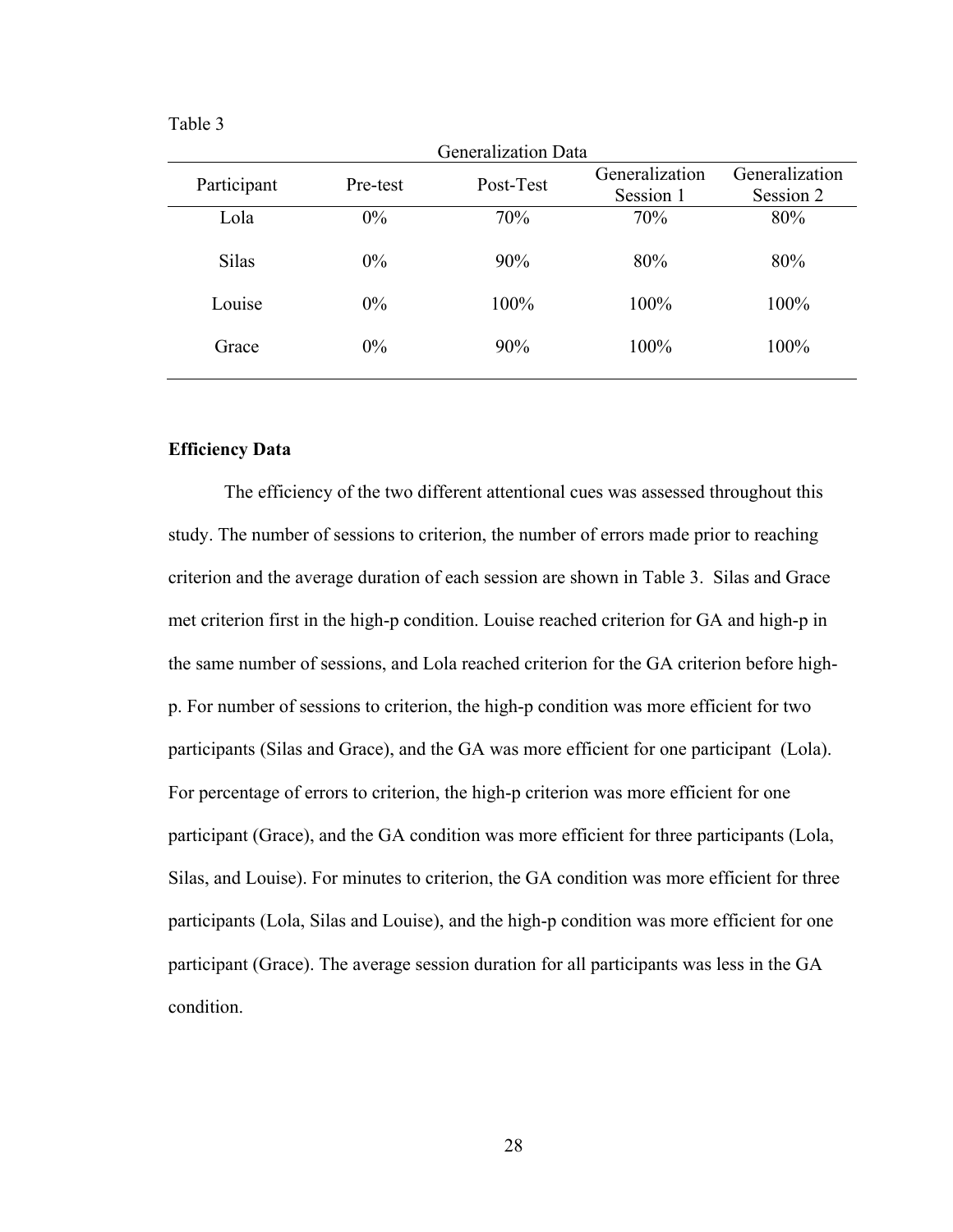#### Table 4

| Participant  | <b>Efficiency Measure</b>             |                                      |                             |                                 |  |  |  |  |  |
|--------------|---------------------------------------|--------------------------------------|-----------------------------|---------------------------------|--|--|--|--|--|
| Condition    |                                       |                                      |                             |                                 |  |  |  |  |  |
|              | Number of<br>Sessions to<br>Criterion | Percentage of<br>Errors to Criterion | Minutes to<br>Criterion     | Average<br>Session<br>Duration  |  |  |  |  |  |
| Lola         |                                       |                                      |                             |                                 |  |  |  |  |  |
| GA           | 26                                    | 55%                                  | 38 m 55 s                   | 1 m 32 s                        |  |  |  |  |  |
| High-P       | 28                                    | 67%                                  | 57 m 20 s                   | 2 m 11 s                        |  |  |  |  |  |
|              |                                       |                                      |                             |                                 |  |  |  |  |  |
| <b>Silas</b> |                                       |                                      |                             |                                 |  |  |  |  |  |
| GA           | 24                                    | 48%                                  | 38 m 31 s                   | 2 m 8 s                         |  |  |  |  |  |
| High-P       | 17                                    | 41%                                  | 37 m 8 s                    | 2 m 3 s                         |  |  |  |  |  |
|              |                                       |                                      |                             |                                 |  |  |  |  |  |
| Louise       |                                       |                                      |                             |                                 |  |  |  |  |  |
| GA           | 8                                     | 36%                                  | 13 m 8 s                    | 1 m 38 s                        |  |  |  |  |  |
| High-P       | 8                                     | 47%                                  | 18 m 20 s                   | 2 m 16 s                        |  |  |  |  |  |
|              |                                       |                                      |                             |                                 |  |  |  |  |  |
| Grace        |                                       |                                      |                             |                                 |  |  |  |  |  |
| GA           | 17                                    | 56%                                  | 33 m 8 s                    | 1 m 8 s                         |  |  |  |  |  |
| High-P       | 11                                    | 43%                                  | $31 \text{ m } 3 \text{ s}$ | $2\; \mathrm{m}\;7\;\mathrm{s}$ |  |  |  |  |  |
|              |                                       |                                      |                             |                                 |  |  |  |  |  |
| Total        |                                       |                                      |                             |                                 |  |  |  |  |  |
| GA           | 75                                    | 57%                                  | 123 m 42 s                  | 1 m 36 s                        |  |  |  |  |  |
| High-P       | 64                                    | 47%                                  | 142m 7 s                    | 2 m 9 s                         |  |  |  |  |  |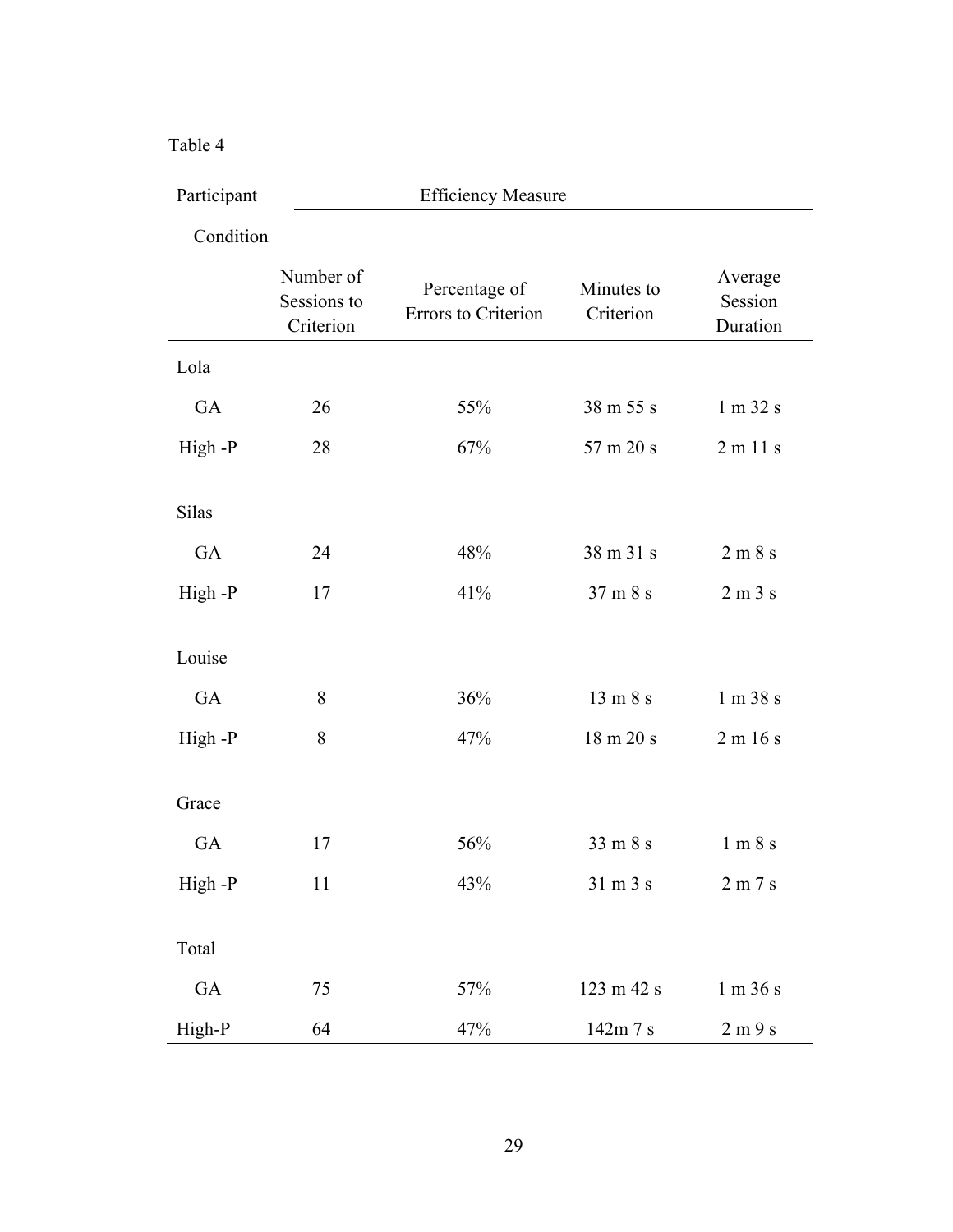#### **Section 5: Discussion**

The purpose of the study was to determine if a general attentional cue versus one with a high-probability motor sequence embedded would be more efficient in teaching elementary students with ASD grade level science vocabulary words. Results from the study provided evidence that both types of attentional cues were effective in teaching elementary students with ASD vocabulary words. For efficiency measure, the results were mixed across participants. The high-p attentional cue was more efficient to teach two of the four participants the vocabulary word; they were equally efficient for one participant; and the GA was more efficient for the last participant. All but one of the participants went from performing the skill with 0% accuracy to 100% accuracy in both the GA and high-p conditions.

While the high-p condition had a longer average session time, two students (Grace and Silas) were able to reach criterion for that condition in less time and made fewer errors. It is possible that the high-p condition helped the participants to focus their attention more efficiently and thus learn the stimuli more rapidly, even though reinforcement was the same for both conditions. Sessions in both the high-p and GA took less time as students approached reaching criterion compared to at the beginning of instruction. This is due to the fact that students had higher levels of correct responding and did not need the 4 s response interval and not as many errors were being corrected.

One limitation of the study is that an error correction procedure was used instead of a more effective instructional method such as constant time delay. This was done so that the effect of the different attentional cues would be strengthened. However, because of this, it allowed participants to make more frequent errors than they would have if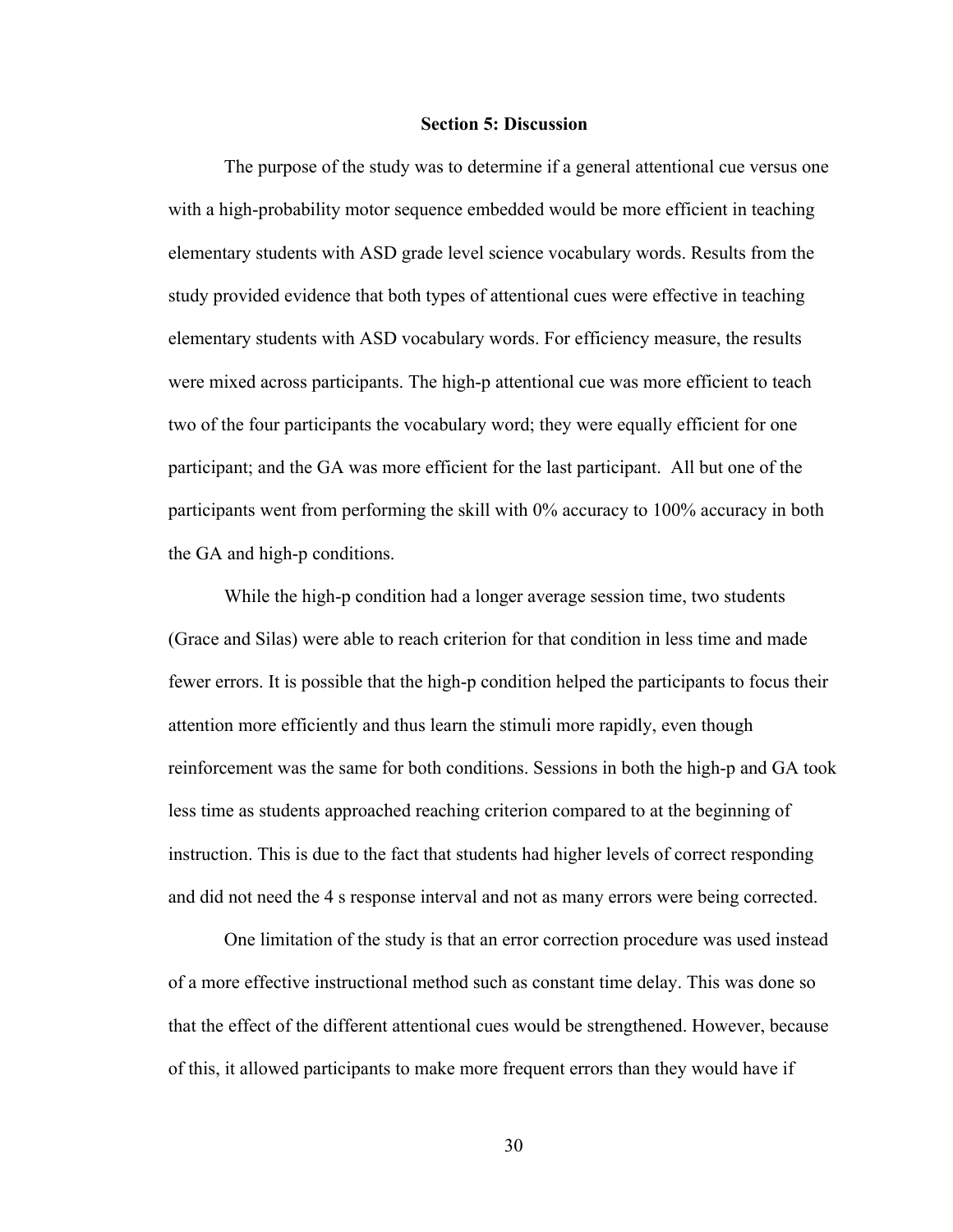constant time delay had been used. This potentially caused the participants to take longer to reach criterion.

Fewer instances of inappropriate behaviors were seen in the high-p condition compared to the GA condition for Silas. He was able to stay engaged in the session longer and respond to more consecutive trials in the high-p condition before getting distracted and needing a break between words. During sessions in the GA condition, Silas would often look away after the task direction and give an incorrect response because he did not look at the whole word, only the first letter (e.g., if the word was protein he often said particle). Because of this time, was given between trials to allow him to refocus. However, during the high-p condition he responded quickly after the last motor sequence and did not look away from the investigator as often. Grace also had fewer instances of inappropriate behaviors in the high-p condition than the GA condition. In the GA condition there were 3 sessions with inappropriate behaviors noted. There were no sessions with inappropriate behaviors in the high-p condition.

Both Silas and Grace reached criterion first in the high-p condition. The high-p motor sequence gave them the momentum necessary to stay focused and on task, which resulted in fewer instances of inappropriate behavior. Based on these results, using a high-p attentional cue was most effective on participants that often display inappropriate behaviors during instructional times. Participants with a longer attention span (Louise) were less affected by the differences in attentional cues since maintaining her attention was not an area of concern. Further research is needed to examine specific participant characteristics to identify differential responding in the different conditions.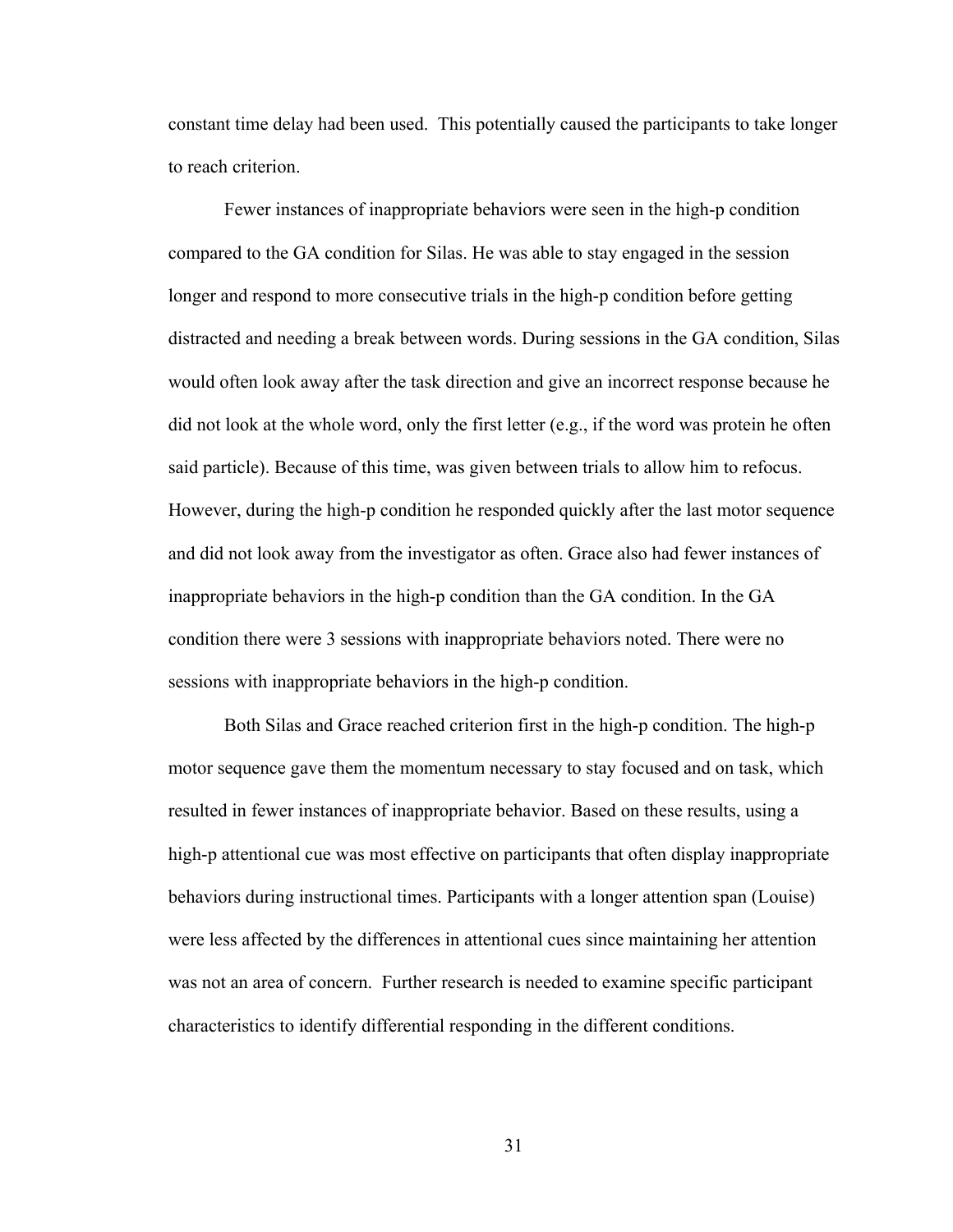Additionally, future research could examine the effects of different attentional cues on other academic skills such as math facts and picture identification. The relationship between the tasks completed in the high-p condition and the target behavior could also be investigated to see if the type of task makes a difference. For example, if the high-p tasks were verbal ("Say your name, Say the day, Say the month") and the target skill was also verbal ("What word?") if the responding would be differentially affected. Additionally, since the high-p condition had longer durations, the number of motor movements could be adjusted so that sessions took less time.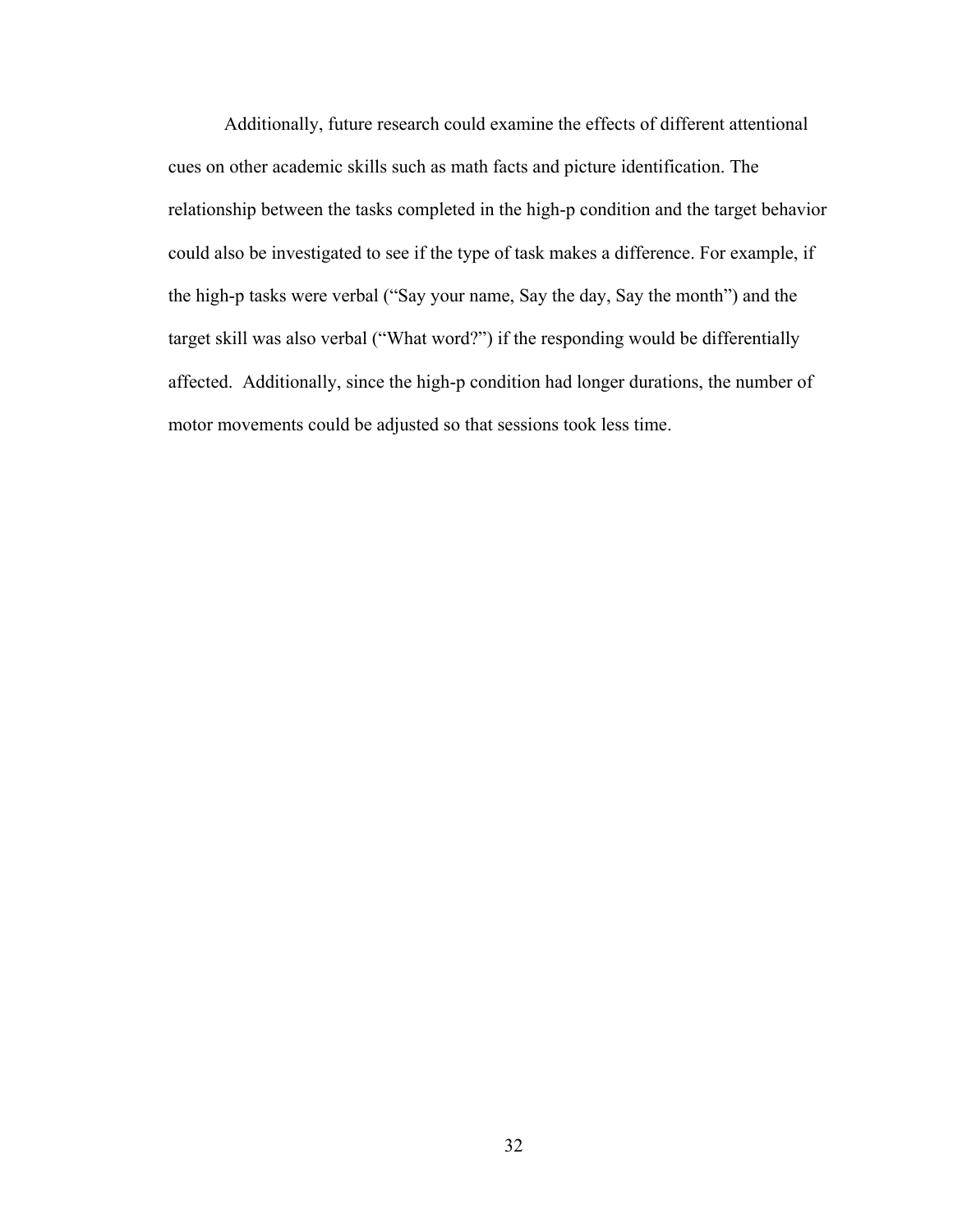# Appendix A

## Room Layout

## *All Sessions for the study took place at the front table labeled "Social Skills/Group Instruction."*

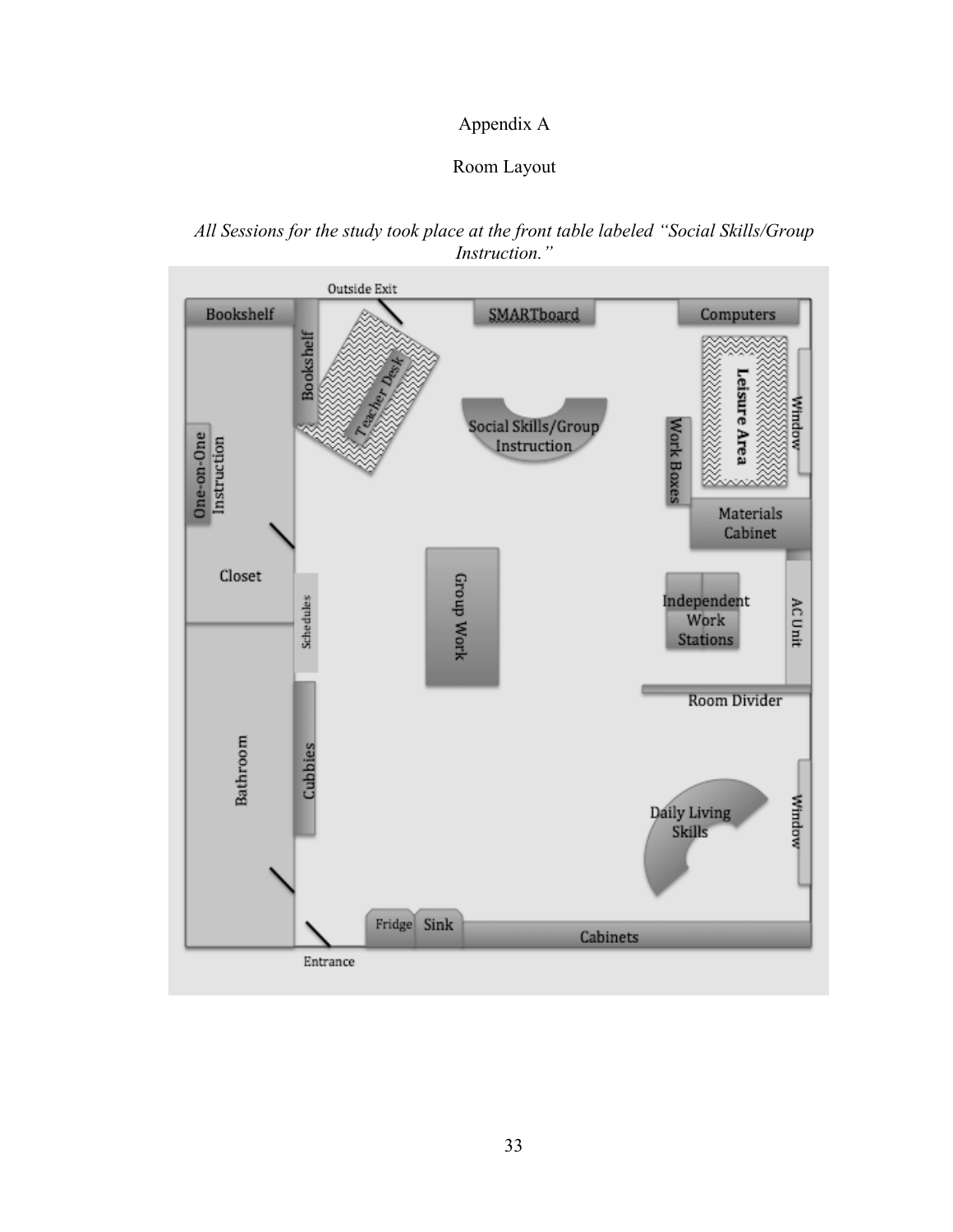# Appendix B

# Word ID Screening Data Sheet

| Name:                   | Instructor:<br><u> 1989 - Johann John Stone, mars eta bat eta bat eta bat eta bat eta bat eta bat eta bat eta bat eta bat eta b</u> |       |       |       |       |       |       |       |
|-------------------------|-------------------------------------------------------------------------------------------------------------------------------------|-------|-------|-------|-------|-------|-------|-------|
|                         | Response interval:<br>Objective:                                                                                                    |       |       |       |       |       |       |       |
|                         |                                                                                                                                     |       |       |       |       |       |       |       |
|                         | Probe                                                                                                                               | Probe | Probe | Probe | Probe | Probe | Probe | Probe |
|                         |                                                                                                                                     |       |       |       |       |       |       |       |
| Stimuli                 |                                                                                                                                     |       |       |       |       |       |       |       |
|                         |                                                                                                                                     |       |       |       |       |       |       |       |
|                         |                                                                                                                                     |       |       |       |       |       |       |       |
| Date                    |                                                                                                                                     |       |       |       |       |       |       |       |
| $\mathbf{1}$            |                                                                                                                                     |       |       |       |       |       |       |       |
| $\overline{2}$          |                                                                                                                                     |       |       |       |       |       |       |       |
| $\overline{\mathbf{3}}$ |                                                                                                                                     |       |       |       |       |       |       |       |
| $\overline{4}$          |                                                                                                                                     |       |       |       |       |       |       |       |
| 5                       |                                                                                                                                     |       |       |       |       |       |       |       |
| 6                       |                                                                                                                                     |       |       |       |       |       |       |       |
| $\overline{7}$          |                                                                                                                                     |       |       |       |       |       |       |       |
| $\overline{\bf 8}$      |                                                                                                                                     |       |       |       |       |       |       |       |
| 9                       |                                                                                                                                     |       |       |       |       |       |       |       |
| 10                      |                                                                                                                                     |       |       |       |       |       |       |       |
| 11                      |                                                                                                                                     |       |       |       |       |       |       |       |
| 12                      |                                                                                                                                     |       |       |       |       |       |       |       |
| 13                      |                                                                                                                                     |       |       |       |       |       |       |       |
| 14                      |                                                                                                                                     |       |       |       |       |       |       |       |
| 15                      |                                                                                                                                     |       |       |       |       |       |       |       |
| 16                      |                                                                                                                                     |       |       |       |       |       |       |       |
| 17                      |                                                                                                                                     |       |       |       |       |       |       |       |
| 18                      |                                                                                                                                     |       |       |       |       |       |       |       |
| 19                      |                                                                                                                                     |       |       |       |       |       |       |       |
| 20                      |                                                                                                                                     |       |       |       |       |       |       |       |
| $\%$ /# NR              |                                                                                                                                     |       |       |       |       |       |       |       |
| $\frac{6}{4}$ Errors    |                                                                                                                                     |       |       |       |       |       |       |       |
| %/# Correct             |                                                                                                                                     |       |       |       |       |       |       |       |

Comments:

Key: + Correct - Incorrect NR No Response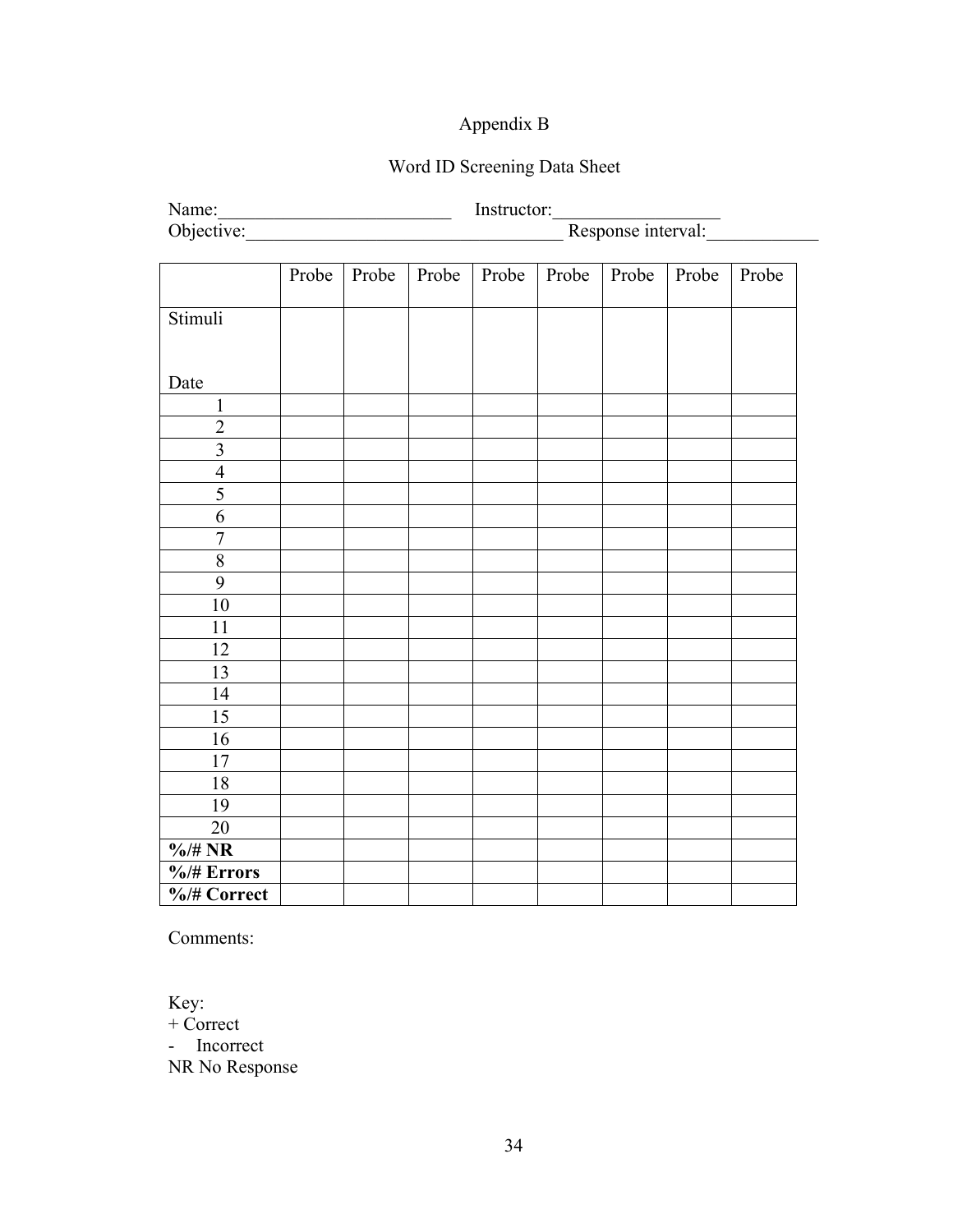# Appendix C

# Motor Sequence Screening Data Sheet

Name:\_\_\_\_\_\_\_\_\_\_\_\_\_\_\_\_\_\_\_\_\_\_\_\_\_ Instructor:\_\_\_\_\_\_\_\_\_\_\_\_\_\_\_\_\_\_

Objective:\_\_\_\_\_\_\_\_\_\_\_\_\_\_\_\_\_\_\_\_\_\_\_\_\_\_\_\_\_\_\_\_\_\_ Response interval:\_\_\_\_\_\_\_\_\_\_\_\_

|                      | Probe | Probe | Probe | Probe | Probe | Probe | Probe | Probe |
|----------------------|-------|-------|-------|-------|-------|-------|-------|-------|
| Motor                |       |       |       |       |       |       |       |       |
| Behavior             |       |       |       |       |       |       |       |       |
| Date                 |       |       |       |       |       |       |       |       |
| 1                    |       |       |       |       |       |       |       |       |
| $\overline{2}$       |       |       |       |       |       |       |       |       |
| $\overline{3}$       |       |       |       |       |       |       |       |       |
| $\overline{4}$       |       |       |       |       |       |       |       |       |
| 5                    |       |       |       |       |       |       |       |       |
| 6                    |       |       |       |       |       |       |       |       |
| $\overline{7}$       |       |       |       |       |       |       |       |       |
| 8                    |       |       |       |       |       |       |       |       |
| 9                    |       |       |       |       |       |       |       |       |
| 10                   |       |       |       |       |       |       |       |       |
| $\frac{6}{4}$ NR     |       |       |       |       |       |       |       |       |
| $\frac{6}{4}$ Errors |       |       |       |       |       |       |       |       |
| %/# Correct          |       |       |       |       |       |       |       |       |

Comments:

Key: + Correct - Incorrect NR No Response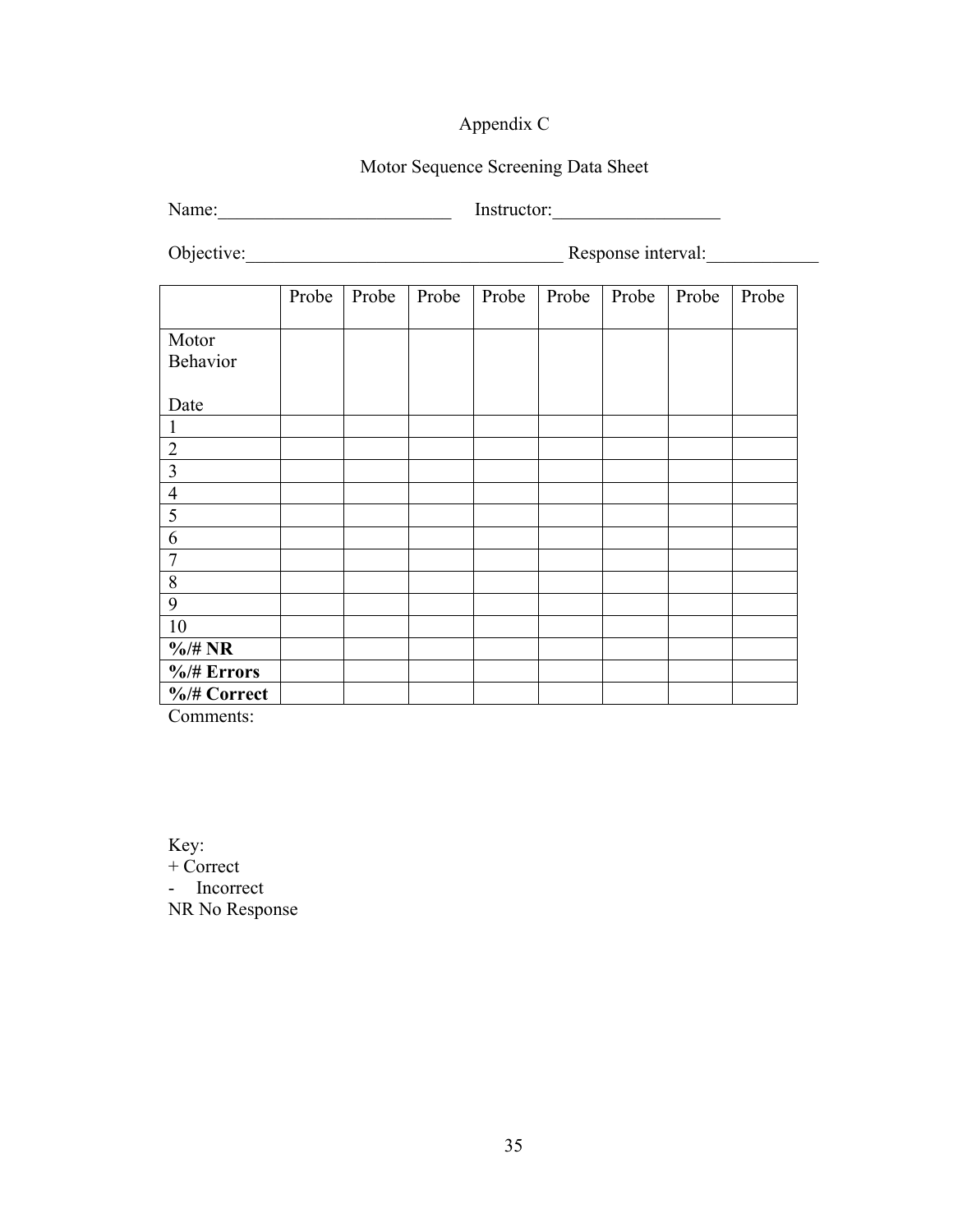# Appendix D

### Baseline Data Sheet

Name:\_\_\_\_\_\_\_\_\_\_\_\_\_\_\_\_\_\_\_\_\_\_\_\_\_ Instructor:\_\_\_\_\_\_\_\_\_\_\_\_\_\_\_\_\_\_\_\_\_\_\_

Condition: \_\_\_\_\_\_\_\_\_\_\_\_\_\_\_\_\_\_\_\_\_ Objective: \_\_\_\_\_\_\_\_\_\_\_\_\_\_\_\_\_\_\_\_\_\_\_\_\_\_\_\_\_

| Date:                |                         | Date:                |                         | Date:                |                         |
|----------------------|-------------------------|----------------------|-------------------------|----------------------|-------------------------|
| Session #            |                         | Session #            |                         | Session #            |                         |
| Start time           |                         | Start time           |                         | Start time           |                         |
| Stop time            |                         | Stop time            |                         | Stop time            |                         |
|                      |                         | Total time           |                         | Total time           |                         |
| Stimulus             | Participant<br>Response | Stimulus             | Participant<br>Response | Stimulus             | Participant<br>Response |
| 1                    |                         |                      |                         |                      |                         |
| $\overline{2}$       |                         | $\overline{c}$       |                         | $\overline{2}$       |                         |
| 3                    |                         | 3                    |                         | $\overline{3}$       |                         |
| $\overline{4}$       |                         | $\overline{4}$       |                         | $\overline{4}$       |                         |
| 5                    |                         | 5                    |                         | 5                    |                         |
| 6                    |                         | 6                    |                         | 6                    |                         |
| $\overline{7}$       |                         | 7                    |                         | 7                    |                         |
| 8                    |                         | 8                    |                         | 8                    |                         |
| 9                    |                         | 9                    |                         | 9                    |                         |
| 10                   |                         | 10                   |                         | 10                   |                         |
| 11                   |                         | 11                   |                         | 11                   |                         |
| 12                   |                         | 12                   |                         | 12                   |                         |
| 13                   |                         | 13                   |                         | 13                   |                         |
| 14                   |                         | 14                   |                         | 14                   |                         |
| 15                   |                         | 15                   |                         | 15                   |                         |
| $\frac{4}{10}$ /# NR |                         | $\frac{4}{10}$ /# NR |                         | $\frac{4}{10}$ /# NR |                         |
| $\frac{6}{4}$ Errors |                         | $\frac{6}{4}$ Errors |                         | $\frac{6}{4}$ Errors |                         |
| %/# Correct          |                         | %/# Correct          |                         | %/# Correct          |                         |

Key:  $+=$  correct,  $=$  incorrect;  $0=$  no response Comments: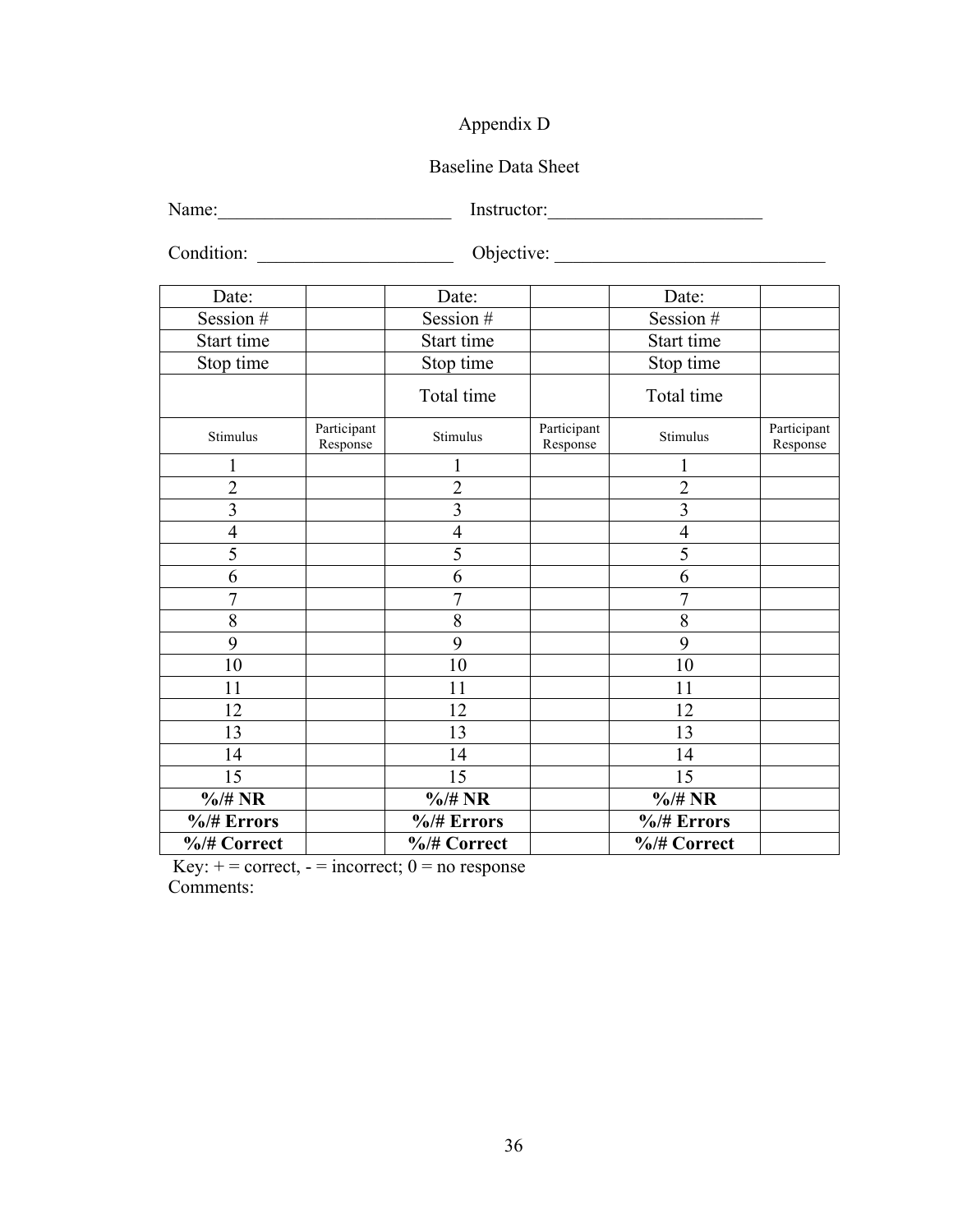## Appendix E Word Identification Data Sheet Participant: The extension of the extension of the extension of the extension of the extension of the extension of the extension of the extension of the extension of the extension of the extension of the extension of the e Objective: Condition:

| Date:                       |                 | Date:                       |                 | Date:                       |                 | Date:                       |                 |
|-----------------------------|-----------------|-----------------------------|-----------------|-----------------------------|-----------------|-----------------------------|-----------------|
| Duration:                   |                 | <b>Duration:</b>            |                 | <b>Duration:</b>            |                 | <b>Duration:</b>            |                 |
| <b>Stimulus</b>             | Response        | <b>Stimulus</b>             | <b>Response</b> | <b>Stimulus</b>             | <b>Response</b> | <b>Stimulus</b>             | Response        |
|                             |                 |                             |                 |                             |                 |                             |                 |
|                             |                 |                             |                 |                             |                 |                             |                 |
|                             |                 |                             |                 |                             |                 |                             |                 |
|                             |                 |                             |                 |                             |                 |                             |                 |
|                             |                 |                             |                 |                             |                 |                             |                 |
|                             |                 |                             |                 |                             |                 |                             |                 |
|                             |                 |                             |                 |                             |                 |                             |                 |
|                             |                 |                             |                 |                             |                 |                             |                 |
|                             |                 |                             |                 |                             |                 |                             |                 |
|                             |                 |                             |                 |                             |                 |                             |                 |
| # correct                   |                 | # correct                   |                 | # correct                   |                 | # correct                   |                 |
| % correct                   |                 | % correct                   |                 | % correct                   |                 | % correct                   |                 |
| $#$ incorrect               |                 | # incorrect                 |                 | # incorrect                 |                 | # incorrect                 |                 |
| $\overline{\frac{0}{6}}$    |                 | $\%$                        |                 | $\overline{\frac{0}{6}}$    |                 | $\frac{0}{6}$               |                 |
| incorrect                   |                 | incorrect                   |                 | incorrect                   |                 | incorrect                   |                 |
| # $\bf NR$                  |                 | # $NR$                      |                 | # $NR$                      |                 | # $NR$                      |                 |
| $%$ NR                      |                 | $%$ NR                      |                 | $%$ NR                      |                 | $%$ NR                      |                 |
|                             |                 |                             |                 |                             |                 |                             |                 |
| Date:<br><b>Duration:</b>   |                 | Date:<br><b>Duration:</b>   |                 | Date:<br><b>Duration:</b>   |                 | Date:<br><b>Duration:</b>   |                 |
| <b>Stimulus</b>             |                 | <b>Stimulus</b>             |                 | <b>Stimulus</b>             |                 | <b>Stimulus</b>             |                 |
|                             | <b>Response</b> |                             | <b>Response</b> |                             | <b>Response</b> |                             | <b>Response</b> |
|                             |                 |                             |                 |                             |                 |                             |                 |
|                             |                 |                             |                 |                             |                 |                             |                 |
|                             |                 |                             |                 |                             |                 |                             |                 |
|                             |                 |                             |                 |                             |                 |                             |                 |
|                             |                 |                             |                 |                             |                 |                             |                 |
|                             |                 |                             |                 |                             |                 |                             |                 |
|                             |                 |                             |                 |                             |                 |                             |                 |
|                             |                 |                             |                 |                             |                 |                             |                 |
|                             |                 |                             |                 |                             |                 |                             |                 |
|                             |                 |                             |                 |                             |                 |                             |                 |
|                             |                 |                             |                 |                             |                 |                             |                 |
| # correct                   |                 | # correct                   |                 | # correct                   |                 | # correct                   |                 |
| $\%$ correct<br># incorrect |                 | $\%$ correct<br># incorrect |                 | $\%$ correct<br># incorrect |                 | $\%$ correct<br># incorrect |                 |
| $\frac{0}{0}$               |                 | $\frac{0}{0}$               |                 | $\overline{\frac{0}{0}}$    |                 | $\frac{0}{0}$               |                 |
| incorrect                   |                 | incorrect                   |                 | incorrect                   |                 | incorrect                   |                 |
| # $NR$                      |                 | # $NR$                      |                 | # $NR$                      |                 | # $NR$                      |                 |
| $%$ NR                      |                 | $%$ NR                      |                 | $\%$ NR                     |                 | $\%$ NR                     |                 |

 $Key: += Correct -= Incorrect \ NP = No Response$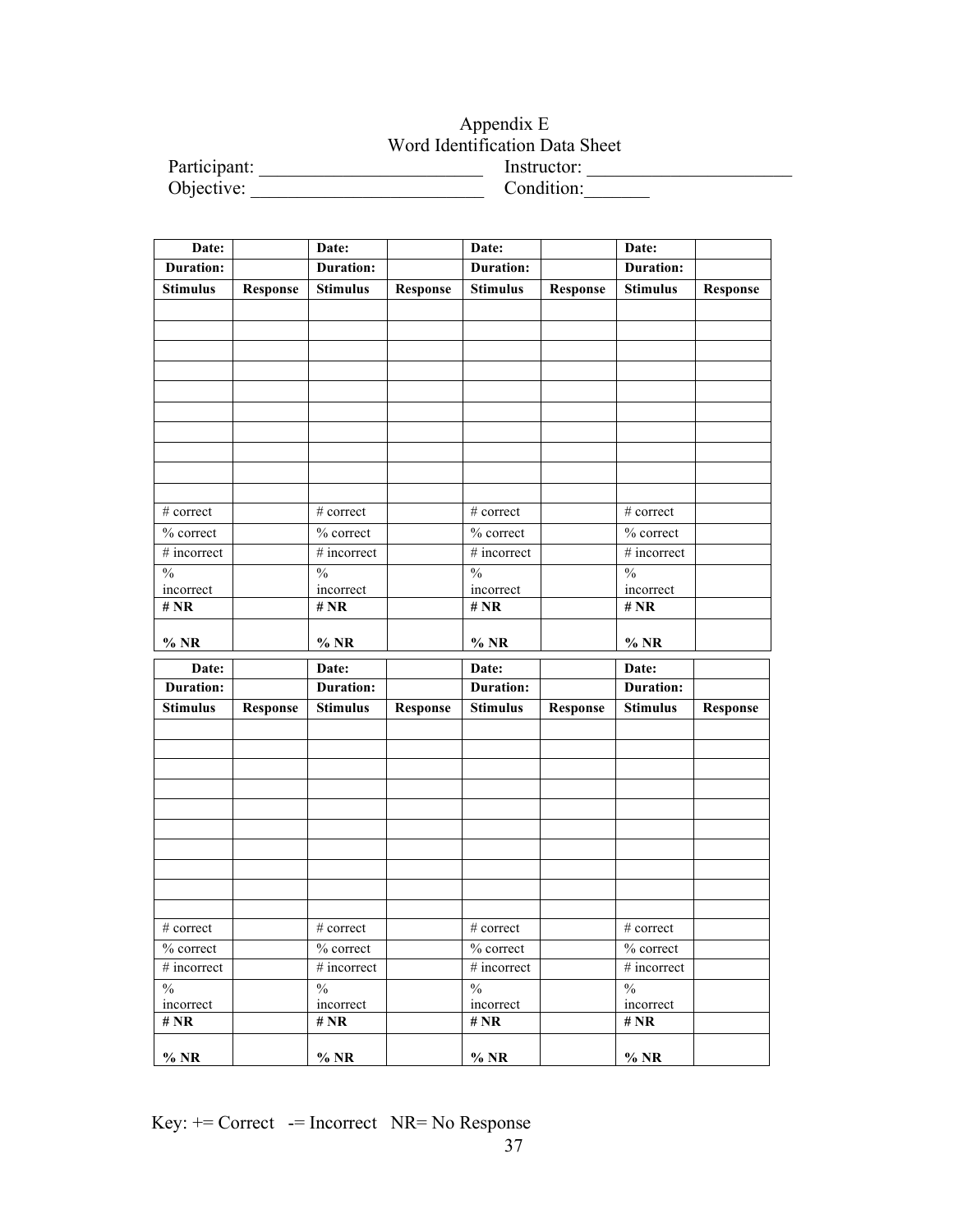# Appendix F Interobserver Reliability Data Collection Sheet

|                  |  |                    |  | Participant Name |  |        |           |              |             |         |              |          |          |
|------------------|--|--------------------|--|------------------|--|--------|-----------|--------------|-------------|---------|--------------|----------|----------|
|                  |  | Name of Observer:  |  |                  |  |        |           | Date: $\_\_$ |             |         |              |          |          |
| General          |  |                    |  |                  |  |        |           |              |             |         |              |          |          |
| Trial            |  | Provide            |  | Show             |  | "What  |           | Waits        | Participant |         | Provide      |          | Record   |
|                  |  | general            |  | Stimulus         |  | word?" |           | 4 s before   | response    |         | correct      |          | response |
|                  |  | attention cue      |  |                  |  |        |           | prompt       |             |         | consequences |          |          |
|                  |  |                    |  |                  |  |        |           |              |             |         |              |          |          |
| $\mathbf{1}$ .   |  |                    |  |                  |  |        |           |              |             |         |              |          |          |
| 2.               |  |                    |  |                  |  |        |           |              |             |         |              |          |          |
| 3.               |  |                    |  |                  |  |        |           |              |             |         |              |          |          |
| $\overline{4}$ . |  |                    |  |                  |  |        |           |              |             |         |              |          |          |
| 5.               |  |                    |  |                  |  |        |           |              |             |         |              |          |          |
| 6.               |  |                    |  |                  |  |        |           |              |             |         |              |          |          |
| 7.               |  |                    |  |                  |  |        |           |              |             |         |              |          |          |
| 8.               |  |                    |  |                  |  |        |           |              |             |         |              |          |          |
| 9.               |  |                    |  |                  |  |        |           |              |             |         |              |          |          |
| 10.              |  |                    |  |                  |  |        |           |              |             |         |              |          |          |
| IOA percentage   |  |                    |  |                  |  |        |           |              |             |         |              |          |          |
| Observed/Planned |  |                    |  |                  |  |        |           |              |             |         |              |          |          |
| Percent Accuracy |  |                    |  |                  |  |        |           |              |             |         |              |          |          |
| High-P           |  |                    |  |                  |  |        |           |              |             |         |              |          |          |
| Trial            |  | Provide 3          |  | Show             |  | "What  | Waits 4 s |              | Participant |         | Provide      |          | Record   |
|                  |  | Stimulus<br>high-p |  | word?"           |  | before |           | response     |             | correct |              | response |          |
|                  |  | motor tasks        |  |                  |  |        | prompt    |              |             |         | consequences |          |          |
|                  |  |                    |  |                  |  |        |           |              |             |         |              |          |          |
| 1.               |  |                    |  |                  |  |        |           |              |             |         |              |          |          |
| 2.               |  |                    |  |                  |  |        |           |              |             |         |              |          |          |
| 3.               |  |                    |  |                  |  |        |           |              |             |         |              |          |          |
| 4.               |  |                    |  |                  |  |        |           |              |             |         |              |          |          |
| 5.               |  |                    |  |                  |  |        |           |              |             |         |              |          |          |
| 6.               |  |                    |  |                  |  |        |           |              |             |         |              |          |          |
| 7.               |  |                    |  |                  |  |        |           |              |             |         |              |          |          |
| 8.               |  |                    |  |                  |  |        |           |              |             |         |              |          |          |
| 9.               |  |                    |  |                  |  |        |           |              |             |         |              |          |          |
| 10.              |  |                    |  |                  |  |        |           |              |             |         |              |          |          |
| IOA percentage   |  |                    |  |                  |  |        |           |              |             |         |              |          |          |
| Observed/Planned |  |                    |  |                  |  |        |           |              |             |         |              |          |          |
| Percent Accuracy |  |                    |  |                  |  |        |           |              |             |         |              |          |          |
| Control          |  |                    |  |                  |  |        |           |              |             |         |              |          |          |
| Trial            |  | Gain               |  | Show             |  | "What  |           |              | Waits       |         | Participant  |          | Record   |
|                  |  | attention          |  | Stimulus         |  | word?" |           |              | 4 s for     |         | response     |          | response |
|                  |  |                    |  |                  |  |        |           |              | response    |         |              |          |          |
| 1.               |  |                    |  |                  |  |        |           |              |             |         |              |          |          |
| $\overline{2}$ . |  |                    |  |                  |  |        |           |              |             |         |              |          |          |
| 3.               |  |                    |  |                  |  |        |           |              |             |         |              |          |          |
| 4.               |  |                    |  |                  |  |        |           |              |             |         |              |          |          |
| 5.               |  |                    |  |                  |  |        |           |              |             |         |              |          |          |
| 6.               |  |                    |  |                  |  |        |           |              |             |         |              |          |          |
| 7.               |  |                    |  |                  |  |        |           |              |             |         |              |          |          |
| 8.               |  |                    |  |                  |  |        |           |              |             |         |              |          |          |
| 9.               |  |                    |  |                  |  |        |           |              |             |         |              |          |          |
| 10.              |  |                    |  |                  |  |        |           |              |             |         |              |          |          |
| IOA percentage   |  |                    |  |                  |  |        |           |              |             |         |              |          |          |
| Observed/Planned |  |                    |  |                  |  |        |           |              |             |         |              |          |          |
| Percent Accuracy |  |                    |  |                  |  |        |           |              |             |         |              |          |          |
| TZ.              |  |                    |  |                  |  |        |           |              |             |         |              |          |          |

Key:  $+=$  correct,  $=$  incorrect;  $0=$  no response Comments: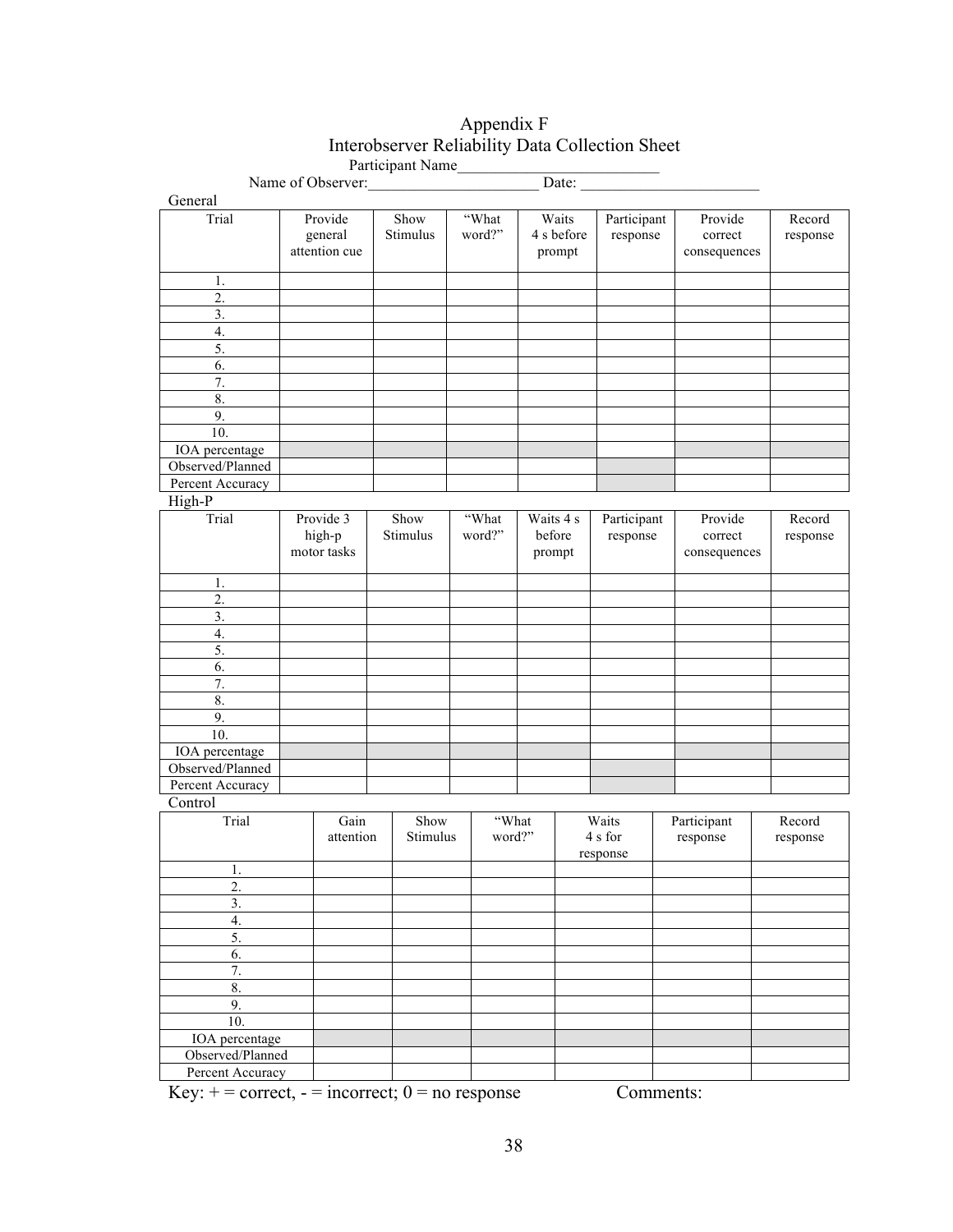#### References

- Altman, J. R., Lazarus, S. S., Quenemoen, R. F., Kearns, J., Quenemoen, M., & Thurlow, M. L. (2010). 2009 survey of states: Accomplishments and new issues at the end of a decade of change. Minneapolis, MN: University of Minnesota, National Center on Educational Outcomes.
- Belfiore, P. J., Basile, S. P., & Lee, D. L. (2008). Using a high probability command sequence to increase classroom compliance: The role of behavioral momentum. *Journal of Behavioral Education*, *17*, 160-171. doi:10.1007/s10864-007-9054-x
- Browder, D. M., Trela, K., Courtade, G. R., Jimenez, B. A., Knight, V., & Flowers, C. (2010). Teaching mathematics and science standards to students with moderate and severe developmental disabilities. *The Journal of Special Education, 46,* 26- 35.
- Courtade, G., Spooner, F., Browder, D., & Jimenez, B. (2012). Seven reasons to promote standards-based instruction for students with severe disabilities: A reply to Ayres, Lowrey, Douglas, & Sievers (2011). *Education and Training in Autism and Developmental Disabilities, 47*, 3-13.
- Cowan, R. J., Abel, L., & Candel, L. (2017). A meta-analysis of single-subject research on behavioral momentum to enhance success in students with autism. *Journal of Autism Development Disorders*, 47, 1464-1477.
- Gast, D. L., & Ledford, J. R. (2014). *Single case research methodology: Applications in special education and behavioral sciences*. New York, NY: Routledge.

Ledford, J. R., Gast, D. L., Luscre, D., & Ayres, K. M. (2008). Observational and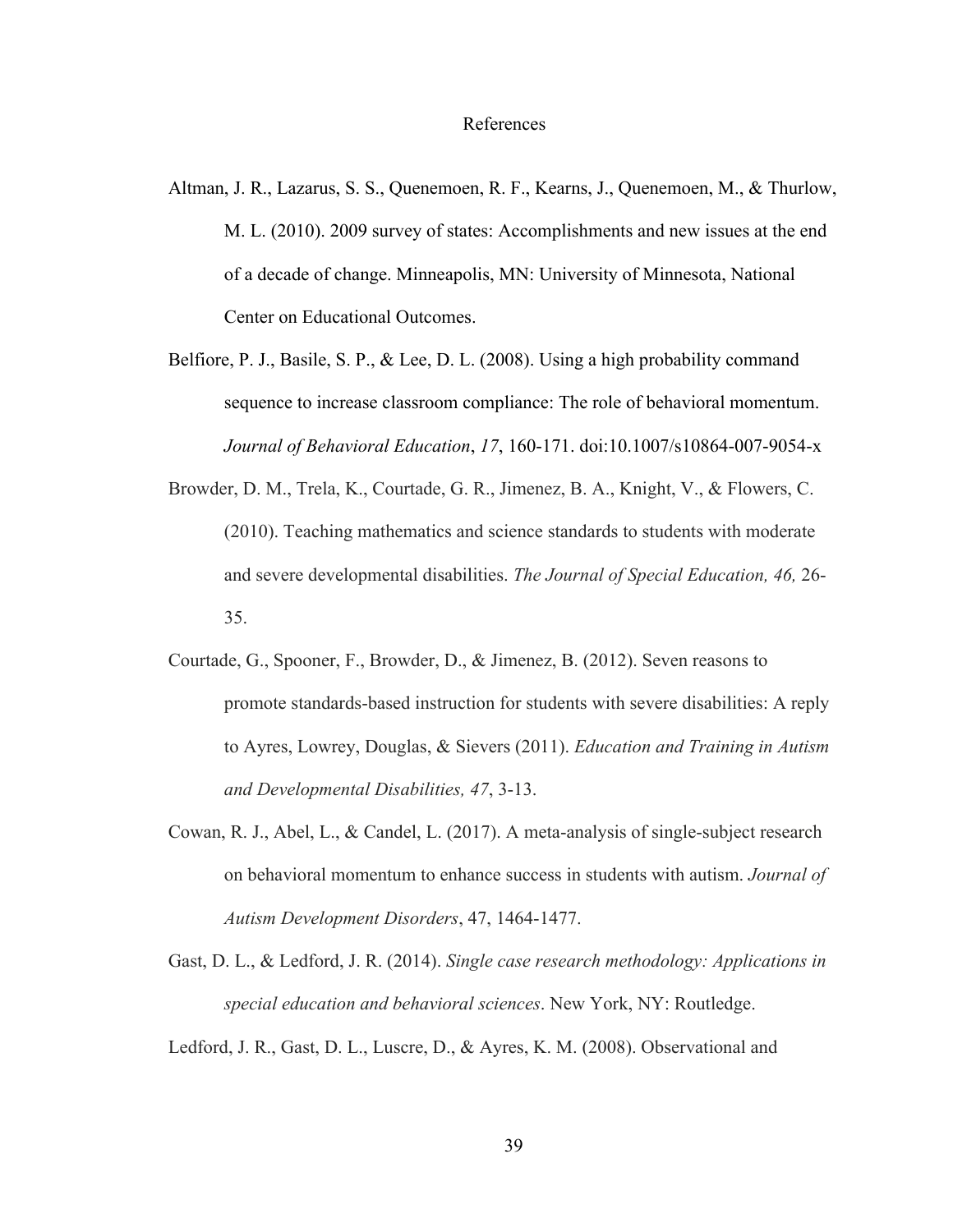incidental learning by children with autism during small group instruction. *Journal of Autism Development Disorders*, 28, 86-103.

- Lee, D. L., Stansbery, S., Kubina, R., & Wannarka, R. (2005). Explicit instruction with or without high-p sequences: Which is more effective to teach multiplication facts? *Journal of Behavioral Education, 14*, 267-281. doi:10.1007/s10864-005- 8650-x
- Mace, F. C., Hock, M. L., Lalli, J. S., West, B. J., Belfiore, P. J., & Brown, D. K. (1988). Behavioral momentum in the treatment of noncompliance. Journal of Applied Behavior Analysis, 21, 123–141.
- Newborg J. (2004). *Battelle Developmental Inventory, 2nd ed.* Itasca, IL: Houghton-Mifflin.
- Roid, G. H. (2003). *Stanford-Binet Intelligence Scales, Fifth Edition (SB:V)*. Itasca, IL: Riverside Publishing.
- Schenning, H., Knight, V., & Spooner, F. (2013). Effects of structured inquiry and graphic organizers on social studies comprehension by students with autism spectrum disorders. *Research in Autism Spectrum Disorders, 7*, 526-540.
- Schoen, S., & Ogden, F. (1995). Impact of time delay, observational learning, and attentional cuing upon word recognition during integrated small-group instruction. *Journal of Autism and Developmental Disorders, 25*, 503-519.
- Sparrow, S. S., Cicchetti, D., & Balla, D. A. (2005). *Vineland Adaptive Behavior Scales-2nd edition manual*. Minneapolis, MN: NCS Pearson Inc.

Spooner, F., Knight, V., Browder, D., Jimenez, B., & Dibiase, W. (2011) Evaluating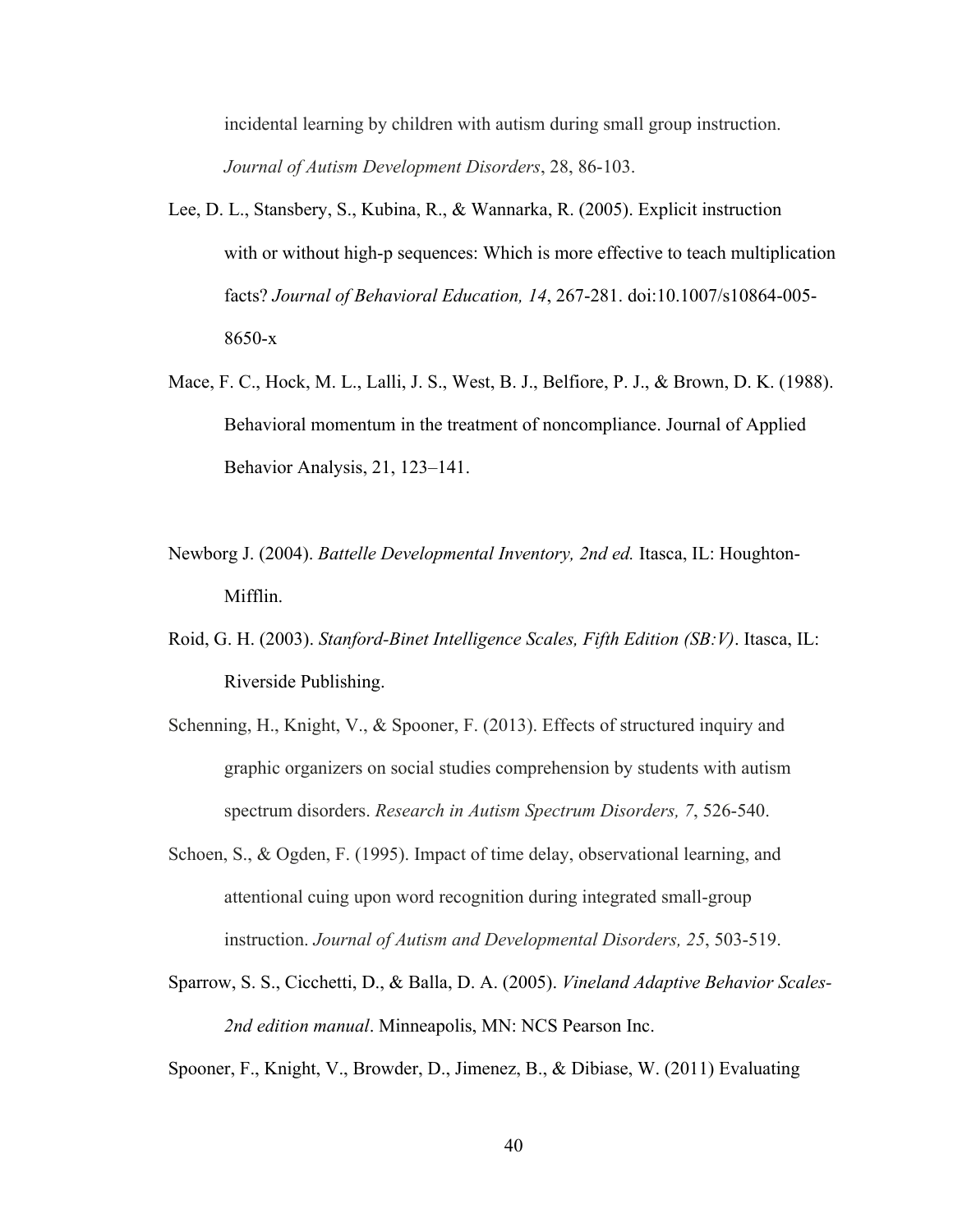evidence-based practices in teaching science content to students with severe developmental disabilities. *Research and Practices for Persons with Severe Disabilities, 36*, 62-75.

Vostal, B. R., & Lee, D. L. (2011). Behavioral momentum during a continuous reading task: An exploratory study. *Journal of Behavioral Education*, *20*, 163-181.

Every Student Succeeds Act, Pub. L. 114-95 U.S.C. (2015).

No Child Left Behind Act of 2001, Pub. L. 107-110 U.S.C. (2002).